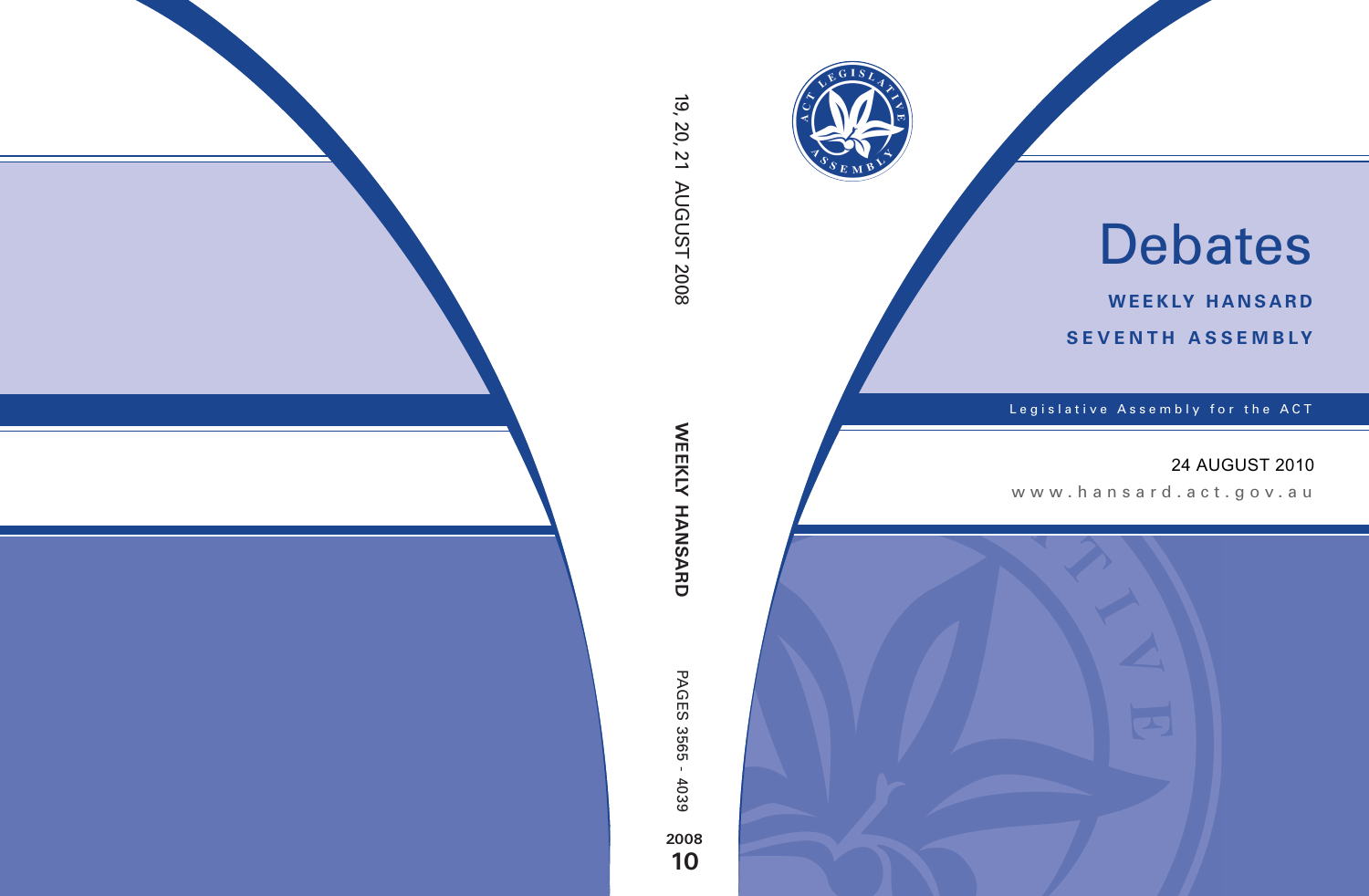# **[Tuesday, 24 August 2010](#page-2-0)**

| Climate Change, Environment and Water-Standing Committee 3753         |  |
|-----------------------------------------------------------------------|--|
|                                                                       |  |
|                                                                       |  |
|                                                                       |  |
|                                                                       |  |
| Questions without notice:                                             |  |
|                                                                       |  |
|                                                                       |  |
|                                                                       |  |
|                                                                       |  |
| ACTION bus service—enterprise bargaining agreement3785                |  |
|                                                                       |  |
| Alexander Maconochie Centre—women's and children's program 3790       |  |
|                                                                       |  |
|                                                                       |  |
|                                                                       |  |
|                                                                       |  |
| Supplementary answers to questions without notice:                    |  |
|                                                                       |  |
|                                                                       |  |
|                                                                       |  |
|                                                                       |  |
|                                                                       |  |
|                                                                       |  |
| Sport and recreation—junior sports (Matter of public importance) 3803 |  |
| Adjournment:                                                          |  |
|                                                                       |  |
|                                                                       |  |
|                                                                       |  |
|                                                                       |  |
|                                                                       |  |
|                                                                       |  |
|                                                                       |  |
|                                                                       |  |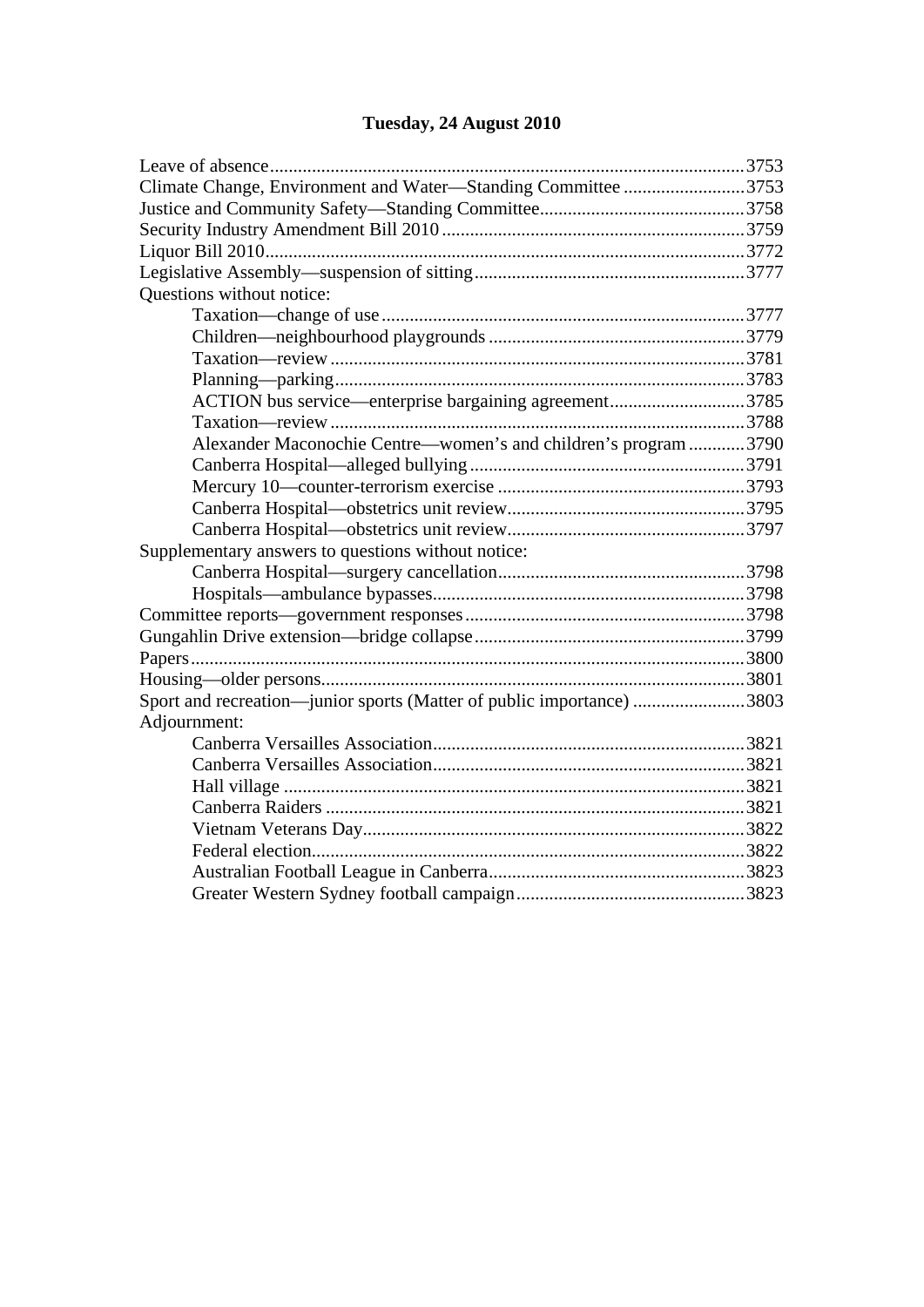# <span id="page-2-0"></span>**Tuesday, 24 August 2010**

**MR SPEAKER** (Mr Rattenbury) took the chair at 10 am, made a formal recognition that the Assembly was meeting on the lands of the traditional custodians, and asked members to stand in silence and pray or reflect on their responsibilities to the people of the Australian Capital Territory.

## <span id="page-2-1"></span>**Leave of absence Statement by member**

**MS BRESNAN** (Brindabella), by leave: I had been on personal leave overseas prior to the sittings. I had the opportunity to meet with the Director of the Institute on Drugs and Drug Addiction in Lisbon, Portugal, on Monday, 16 August, on the implementation of a prison needle and syringe program trial in Portugal, which delayed my return to Australia. I will provide information from this meeting to the responsible ministers and opposition spokesperson when this is available.

When members have been absent overseas on study trips, "Assembly business" has been given as the reason for the absence. As my overseas travel and the visit to the institute were arranged at my own expense, it could not have been described as "Assembly business": hence, after consulting the Clerk's office, "personal reasons" was felt to be the most appropriate description of my absence.

I note that, before commencing leave, I had advised the three committees of which I am a member of the leave dates—in particular, the Standing Committee on Education, Training and Youth Affairs, of which I am the chair.

## <span id="page-2-2"></span>**Climate Change, Environment and Water—Standing Committee Report 4**

**MS HUNTER** (Ginninderra—Parliamentary Convenor, ACT Greens) (10.04): I present the following report:

Climate Change, Environment and Water—Standing Committee—Report 4— *Inquiry into ACT Greenhouse Gas Reduction Targets—*Final report—August 2010*,* dated 19 August 2010, together with a copy of the extracts of the relevant minutes of proceedings.

I move:

That the report be noted.

I am pleased to speak to report No 4 of the Standing Committee on Climate Change, Environment and Water, *Inquiry into ACT greenhouse gas reduction targets*. This final report builds on the interim report presented to the Assembly in September last year.

As members would be aware, this inquiry was referred to the standing committee in December 2008. A comprehensive interim report was presented to the Assembly in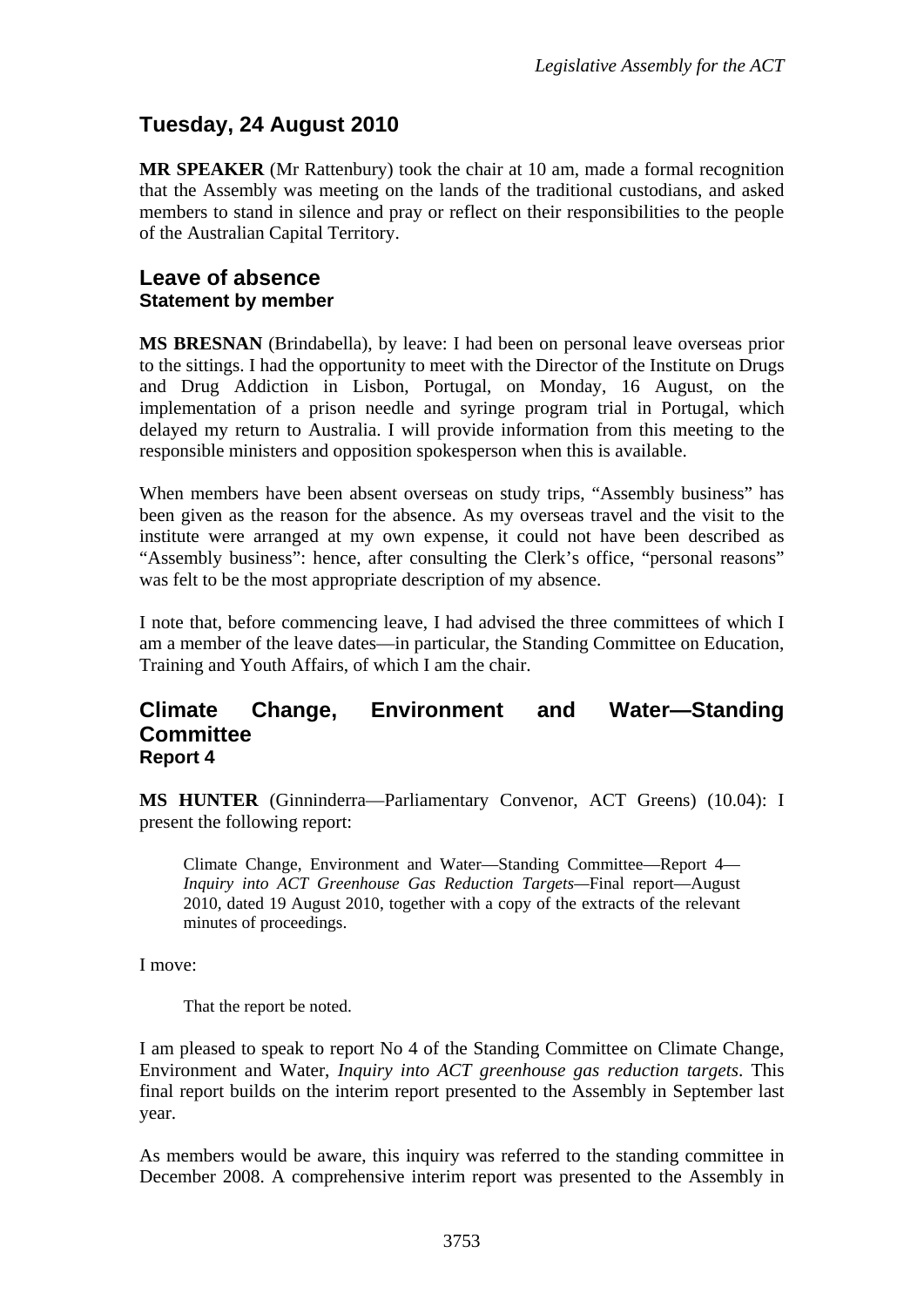September 2009, with an acknowledgement that the inquiry had been made more difficult due to uncertainty about the commonwealth government's proposed carbon pollution reduction scheme, the potential outcomes from international climate change negotiations held in Copenhagen in December 2009, the lack of detailed analysis from the ACT government on cost-benefit analysis of its existing climate change strategies, and uncertainty about the direction of the energy policy in the ACT.

When presenting the interim report, the committee indicated that the inquiry was ongoing in light of these issues. In preparing the final report, the committee has sought to address these uncertainties, but unfortunately there has not been significant development in many areas. In light of this, the committee will continue to monitor developments with a particular focus on the implications for the ACT.

The report provides an update about national initiatives such as a carbon pollution reduction scheme and renewable energy targets and summarises the outcomes of the United Nations Climate Change Conference held in Copenhagen in December 2009. The committee has also analysed climate change issues in an ACT context, with a particular focus on the draft sustainable energy policy 2010-20, the ACT GreenPower scheme and 2010-11 budget initiatives.

The committee is concerned about the ongoing delay of the finalisation of key ACT government policy documents relating to climate change, such as the final sustainable energy policy and weathering the change action plan 2. These documents are particularly important in the context of achieving zero net emissions in the territory, and the committee calls on the government to release these documents as a matter of priority.

The committee has also reviewed a cost-efficiency evaluation methodology presented by the Independent Competition and Regulatory Commission which may be used to assess the efficacy of greenhouse gas reduction strategies and associated policies and programs. The committee recognises that this framework is a valuable planning mechanism for program and policy development and should be viewed as a solid foundation for the development of a range of other methods to evaluate greenhouse gas emission mitigation strategies. The committee's final report outlines some additional recommendations, including:

- adoption of a cost-efficiency evaluation methodology to evaluate programs implemented to reduce greenhouse gas emissions;
- establishment of a set of criteria to inform the development of a range of evaluation methodologies to evaluate greenhouse gas emission mitigation strategies; and
- implementation of measures to encourage local community action to reduce greenhouse gas emissions.

Finally, a report such as this does not come together without the hard work and assistance of a range of people. I would like to conclude by thanking my committee colleagues Mr Hargreaves, Mr Seselja and also Ms Porter, who was a member of the committee for the development of the interim report, and the large number of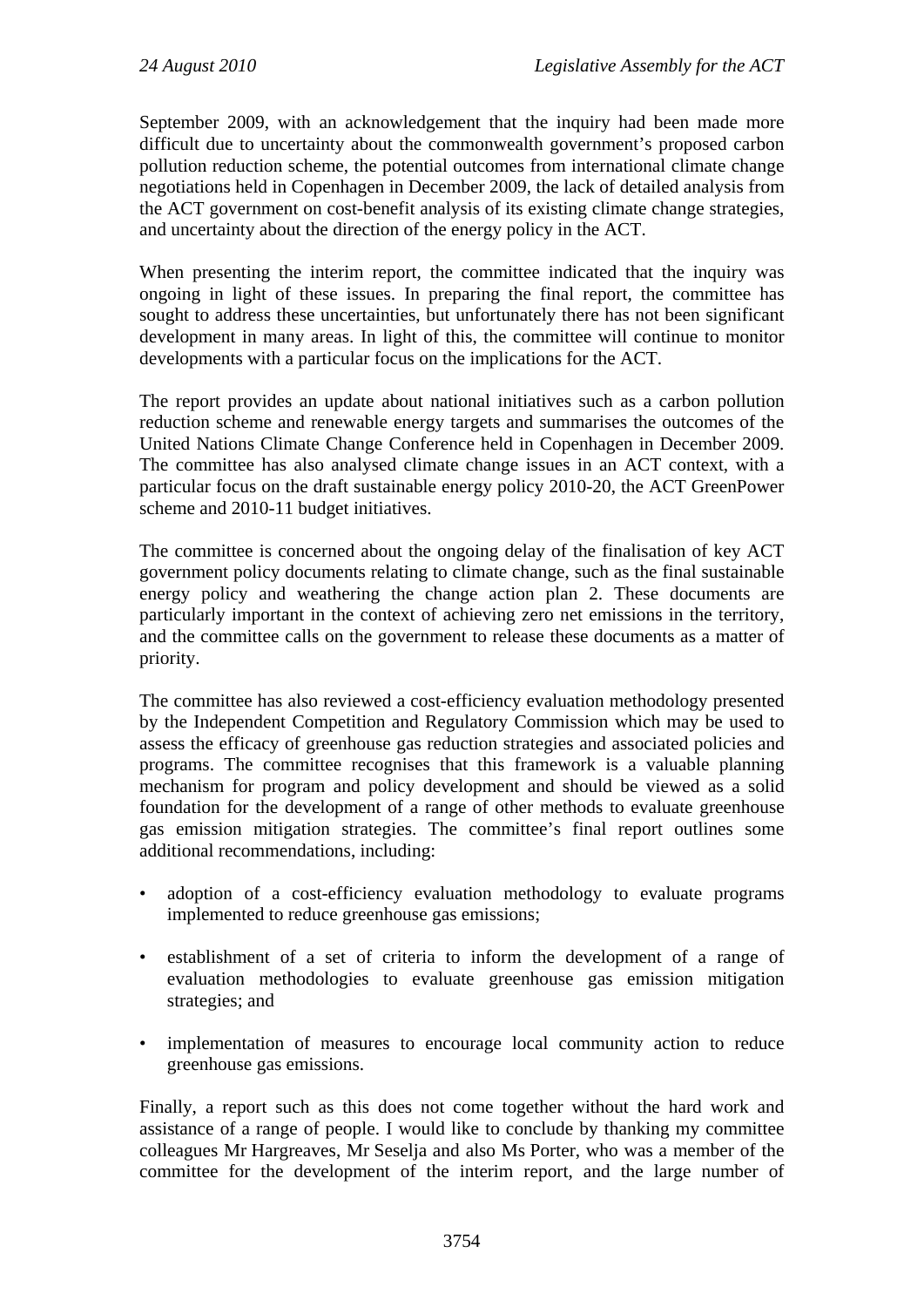individuals and organisations who provided submissions to this inquiry and appeared before the committee at public hearings. I would also very much like to thank the committee secretaries who worked on the interim and the final report—that is, Hanna Jaireth and Margie Morrison.

I commend the report to the Assembly. My committee colleagues may also wish to provide some comments.

**MR SESELJA** (Molonglo—Leader of the Opposition) (10.08): I would like to make some brief points. Firstly, I would also like to thank committee members. I thank the chair, Ms Hunter, and Mr Hargreaves and Ms Porter, who was previously on the committee. There are a lot of good things in both the interim report and the final report. There are a lot of things that we agree on. There are a couple of points of difference which I would like briefly to highlight. Paragraph 1.6 states:

One member of the Committee expressed opposition to the 40 per cent target as outlined in the interim report.

That one member is me. I maintain that we do need a strong and sensible approach, that we do need to take strong action, but I am not convinced about the 40 per cent target that has been put forward in the interim report and that has effectively been adopted in the final report by omission, more than anything, I suppose. It has been effectively adopted by the committee, but, in the end, we do have a point of difference there.

The Canberra Liberals have legislation in the Assembly at the moment for a 30 per cent target. We believe that is a very challenging target. That is a tough target to meet. It is, though, a sensible and strong approach. It shows leadership, but we believe it gets the balance right in what is actually achievable and what is reasonable in the circumstances, given that we now have approximately 10 years to reach these medium targets—in fact, 9½ years or so to meet these 2020 targets.

I also want to highlight another area where there is a slight point of difference. Paragraph 2.44 states:

One member of the Committee expressed in-principle concern about an "opt out" approach to green energy.

I do remain concerned about it. The committee ended up with a recommendation that said that the government should look at this but come back to the Assembly, and I think that is sensible. But I do have a concern with the opt-out approach in that people can effectively be conscripted into purchasing green energy. I think we need to be up-front about these things. Many of us in the community choose green energy. There are many who do so for a number of reasons—because they feel that is the contribution they want to make by paying a little bit extra on their power bills. I would just put on the record my concern about the potential for an opt-out approach where effectively people end up buying something that they were not aware in the end that they were buying.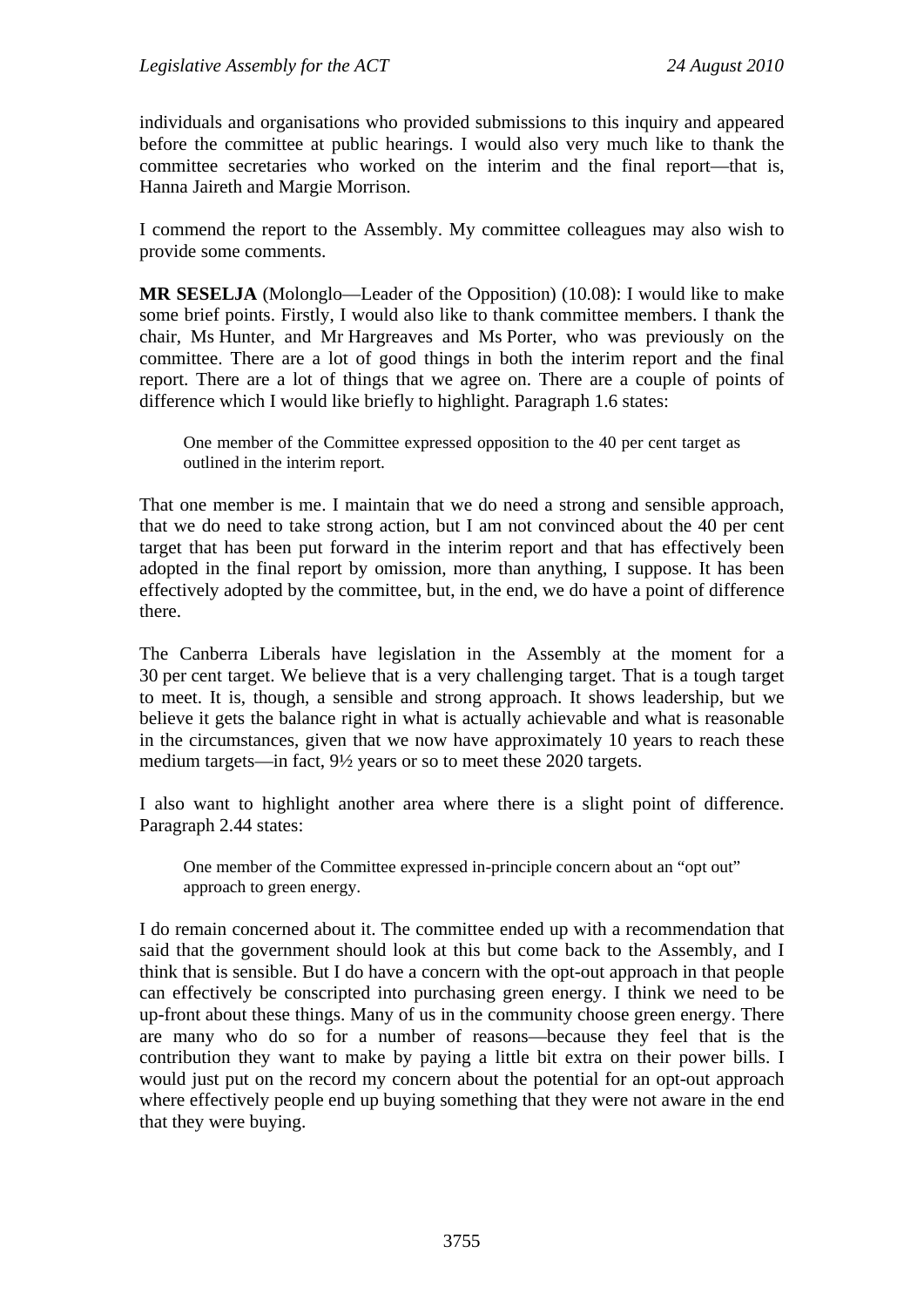As well as thanking committee members, I also express my thanks to Margie Morrison and Hanna Jaireth, who did a wonderful job in preparing the documents.

As I said earlier, there are some points of agreement—in fact, on most of this, there are points of agreement. Looking at issues around the kind of framework that the ICRC put to us for cost-benefit of climate mitigation programs, I think there is some really useful work. I think that the government should look very seriously at that recommendation. In the end, we chose not to be overly prescriptive for the government. The ICRC has put forward a model. I am not an expert on these things but it seems to be a reasonable model. The government may wish to modify that model somewhat. But I think what is important is that they adopt a robust model, that they are up-front and transparent about what that model is and that they then report against that. I think that is really important because it is all well and good to have targets, it is all well and good to say that you are committed to action, but that action needs to be measurable and you need to report against those measures.

I think that the committee has made it very clear, in a tripartisan way, that what we expect from the government is that they will put forward a robust methodology. It may be what the ICRC has suggested; it may be a variation of that. But they will report against that, and I think that is really important.

In summary, I think there are a lot of points of agreement. I think all members of the committee agree that we need some strong targets, we need some strong action and there is a lot more to do. Also, there are some points of difference, which I have highlighted. We look forward to the government's response to this. We look forward to the government taking these recommendations very seriously. Again, I thank all those who have been involved in putting together what has been quite a significant body of work.

**MR HARGREAVES** (Brindabella) (10.13): I would like to join with Ms Hunter and Mr Seselja in thanking the committee office for the work that they did—particularly Margie Morrison and Lydia Chung for actually putting it together. Margie did an enormous amount of research which assisted the committee. Without the professional band of committee secretaries that we enjoy here, we would probably struggle, because we are a small parliament.

I would like to make a comment on the way in which the committee operated in this particular instance. I thank my fellow members for their forbearance, because they were here during the compilation of the first report. Coming in, as I did, halfway through the system, and not having the benefit of the research and the discussion around the compilation of the first report, I was a bit on the back foot. I thank my fellow members for their patience.

I also wanted to express my appreciation for the way in which this inquiry, the consideration of this report, played out. If ever there was an opportunity to play politics, this was it. I congratulate Mr Seselja and Ms Hunter on putting the issue of climate change—and what we, a small jurisdiction, can actually do about it—ahead of any particular partisan gain that we might be able to extract from it.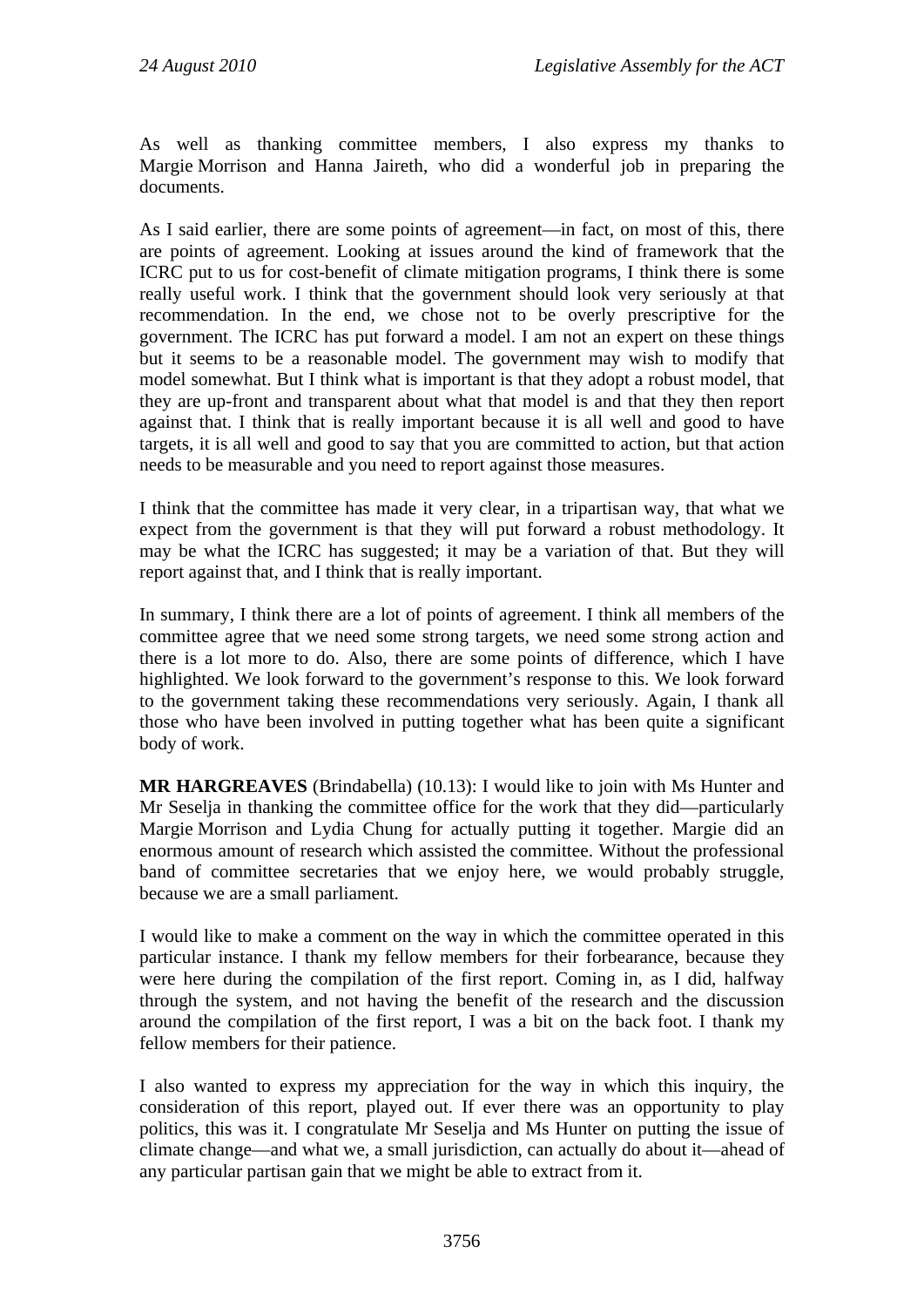I would like to make a comment in relation to the weathering the change action plan. It was about opt in and opt out. We did not have the choice about whether you get power on the board. You did not get a chance to say, "No, no. I will stay with the kerosene heater, thanks very much." It is on, and we all use it. That means that we are having to opt out of using really dirty electricity. If people are saying, "I do not want to use this stuff; I want to opt into the green scheme," but they are not doing that because of the cost, that is because there are not enough people buying the stuff. If we reverse the idea, so that you have to opt out of it, then people will say, "Okay then; I can't be bothered. I will stay in." That would keep the price down, I would hope. To me, we really ought not to have a choice.

If I had my choice and I was king of the world, I would go down to Yallourn in Victoria and I would fill the hole in. But it would take all of the dirt in Tasmania to fill that hole. It is huge and it is filthy. The people in the ACT would love it if they did not have any dependence on brown coal with electricity at all. An opt-in, opt-out scheme is the way in which we can attack that.

I also want to make a comment about recommendation 4, the ICRC evaluation comments. I draw people's attention to them. One of the things that we discussed in the committee and with Mr Baxter was that we need to have an agreed evaluation and an agreed formula against which we can measure our progress over the years. One of the things that struck me was that what was missing in the conversation was having a unit of measure that we can use.

We all know that we have got units of measure for electricity, water and all the rest of it, but we do not have a unit of measure about the environment. The conversation was around "we did not have units of measure to tell us the value of water in the catchment years ago, but that was developed, because really clever minds got together and developed a unit of measure". We should be doing exactly the same thing when we are measuring the effect on our greenhouse gas emission abatement and all of the other things that we attack—climate change in the ACT.

When you come up with a formula, you need some units of measure. Units of measure usually have components. We have already got units of measure for things like water, gases and all the rest of it. They can be put together by a very bright academic mind to develop a unit of measure that we can use to start comparing ourselves with interstate jurisdictions.

What we do here in the ACT is completely different from what happens in other parts of the country. It is a pointless exercise to compare our achievements with those of Victoria, which is, in my view, the major contributor to dirty electricity and greenhouse gas emissions. We do not have a huge rural sector which contributes to it. We do not have factories belching out smoke. In fact, we have an urban forest. We are probably the best jurisdiction in terms of tackling climate change. Whether it is by design or by accident, I do not care; it is actually working. We need to make sure that, if we ever introduce manufacturing in the ACT, it is clean, green manufacturing, not dirty, smoke-belching factories dependent upon brown electricity.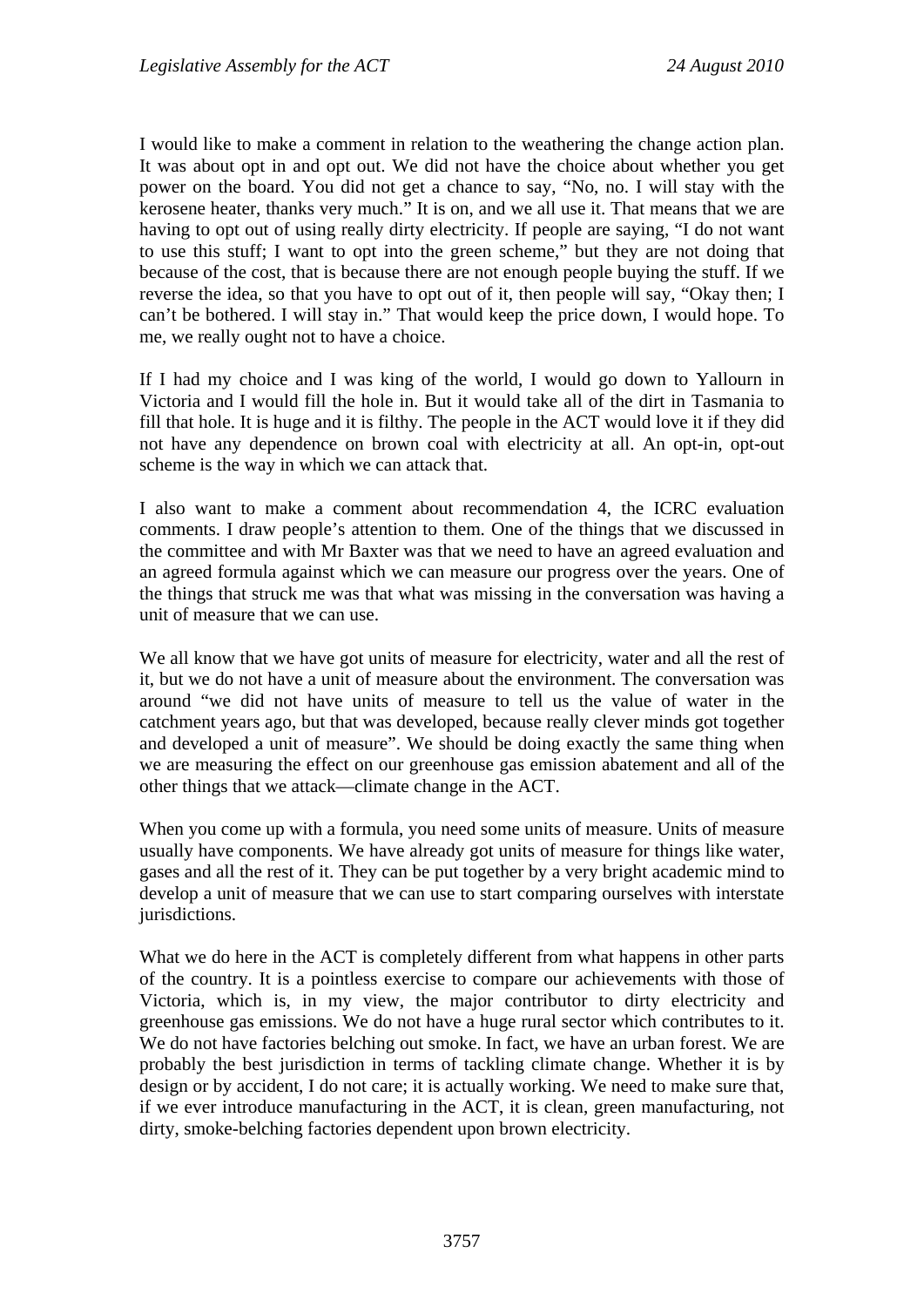I thank my colleagues very sincerely for this report. A lot of the recommendations say to the government, "Go away, check something out and come back and tell us about it." What we see here is collegiate parliamentarianism. That is what we are talking about. The committees, which represent the parliament, are working with the executive to get a good outcome for the community. That is the way it should be. It should not always be about adversarial exercises where somebody gets a good point on the scoreboard. It should be all about making the community better. This is a fine example of how we can go about it. I thank the chair, Ms Hunter, very much and I also thank Mr Seselja and Margie.

Debate (on motion by **Mr Corbell**) adjourned to the next sitting.

## **Statement by chair**

**MS HUNTER** (Ginninderra—Parliamentary Convenor, ACT Greens), by leave: I would like to add to the statement I made on behalf of the committee on 17 August in relation to the committee's new inquiry. Paragraph 3(b) should have read:

… trends in resource use in the ACT and the sustainability or otherwise of these trends continuing …

Paragraph 4 should have read:

… a sustainable level of resource use, in terms of ACT urban, ecological and carbon footprints, for the ACT …

Paragraph 5 should have read:

… appropriate ecological carrying capacities based on current, higher and lower consumption models …

And an additional paragraph should be inserted following existing paragraph 6:

… the environmental, economic and social impacts of reduced resource consumption and a sustainable population …

## <span id="page-7-0"></span>**Justice and Community Safety—Standing Committee Scrutiny reports 25 and 26**

**MRS DUNNE** (Ginninderra): I present the following report:

Justice and Community Safety—Standing Committee (performing the duties of a Scrutiny of Bills and Subordinate Legislation Committee)—Scrutiny Report 26, dated 23 August 2010, together with the relevant minutes of proceedings.

I seek leave to make a brief statement.

Leave granted.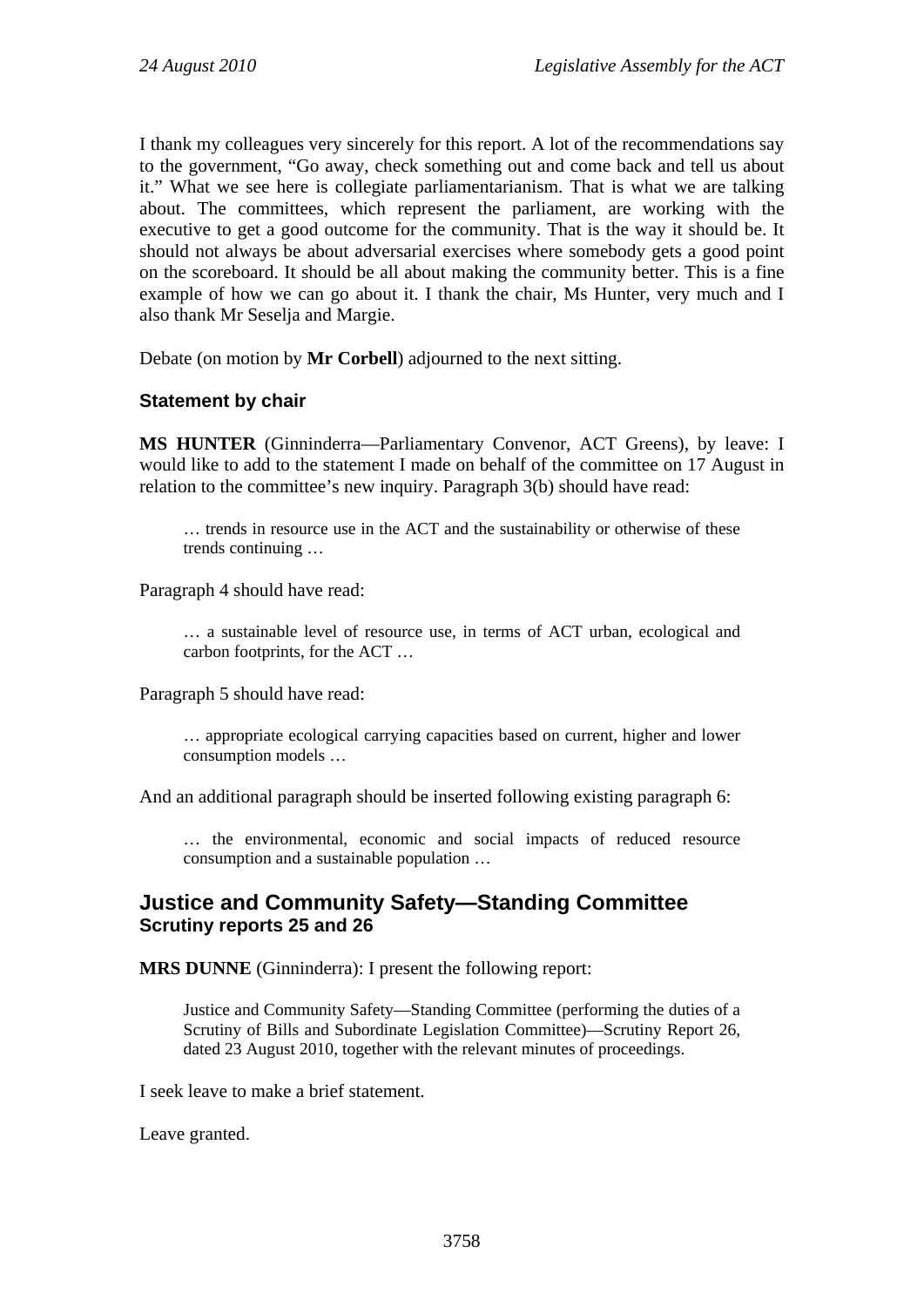**MRS DUNNE**: Scrutiny report 26 contains the committee's comments on 76 pieces of subordinate legislation and six government responses. The report was circulated to members when the Assembly was not sitting. In discussing outstanding government responses to scrutiny committee reports, the committee has expressed its expectations that government responses to matters raised in subordinate legislation be addressed before the disallowable period for that legislation has expired. I commend the report to the Assembly.

I want to draw members' attention to pages 7 and 8 of scrutiny report 25. The committee draws attention again to the matter that it first raised in September 2006 in report 32 of the last Assembly. That matter is that a power conferred on an administrative decision maker which involves the making of a decision concerning rights or obligations—and many such powers do—will be incompatible with section 21(1) of the Human Rights Act if the composite process surrounding the making and review of that decision is not judged to be "fair". This is a value-laden judgement, but it cannot be avoided if the Human Rights Act is taken seriously.

There has not yet been an acknowledgement of this matter in any government response to a committee report. This stands in strong contrast to how the government of Victoria responds to the application of the equivalent section of the Victorian charter. In report 25, the committee outlined the general nature of the Victorian approach.

There is a more general point here. In Victoria, the second reading speech on a bill contains an often quite lengthy compatibility statement. This statement takes up every provision of the bill in respect of which an issue of compatibility with the Victorian charter of rights can be raised, and then, by specific reference to the matters such as are found in section 28(2) of our Human Rights Act, provides a justification for saying that the provision of the bill is compatible—or, in rare cases, is not.

This practice, the committee considers, is best practice, and the committee urges the government to adopt it. The ACT is the first Australian jurisdiction to adopt a Human Rights Act. While there was a need for a settling-in period in which the government could set up structures for its implementation, it is the case that in this crucial respect of providing an adequate compatibility statement, territory practice has not come up to the mark.

# <span id="page-8-0"></span>**Security Industry Amendment Bill 2010**

Debate resumed from 24 June 2010, on motion by **Mr Corbell**:

That this bill be agreed to in principle.

**MS BRESNAN** (Brindabella) (10.25): I stand today in support of the Security Industry Amendment Bill. This is, in essence, the second time we have seen this issue discussed in this place, the last being when the central provisions of this bill were included in an omnibus JACS bill presented to the Assembly last year. As this is quite a major policy change for the security industry, we welcome the decision by the government to properly introduce this bill as a separate piece of executive business for debate.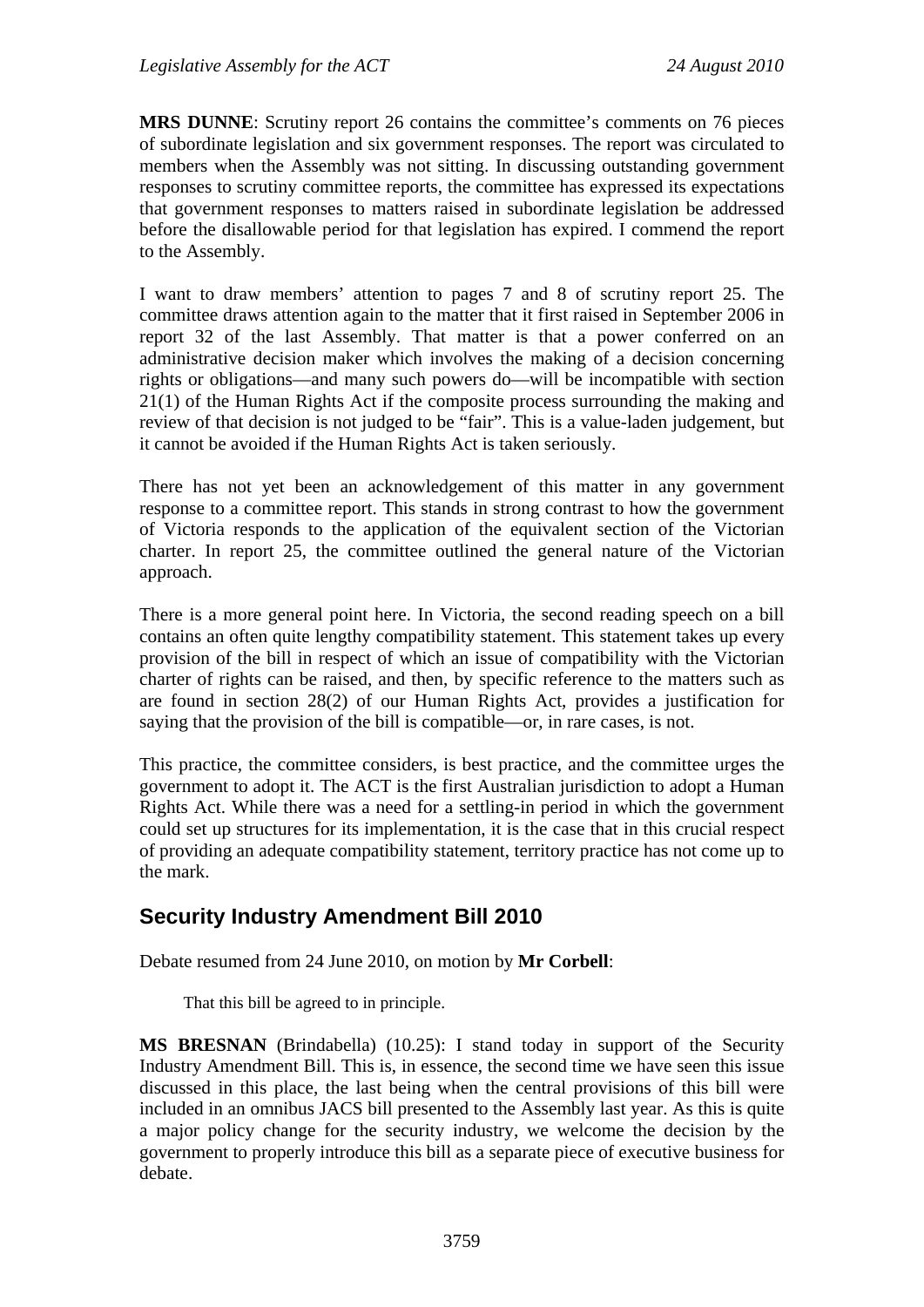The Greens stand quite proudly as a party that believes in the union movement as the democratic voice of the worker. We believe in progressive unionism where employers and employees, through their respective organisations, can work together towards their mutual goals and rationally discuss their points of difference through a good faith bargaining system with compulsory arbitration as a means of last resort.

We believe that most employers in the security industry seek to do the right thing by their employees. However, the nature of the industry is such that those security businesses who do refuse to pay the award rates for evenings and weekends, or engage in substandard contracting arrangements, are able to substantially undercut those businesses who do play by the rules.

It is difficult for clients who seek to hire security firms to distinguish between good and bad employers. Often this will mean that poor employment practices are rewarded with contracts. This creates a perverse economic incentive for other employers in the security industry to follow bad employment practices and, in effect, creates a race to the bottom.

As members in this place should be aware, the Fair Work Ombudsman conducted an audit of the security industry that found widespread problems in the application of award conditions. As at the release of the report, 49 per cent of security businesses audited had some form of compliance failure. The ombudsman has recovered over \$450,000 in unpaid wages and entitlements for employees in the security industry. Substantial increases are expected as investigations are ongoing.

I think everyone here can agree that in a low-paid industry like security, unpaid wages and entitlements can mean the difference between paying bills and making rental payments or not being able to do so. Of additional concern was the high incidence of phoenixing, which is defined as the act of self-liquidating an entity to avoid paying liabilities and replacing it with another to undertake the same function, and substandard contracting. This is the practice of disguising an employment relationship as an independent contracting arrangement, which is often used to avoid paying entitlements under the award as well as payroll and other taxes.

The ACT Greens commend the Fair Work Ombudsman for undertaking this audit. We recognise and support the valuable work that the ombudsman does in enforcing workplace rights. However, relying on the ombudsman to operate proactively is an inefficient means of ensuring compliance in an industry that has a high number of short-lived small businesses.

The ombudsman's report noted that of the businesses targeted in the audit, 58 per cent were unsuitable for having no employees, being unable to be contacted or no longer existing. The threat of a possible Fair Work Ombudsman audit is not an effective deterrent against these businesses. As such, the most effective means of ensuring compliance is to arm the workers in this industry with the knowledge about the specifics of their award entitlements to ensure that they can enforce their own conditions, either independently or with the assistance of a union if the person chooses to belong to one.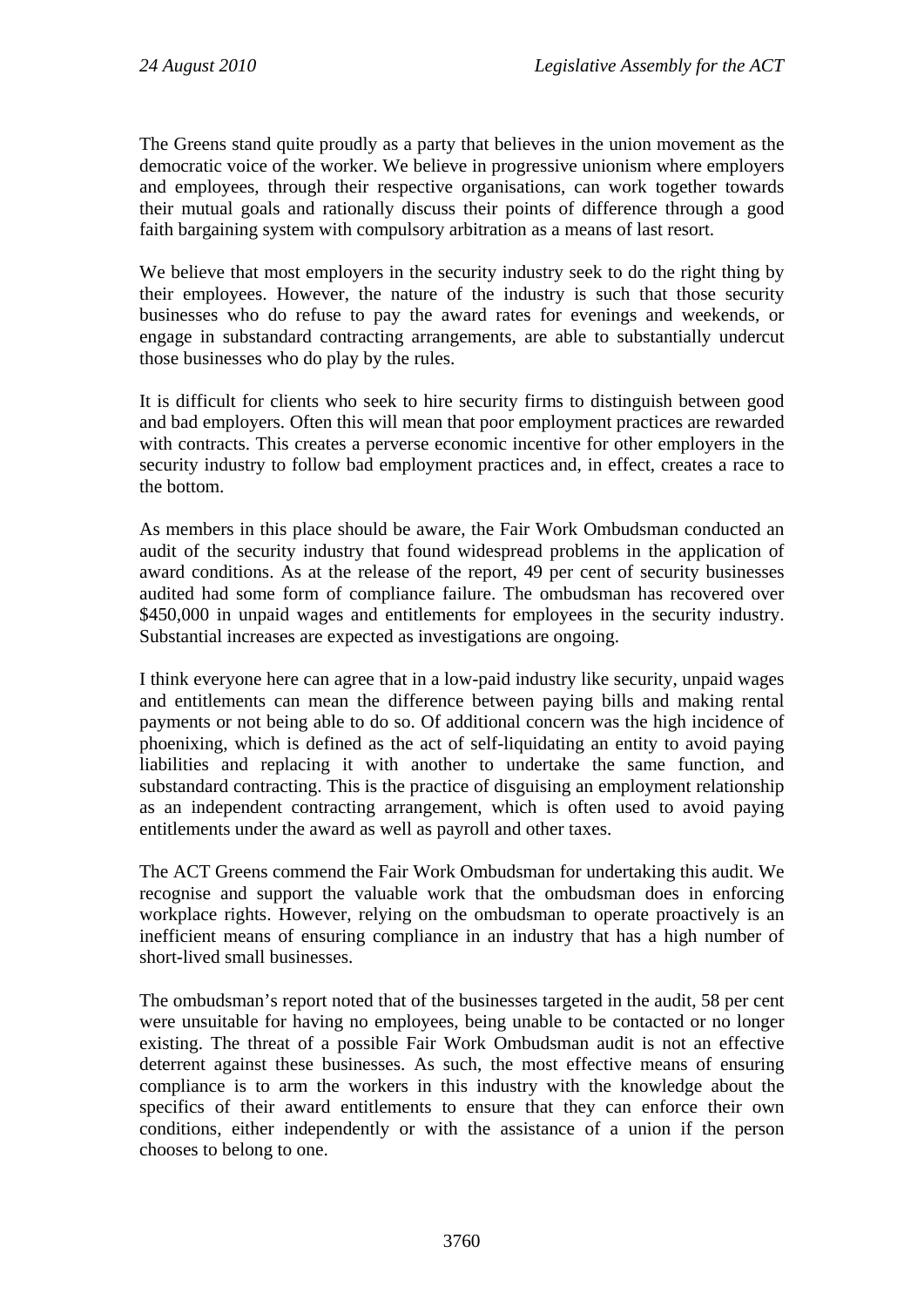This bill provides for a registered employee organisation, which in this case will be the Liquor, Hospitality and Miscellaneous Union, to provide information on the specifics of the security industry award 2010 and other related legislation to the employee as a requirement for licensing. This ensures that all employees in the industry are equipped with the means to enforce their award conditions as they are licensed. This is of particular importance in combating incidences of employer noncompliance through substandard contracting as it guarantees that this information is available to all employees from an independent source.

Immediately following the last discussion of this issue here, as well as prior to this debate today, we have held meetings with the LHMU and their delegates who are currently working in the security industry to seek information about the nature of the training and to secure guarantees that union membership will be in no way compulsory.

The meetings with the union were helpful and informative, and they have provided us with a copy of their proposed training curriculum, which I will now table in the Assembly for the benefit of members. I seek leave to table the curriculum.

Leave granted.

**MS BRESNAN**: I table the following paper:

Security Industry Licence Training, prepared by the LHMU.

In this curriculum, as members will see, no element of the proposed curriculum involves any requirement to join the union, which was a concern raised when this matter was previously before the Assembly. Individuals will, of course, be free to join or not to join in accordance with the freedom of association provisions in the Fair Work Act.

Another concern raised by groups such as the Australian Security Industry Association, who we have corresponded with on a number of occasions since this matter was last raised, was that it would duplicate the Fair Work fact sheet that the Fair Work Act requires employers to provide. In response to this, and in support of the bill today, the proposed curriculum clearly demonstrates that this goes well above and beyond the basic catch-all information of the one-page Fair Work fact sheet and provides employees with knowledge specific to their award that will help prevent compliance issues in the industry.

An additional point the Greens would make is that especially in the case of substandard contracting arrangements and lack of compliance with Fair Work requirements, there is no guarantee that workers would receive this information in any case. By providing this information as a part of the licensing process, we can guarantee that all workers receive this crucial information about their workplace rights.

We believe that a registered employee organisation—in this case, the LHMU—is the best-placed player to provide fair, impartial and thorough training to employees about their workplace entitlements. The training will be free, and there will be no additional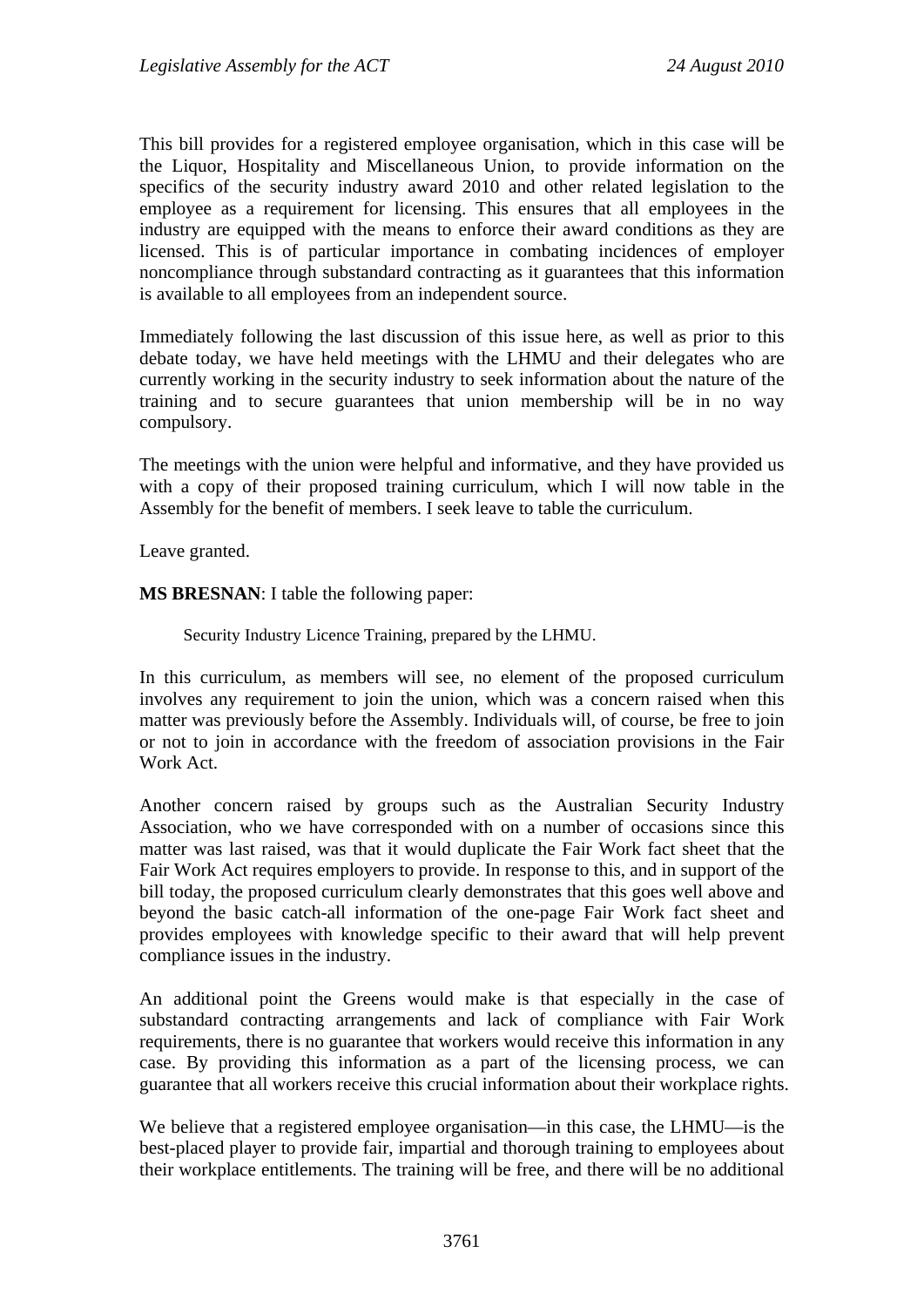impost to either employees or potential employers in the security industry. It is our understanding that the LHMU have already held discussions with training providers in the ACT in preparation for this training being put in place.

As implied earlier in this speech, effective enforcement in this instance is not simply about protecting workers. It is about protecting responsible employers as well. Informed security employees will gravitate towards the best employers and avoid those that violate award conditions, allowing good employers to pick the best staff.

The expected increase in compliance amongst employers currently not complying will reward those employers who do act appropriately by giving them an even playing field and more opportunities to win contracts. I would also like to note that the minister's office provided my office, upon request, with a list of the individuals and groups consulted in the process of developing this bill, and I thank the minister's office for providing this information.

This bill is a win for workers in the security industry. It will benefit those employers who do the right thing by their workers and it will enhance equity and effective enforcement of entitlements. The Greens will be supporting this bill today.

**MRS DUNNE** (Ginninderra) (10.33): The Liberal opposition will be opposing this bill for exactly the same reason we opposed it in December last year. This Attorney-General has presented a bill which is almost exactly the same as the one he tried to sneak through this Assembly in a JACS omnibus bill last December. The only change is to provide for a review of the operation of the new legislation in 12 months time.

Under this bill, a person wanting to apply for a licence to work in certain fields within the security industry will have to get information about their employment rights and responsibilities from an employee association. Who is that employee organisation? The explanatory statement tells us that it is the Liquor, Hospitality and Miscellaneous Union. Anyone who wants to work in the security industry would have to march themselves off to the LHMU. This includes people who want to work as patrol guards, to watch or protect property, to act as bodyguards or to act as crowd controllers.

The information to be provided is prescribed by legislation. But the proposed regulation is quite broad, simply requiring that relevant information be given about workplace rights and responsibilities under territory laws. Examples are given, such as minimum wage, employment conditions, employment agreements and termination thereof, and work safety.

As proof that the worker has marched himself or herself off to them, the LHMU has to hand over a certificate to say that the information has been provided. The scrutiny of bills committee raised the question of whether this requirement for a person to take themselves off to the LHMU amounts to a breach of privacy and whether it amounts to arbitrary interference in freedom of association by the government. The Attorney-General in his response does not address these questions. He seeks to justify his attack on individual rights to privacy and freedom of association by talking about what options he considered.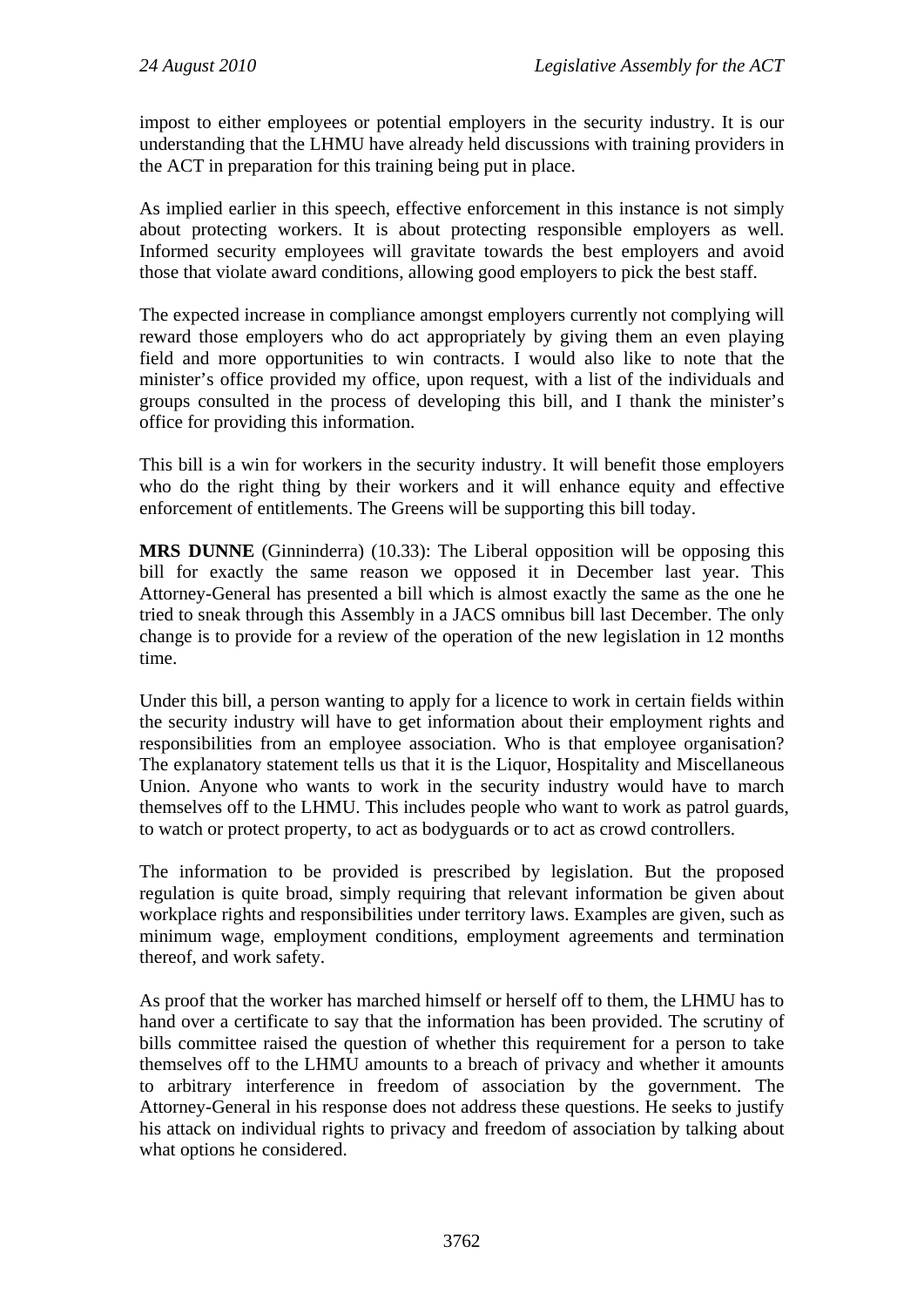In doing so, he quite simply fails to explain why a person who may not wish to have anything to do with a union will be forced to present themselves to the LHMU. He has failed to explain it and I am waiting for an explanation here today. In his presentation speech, the Attorney-General also talked about "detailed consultation with key employer and employee representatives of the ACT security industry". I have no doubt that he had detailed consultations with the union. Indeed, the union movement is obviously driving this whole issue. It is an excellent example of the way in which the union movement drives policy making in the ACT Labor government. But it is also clear that he has failed by any measure to have had detailed consultation with key employer representatives.

Certainly, from conversations that my office has had with the Australian Security Industry Association, the Australian Hotels Association and the Chamber of Commerce, there has not been any consultation. The conversations we have had with key employers in the security industry in this town show that there has been no consultation.

There was a letter written in January from the acting Attorney-General after the failure of Mr Corbell's last attempt to sneak this through, but that is not consultation. What are we saying about this bill? There are a number of things. Firstly, the industry has not been consulted. There has not been a major employer who has been consulted. It is a way to give the LHMU access to employees without their having to go to their workplaces.

In addition, the COAG agreement of July 2008 intended that the Australian jurisdictions should harmonise their licensing criteria by January 2010. Although this has not yet happened, this bill would take the ACT further away from harmonisation because no other jurisdiction carries a similar eligibility criterion. Information statements are already required to be given to employees under commonwealth law and the one-year review period does not allay any of the above concerns.

It does not end here. My office has spoken to one of the top four security companies operating in Canberra. The representative we spoke to is also associated with the ACT branch of ASIAL, the Australian Security Industry Association. There has been no consultation.

This employer also confirmed that there has been no consultation with the ACT branch of ASIAL or his company. It is interesting to note that this was the company that Mr Corbell lauded as being right behind these reforms in December 2009. But at this stage the company has told me and my office that they are opposed to the reforms on a number of grounds and also that they are opposed because the attorney has not had the decency to consult with them on this matter.

I note that Ms Bresnan said the attorney was prepared to give her a list of all the people that he has consulted with. I would like the attorney to enumerate here not just who he wrote to but who he spoke to or who his agency spoke to, and what feedback they received, because it is clear from everyone that I have spoken to, with the exception of the union, that there is widespread opposition. There is unanimous opposition to this provision from everybody except the union. I do not know of any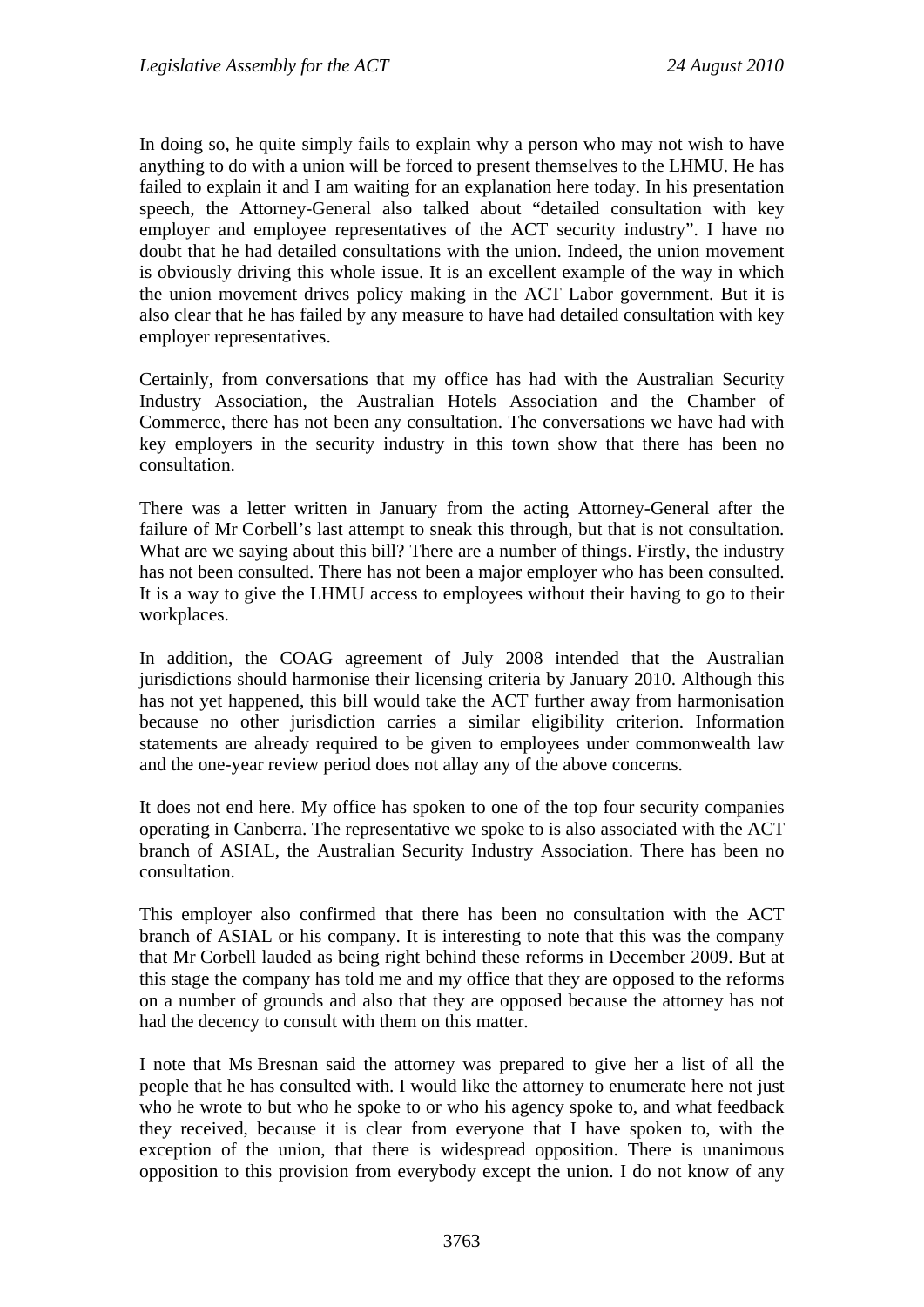employer or any employer representative organisation within the security industry that has a good word to say for this bill.

Another failure of this bill and the process by which it has been cobbled together is that it does not prescribe whether the LHMU can charge a fee. Ms Bresnan has said that the LHMU has said that it will not charge a fee, but that is not the point. Mr Corbell said in his presentation speech that it cannot, but the legislation does not say that. Further, Mr Corbell has done nothing to address issues of concern raised by the industry last year that this measure would further stifle the ability of the industry to recruit staff.

Nor has Mr Corbell acknowledged that the commonwealth's Fair Work Act 2009 already requires employers to provide employees with Fair Work statements outlining their rights and obligations. Section 124 of that act requires employers to give new employees a Fair Work information statement that is prepared by the Fair Work Ombudsman and it allows further information to be prescribed by regulation.

The statement prepared by the Fair Work Ombudsman includes information about national employment standards, modern awards, agreement-making under the act, the right to freedom of association, a role for Fair Work Australia and the Fair Work Ombudsman, termination of employment, individual flexibility arrangements and right of entry including the protection of personal information by privacy laws something which this bill is at completely at odds with.

You will observe, Mr Speaker, that this information largely duplicates the information that would be required to be given by the LHMU under this bill. This bill proposes little more than duplication of effort or, as I would put it, compulsory unionism by stealth. It is nothing more than a mechanism designed to make it easier for the LHMU to boost its membership numbers. It is an example of just how much the unions drive the policy making of ACT Labor, and it is done under the guise of doing the right thing by employees in the industry.

In reality, though, it is designed purely and simply to provide the LHMU with a captive audience to build their membership numbers. I note that you, Mr Speaker, when this matter came before the Assembly in 2009, opposed the legislation. I note also that you said you were not opposed in principle to the involvement of unions in this process but that you required there should be a coming together of all parties and a general agreement about the way forward on this.

It is interesting to hear today that Ms Bresnan is prepared to support this bill despite the high standards that you set for this bill to be brought back. It is clear that none of the things that the Greens called for in December 2009 have been complied with. This is the same piece of legislation that appeared in 2009. There has been no consultation. There is no agreement with the employers that this legislation should go forward. There is absolute opposition from all the employers about this.

But the Greens are prepared to fold. Why are the Greens prepared to fold? I think it is pretty clear. Ms Bresnan says that the Greens believe in the union movement. The reason the Greens believe in the union movement is because the union movement funds their election campaigns. It is clear from electoral returns in the past that the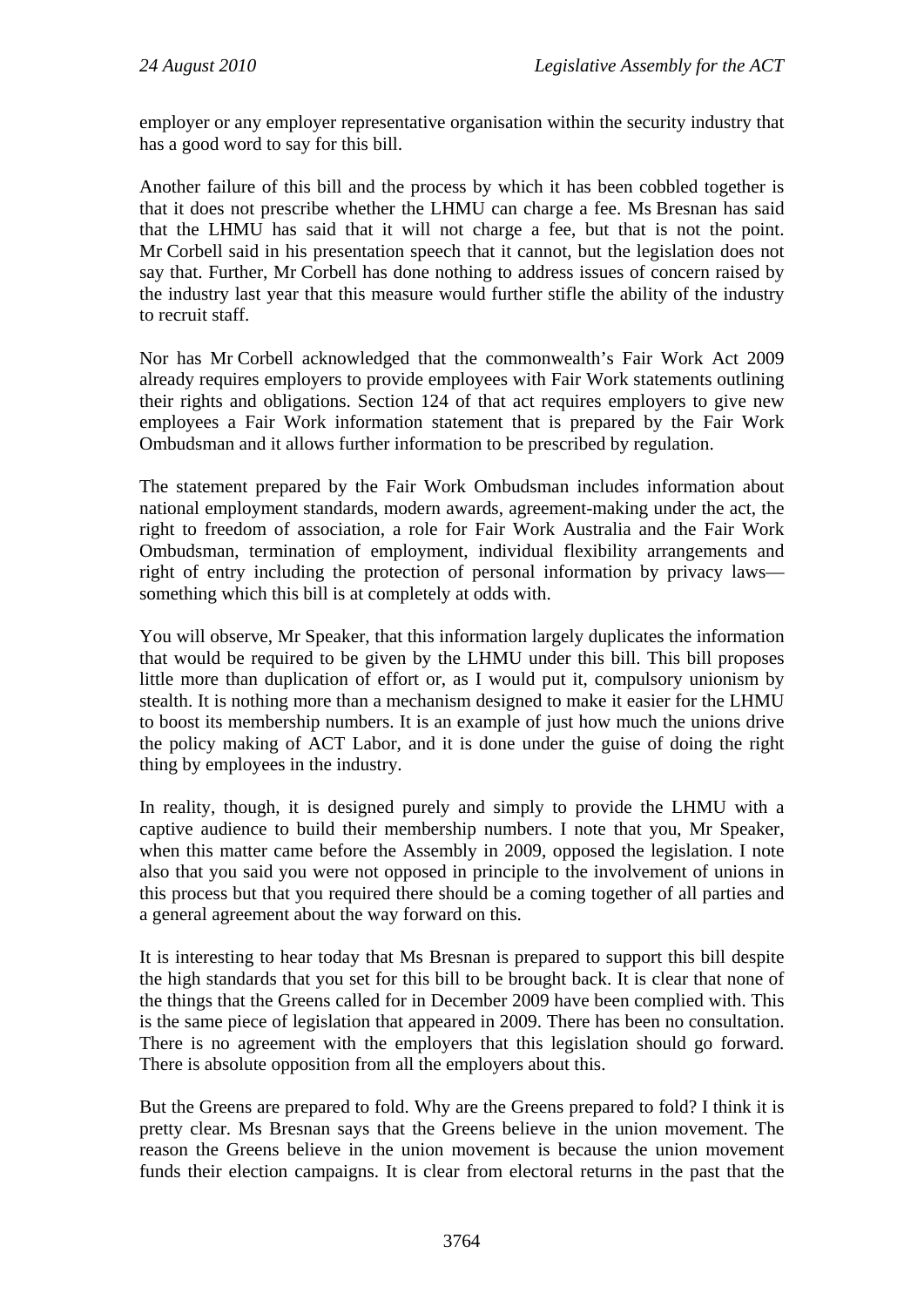Greens party of the ACT has received considerable funding from unions. It was clear during last week's federal election that Green candidates had received considerable funding and support from unions. This is another attempt by the Greens in the ACT to shore up their support in the union movement.

It is quite clear that the actions of the Greens today show that they are closely and permanently aligned with the Labor Party and the union movement and work against the interests of employers and the average employee who does not want to associate with unions.

This mechanism today is contrary to the provisions of the Human Rights Act in relation to freedom of association. It forces people—forces people—to take themselves off to a union organisation to get a tick before they can start work in the security industry. This is clearly the thin end of the wedge and other industries in the ACT need to be very afraid of what will happen now that we have this clear alliance between the Labor Party and the Greens, which is effectively no ticket, no start.

If one of my constituents does not go to the LHMU and be certified, they cannot start work here in the ACT. That is a shameful state. Where will it go? Will it go into the childcare industry? That is where the LHMU will go next. Will it go into retail? That is where other unions will go after this. This is a shameful arrangement that does nothing but give the names and addresses of people who want to work in the security industry to the security industry unions so that they can pester them for union membership.

This is the real problem. This is why it is opposed by the employer organisations and it should be opposed by any right-minded Canberran who really believes in freedom of association.

**MR SESELJA** (Molonglo—Leader of the Opposition) (10.45): I would like to lend my support to Mrs Dunne regarding the concerns that she has raised in relation to what effectively amounts to a form of compulsory unionism. As Mrs Dunne has set out very clearly, we are returning through this legislation to the concept of no ticket, no start. If this legislation passes, you will not be able to work in the security industry unless you get the tick-off from a union. That is a regressive step in industrial relations in the ACT.

Mrs Dunne referred to the concept enshrined in the Human Rights Act—that is, the idea of freedom of association. Freedom of association means the right to join an organisation, the right to join a union, the right to join any other association or the right not to. As set out in the scrutiny of bills committee report, this legislation actually raises serious concerns about that right. The scrutiny of bills committee raised the question of whether a requirement for a licence applicant to obtain information from a union enlivens the right to privacy under the HRA and whether the requirement amounts to arbitrary interference by the government.

This is what the Assembly is being asked to vote on today. We are being asked to vote on a piece of legislation that says: "If you want to work in the security industry, you have to get the tick from a particular union. You have to go to a union and get your ticket so that you can actually work in that industry." I thought we had left that behind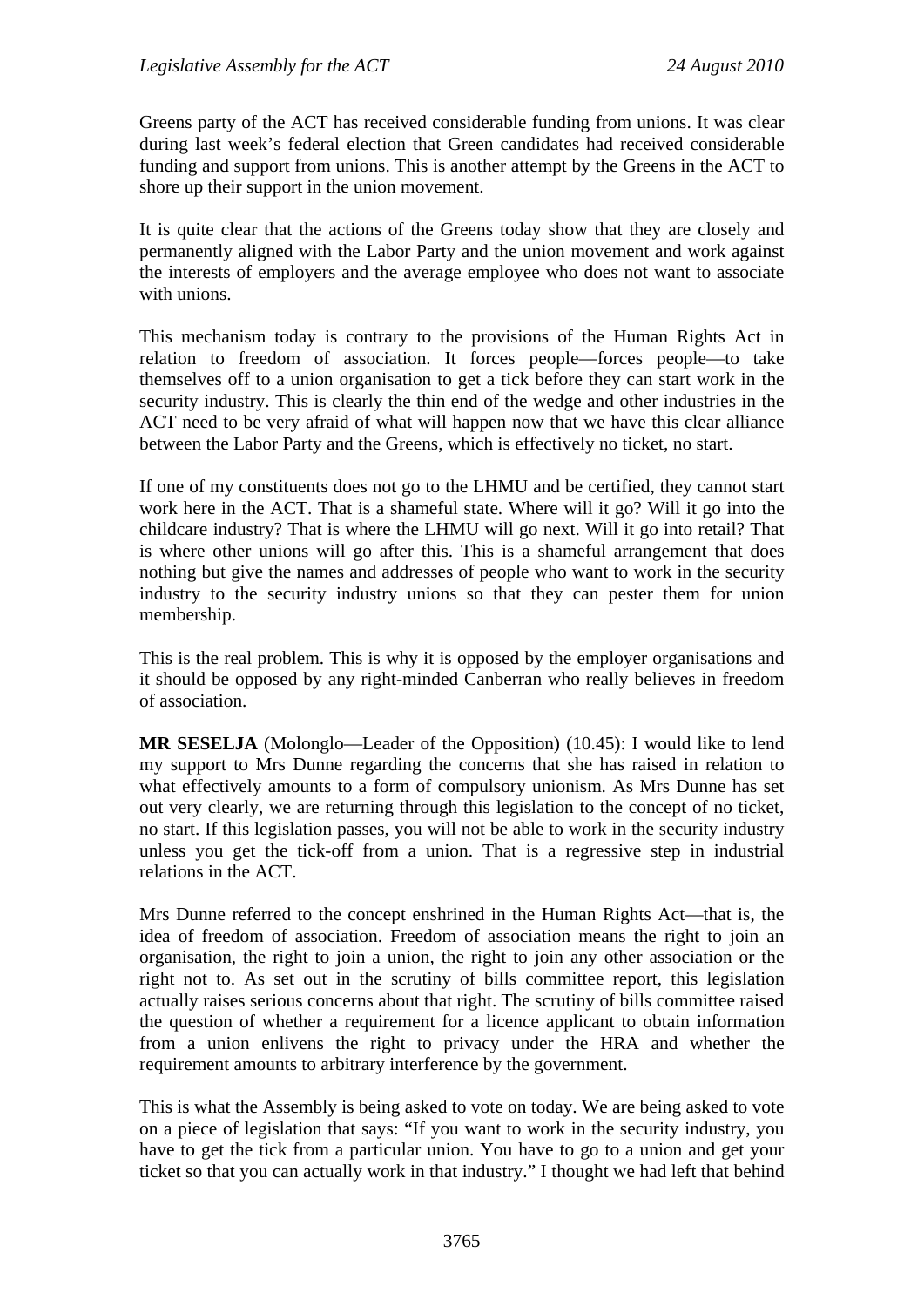a long, long time ago under previous Labor governments. Under previous federal Labor governments we left behind the idea of no ticket, no start. But this takes us back there. And you have to ask why. Why is it that we have to have special legislation that allows the LHMU to recruit? What is the public interest in saying that a particular union should have a special legislatively backed way of recruiting?

If they are serving their members, if they are representing their members, representing the employees in their industry, there is no doubt that they will have a strong membership base, because people will want to pay their union dues and get that representation. That is healthy in our democracy. That is something that is enshrined and should be enshrined. But the idea of going further and effectively making it compulsory to get the approval of the union before you start working in an industry completely undermines that freedom of association and that right to choose to go through a union or to choose not to go through a union, to choose to join a union or to choose not to join a union.

We do need to ask why the government is so desperate—it appears with the Greens' support on this—to give such a leg-up to one union. Where is the public interest rationale? Given that these information statements are already required under law we have actually got commonwealth law that says you have to get this information is there a suggestion that the employers are en masse breaking the law in this area? Is that the suggestion? The suggestion is that they are breaking the law. They have not been able to enforce it, apparently. There is this besmirching of all of these employers, saying that they do not abide by the law. Well, if someone is not abiding by the law, let us prosecute them. If there is a law that is not being complied with, the way to fix that is not to undermine the law and undermine the ideal behind the fact that there should be freedom of association, that employees in this industry, like every other industry, should have the right to choose if and when they want to join the union. They should not have to go through this process of no ticket, no start.

We have effectively got the government, through its legislation, besmirching these employers, saying: "Well, they can't be trusted. They can't be trusted to comply with the law." Apparently, the government is ineffectual in enforcing its own laws. This apparent problem has not been articulated. It seems the problem the Labor Party and the Greens in this place are seeking to fix is the issue of union membership. Now, that is not the role of this legislature. It is not up to us to pass laws that are simply about increasing the number of people who join a union, any more than it is up to us to pass laws designed to have fewer people join a union. It would be just as offensive for us to stand in this place and have a law which was specifically designed to discourage people from joining a union. This is about boosting the numbers of a particular union. This is about returning to a regressive form of industrial relations that says no ticket, no start.

We reject that approach; we reject it completely and comprehensively. We reaffirm that there should be freedom of association in the workplace—that people should be free to join a union or to not join a union and that we should not be putting in place special legislation that is simply designed to boost the stocks of a particular union. That union is free to work to serve its members according to the law. The Fair Work Act allows them to do that; it enshrines their right to do those things. They are free to pursue that. We do not need to put in place laws that are about simply boosting the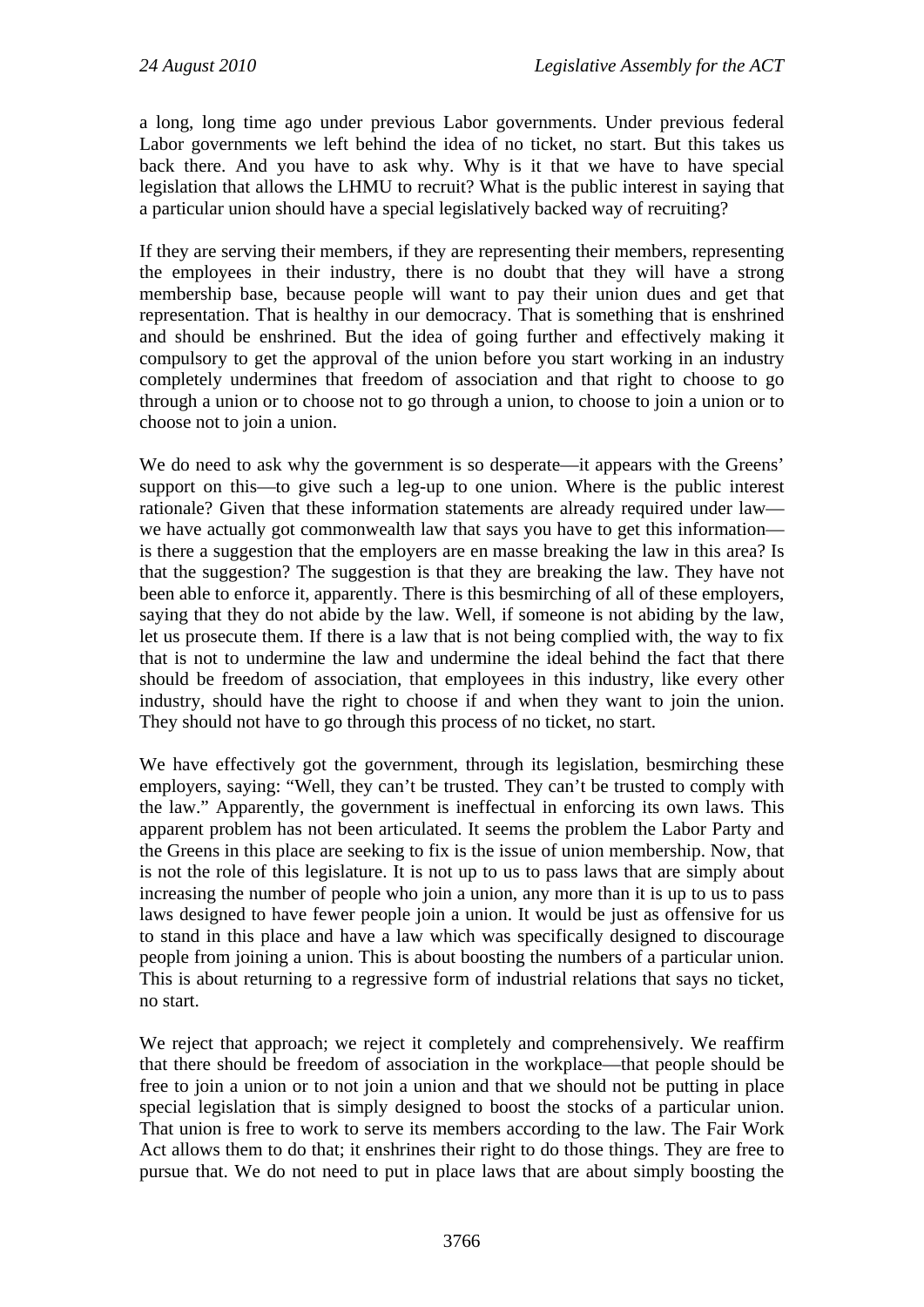stocks of a particular union. The Canberra Liberals reject this approach, and we will reject this legislation.

**MR RATTENBURY** (Molonglo) (10.53): I just wanted to speak briefly in response to the comments made by Mrs Dunne about the approach of the Greens on this legislation. It is true that when this matter came before the Assembly last December, on behalf of the Greens I did express some concerns about the bill. I would like to elaborate on the comments that Ms Bresnan made about why we are now in a position to support this today.

Certainly, our previous concern was that this was introduced as part of a JACS bill, and we believe that that was an inappropriate way to introduce what is a policy change. We agreed with the Liberal Party at that time that such amendments should not come to this place as part of an omnibus bill; they should come as a bill in their own right, and that that would enable a more transparent process where members of the community were able to observe what was going on in the Assembly. I think it would be fair to say that most people do not pay a lot of attention to the average omnibus bill, as disappointing as that may be for some of us in this place who are fascinated by them. That was the first concern we had.

We did then take the approach of seeking additional information and undertaking further discussions ourselves once it was clear that this bill was coming back. We also know that the government has conducted wide-ranging consultations. We have sought that assurance from the government, and I am sure Mr Corbell will clarify those points when he stands to speak. But the government has indicated to us that they have had consultations with industry peak bodies, including the Australian Security Industry Association, the Security Providers Association of Australia, the ACT chamber of commerce and industry, the Business Council of Australia and the Australian Hotels Association. Certainly, in our own right, we have met with the LHMU and held discussions with representatives of ASIAL and the industry.

In our meetings with the LHMU, we sought and secured alterations to the proposed curriculum, and we received assurances that there will be no coercion or any other undue influence on individuals receiving a licence, which is certainly the suggestion that those in the Liberal Party are making—that that is what the true agenda is here. For myself, in thinking about this issue, it really does come down to what is the bottom line here. I think that a report this year from the Fair Work Ombudsman for me underlines what the real issue is. That report showed that up to 50 per cent of employers were not complying with award or industrial relations requirements.

Although many of these noncompliance issues were minor and unintentional, a substantial percentage of them were major, involving sham contracting arrangements, phoenixing—where a company dissolves to avoid paying its liabilities and then another company forms to take its place—or underpayment of award rates. This wide-ranging noncompliance does hurt the honest players in the industry and implies that we cannot rely upon the employer to provide even the minimum information to staff. Similarly, the very limited resources of the Fair Work Ombudsman to conduct audits means there is little incentive from enforcement. As such, the Greens accept that one of the most effective means of enforcement is having the information provided by independent registered employee organisations or unions.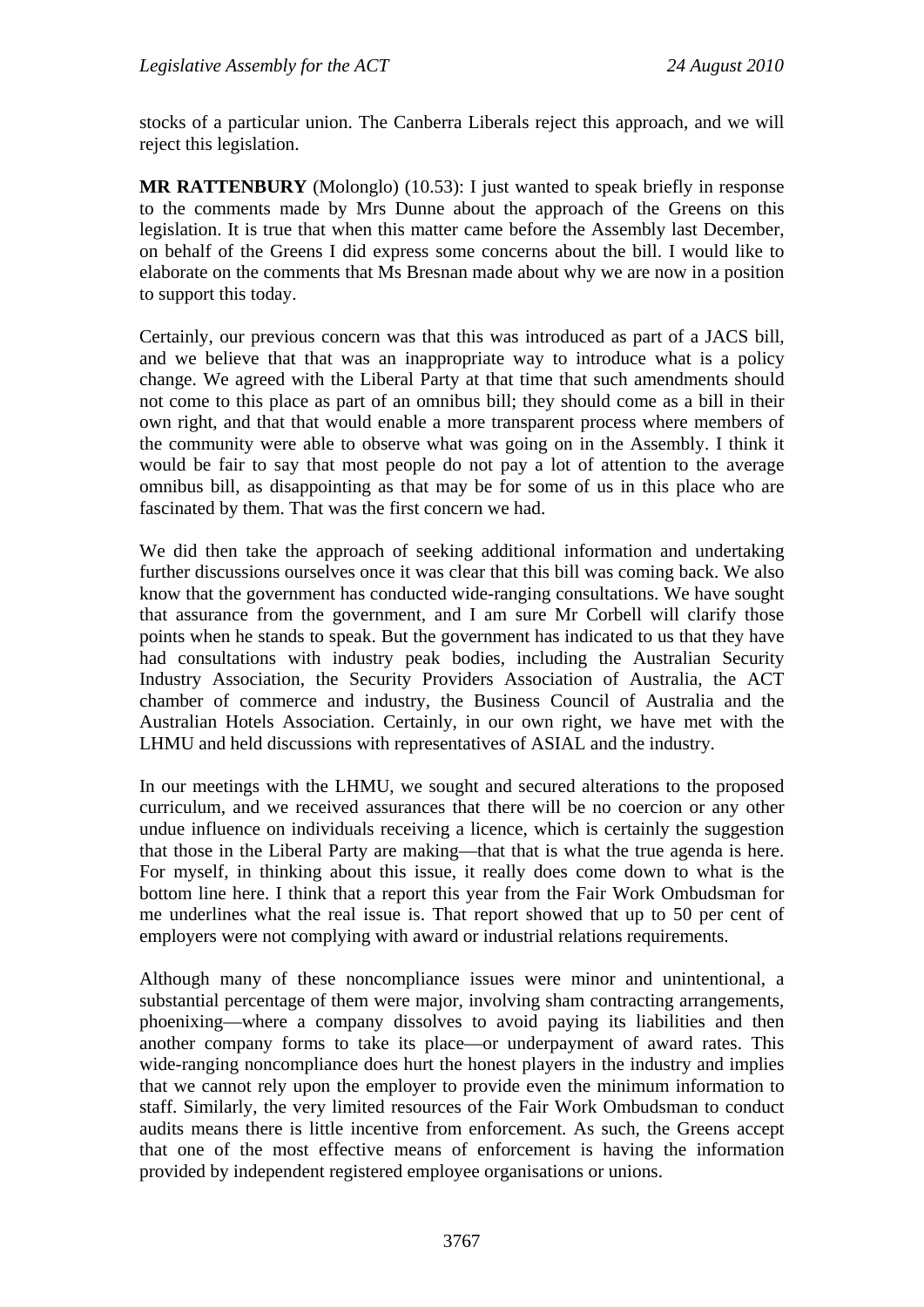Unfortunately, it is clear that the ideal world of perfect employers that Mr Seselja was referring to in his comments simply does not exist. It is simply not the case. We were told quite a number of stories of situations of individuals who were, frankly, ripped off by their employers, who were not given what they were entitled to for the work that they put in and who had various of their employment conditions ignored, overridden and run roughshod over. In an industry like the security industry, people are working odd hours, odd shifts, and they often operate on a solo basis and are not necessarily in a workplace where they have the opportunity to talk to their colleagues. People often learn these things informally in the workplace about what their rights are. In that context, in essence, what we are seeing here is an opportunity for free training and an opportunity to understand more clearly what an employee's rights are.

That is important in the context of the evidence we see, particularly in this industry. I suspect that is the situation in some others, but today we are looking at security. I accept that that is a problem. I accept that this is, hopefully, a successful means to address some of these concerns. I think we need to accept that employees of the security industry will have the ability to say no if they do not wish to join the union. We do not believe this is a path to compulsory unionism. It may be that more people join, having been exposed to the positive benefits of the union, but I do not believe that is a bad thing.

I wanted to make those observations in light of my comments in the previous debate on this. It is consistent for us to take this approach. I think it is important that we take this opportunity to extend these protections to employees who, the evidence clearly shows, are not receiving the benefits that they are entitled to.

**MR CORBELL** (Molonglo—Attorney-General, Minister for the Environment, Climate Change and Water, Minister for Energy and Minister for Police and Emergency Services) (10.58), in reply: I thank those members who have indicated their support for this bill. This bill is all about education. It is all about knowledge and it is all about empowering workers to understand their rights at work. What is so objectionable about that that the Liberal Party want to oppose this bill? At the end of the day, that is what this bill does—it gives workers knowledge; it gives workers information. Information is, of course, power. It allows you to stand up for your rights. It allows you to know what you are entitled to receive, how you are entitled to be treated and how you are entitled to engage with your employer at work. That is why this legislation is important.

The bill amends the Security Industry Act to enable access to important workplace information for all workers in the security industry. Why is it needed in the security industry, Madam Deputy Speaker? It is needed in the security industry because, in practice, security industry employees have a very limited opportunity to access information which enables them to work more efficiently and safely.

Most security industry employees only have the opportunity for short, quick breaks, during which they have just enough time to have a meal and go to the toilet. This, combined with the fact that most workers work in isolation in disparate locations and often at hours when most of us are tucked up safely at home in bed, means that security industry employees are not always able to access information from those who would otherwise be able to provide it.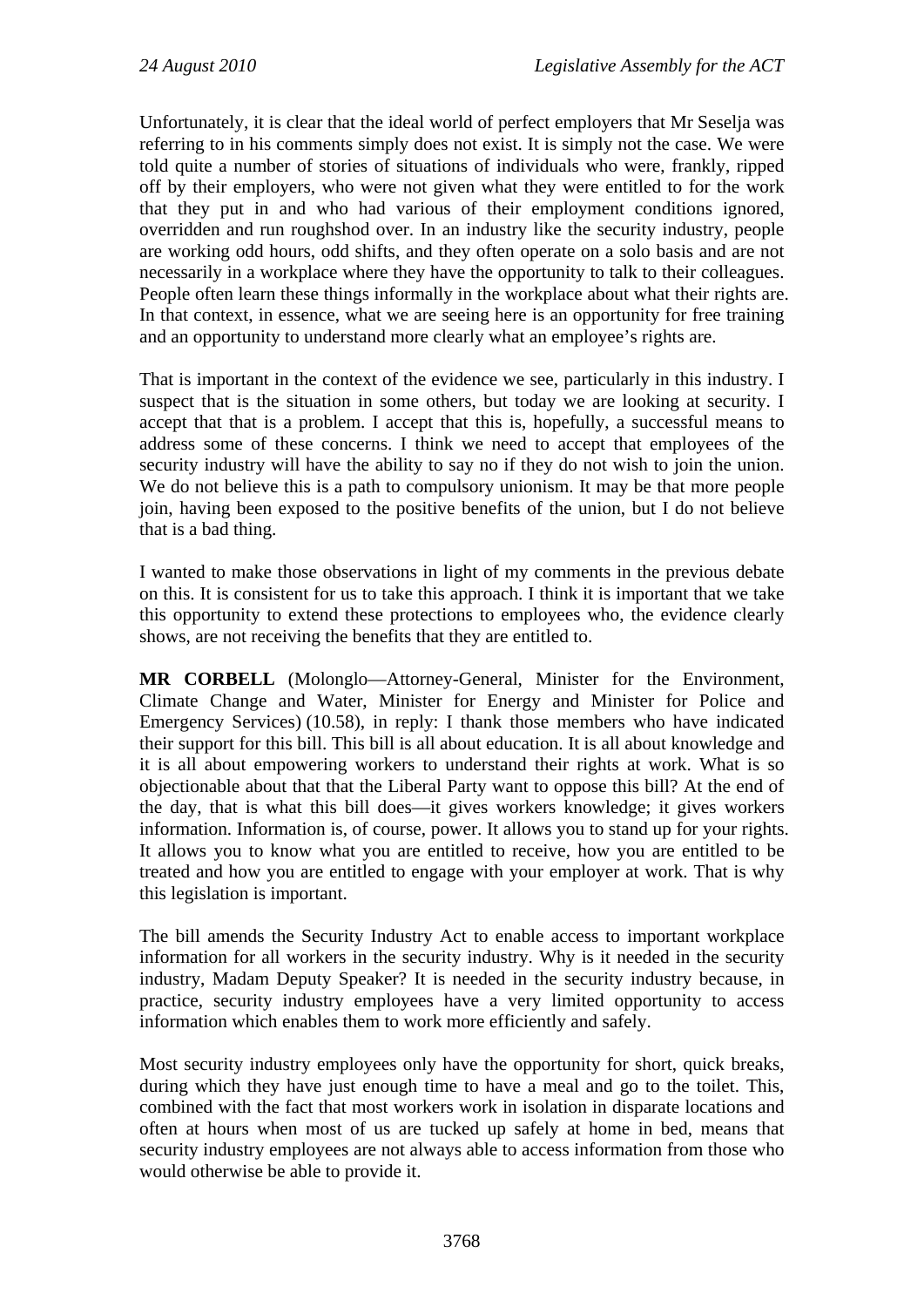Of course, what this recognises is that the provisions of the commonwealth's Fair Work Act, which already provide a right to employee organisations such as unions to meet with employees to discuss their workplace rights and responsibilities, are not always able to be effectively deployed in the territory because the particular circumstances of the workplace, the particular circumstances of the working conditions of security industry employees, mean that it is much more difficult to get this information out to them.

The bill represents the government's commitment to ensuring that workers in vulnerable positions have access to information about their rights at work. It ensures that security guards are able to be informed about their workplace rights and responsibilities and it ensures that they are on the same level playing field as other employees. What is so objectionable about that from the Liberal Party's position? Why do they not see the inherent handicap that workers in the security industry face in accessing information about their rights and entitlements that other employees do not face and that this legislation is needed to put them on an even playing field?

The bill requires applicants for a security employee licence to attend an information session where union officials will provide them with workplace information. This session only needs to be attended once. It is a requirement that it is free and it is easily accessible. Participants will receive that certificate of attendance and they will then be able to be registered as an employee in this industry.

A number of issues have been raised by the opposition in the course of debate on this bill, and I would like to address those now. The first is the issue of consultation. "We have not consulted," Mrs Dunne splutters. That is wrong, Mrs Dunne; it is just plain wrong. At the beginning of this year my department formally approached the seven employer representatives representing employers in this industry. The organisations that were formally approached included the Security Providers Association of Australia, the Building Service Contractors Association of Australia, the Australian Security Industry Association, ASIS International, the ACT and Region Chamber of Commerce and Industry, the National Electrical and Communications Association, the Canberra Business Council and the Australian Hotels Association. Those organisations were all approached formally, in writing, provided with details of the proposal and asked for their comment.

Following that, my department made verbal contact with those same organisations seeking their feedback and their views. On 26 February, my department contacted Mr Grant Shaw, who represents the National Electrical and Communications Association. On the same day, my department contacted Ms Chris Faulks, representing the Canberra Business Council. On the same day, my department contacted Mr Chris Peters and asked him to contact the department. On the same day, my department contacted Mr Kevin Antoine, representing the Building Service Contractors Association of Australia. Again, on the same day, my department contacted Mr Graham Pollock, representing ASIS ACT. In March, my department contacted Mr Bryan de Caires, representing the Australian Security Industry Association and, in March, my department contacted Ms Pam Scott, representing the National Electrical and Communications Association. My department again contacted Mr Chris Peters, representing the ACT and Region Chamber of Commerce and Industry, in March. In March, we again contacted Mr Bryan de Caires, representing ASIAL. We again contacted Mr Chris Peters, asking him to respond to the letter and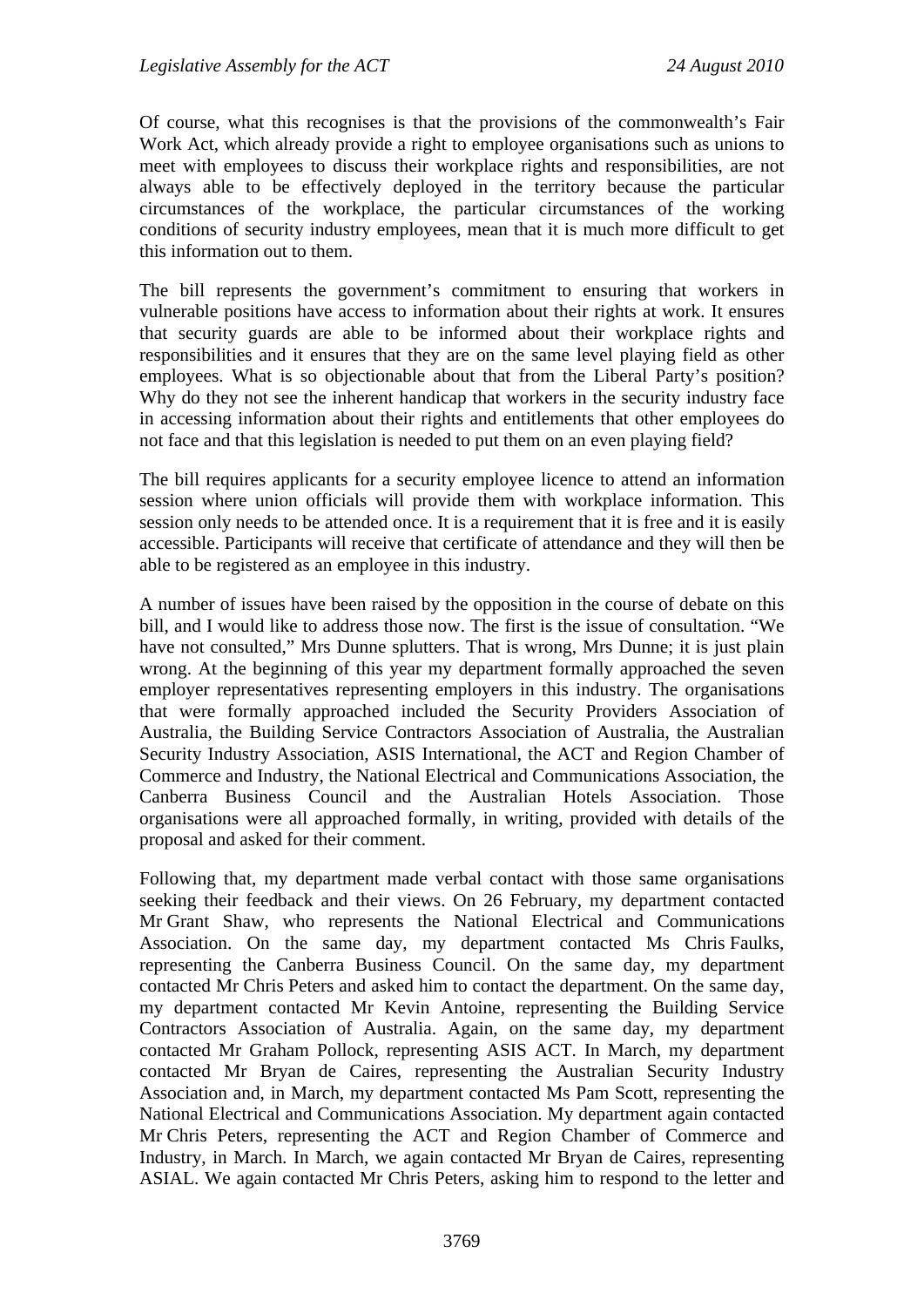seeking his feedback. We again contacted Mr Bryan de Caires. We again contacted Mr Kevin Antoine. We again contacted Mr Peter Bourke. Later in March, for the third time, my department contacted Mr Chris Peters, asking him to respond to the issues raised in the letter the acting Attorney-General sent.

So, Madam Deputy Speaker, has there been consultation? Yes, there has been consultation. My department actively sought out all the representatives and asked them for their views. Do they all agree? No, they do not all agree, but that is not the point, and they know that is not the point. If the criticism is consultation, then we have addressed that, and we have addressed that comprehensively. Disagreement on the policy matters is an entirely different matter, but they were not in the dark. They knew it was going on and they were given ample opportunity to put their views forward. Lack of consultation? What a load of nonsense.

The other issue that Mrs Dunne splutters about is the so-called breach of human rights. The scrutiny committee report on this matter does not say that there has been a breach of rights. What the scrutiny report says is that, on the face of it, the scheme enlivens the right to privacy, and the issue is whether or not this interference with this right is arbitrary. That is what the committee indicated. It did not say that there had been a breach of rights. Mrs Dunne has grossly and wilfully misrepresented the views of the committee that she chairs.

**Mrs Dunne**: On a point of order, Madam Deputy Speaker, Mr Corbell said that I have misled the Assembly about the views of the committee.

**MR CORBELL**: No, I did not.

**Mrs Dunne**: He used the words "grossly and wilfully misled". I ask that you require him to withdraw that.

**MR CORBELL**: I did not say that. For the sake of allowing the debate to proceed, I will withdraw any words that are of offence to Mrs Dunne, because she knows she has been caught out.

**MADAM DEPUTY SPEAKER**: Thank you, Mr Corbell.

**Mr Seselja**: That's not a withdrawal.

**Mrs Dunne**: That's not a withdrawal.

**MR CORBELL**: I have not been asked to withdraw.

**Mrs Dunne**: Madam Deputy Speaker, I am asking you to ask him to withdraw unequivocally. He should do that.

**MR CORBELL**: I withdraw, Madam Deputy Speaker.

**MADAM DEPUTY SPEAKER**: Thank you very much, Mr Corbell.

**MR CORBELL**: It is quite clear that Mrs Dunne knows that the committee did not say there had been a breach of human rights. It said it enlivened that right and the government would need to justify its position in light of that.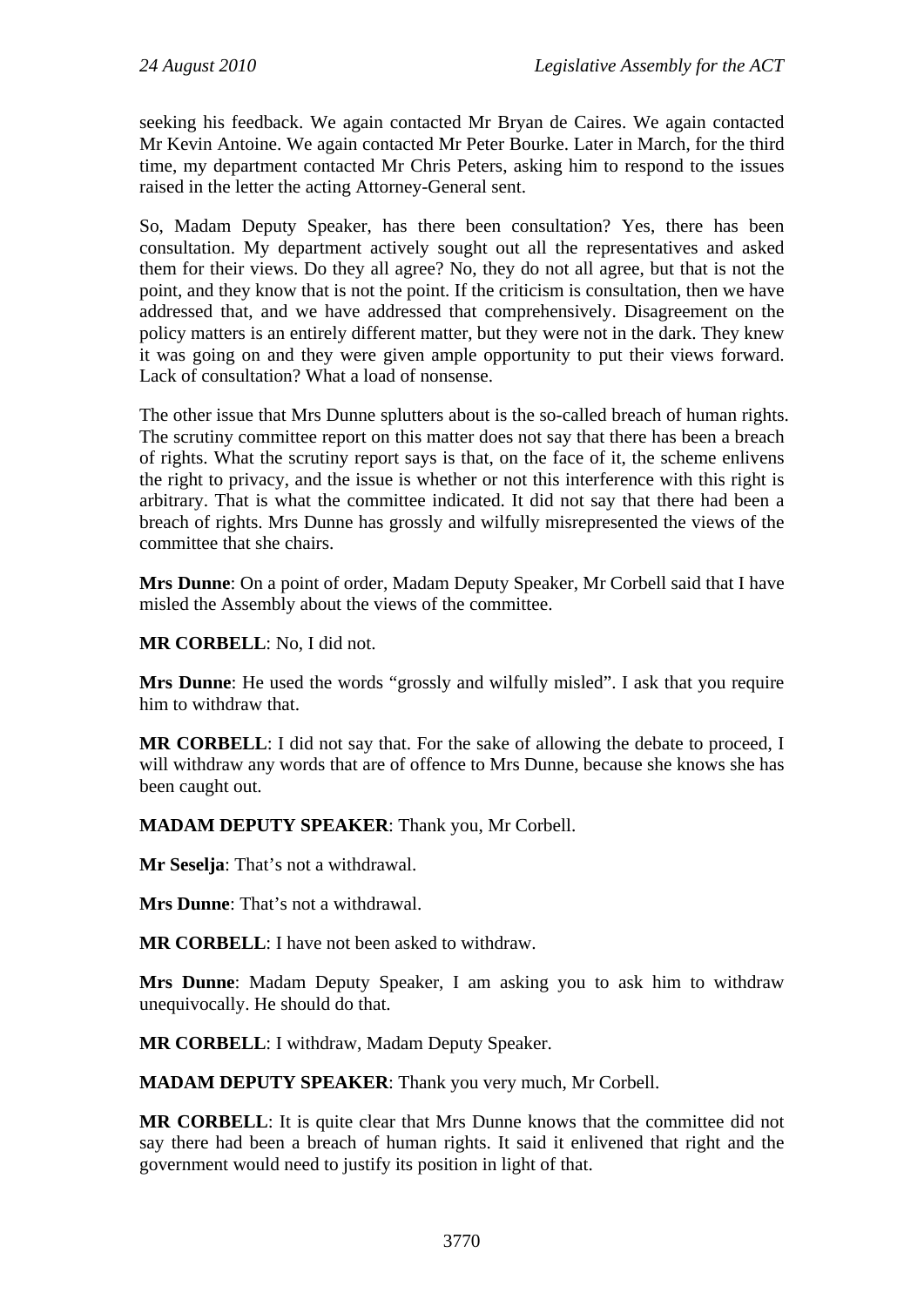**Mrs Dunne**: Which it hasn't done.

**MR CORBELL**: As Mrs Dunne also knows, the government has done just that. In my response to the scrutiny committee report on the 18th of this month, I indicated that the government had considered three options as to whether or not this bill was justified and whether alternatives could have been considered. The first was for employers to provide the workplace information. The government has dismissed that on the grounds that we believe that there is a clear conflict of interest. Employers are not the best placed organisation to provide employees with information about their rights of work, particularly those employers that are already doing the wrong thing. Is the Liberal Party seriously suggesting that those employers who are abusing the interests of their employees are suddenly going to tell them about all their rights at work? What a load of nonsense.

The second option that was explored was for security industry trainers to provide the workplace information. The government concluded that this proposal would be both time consuming and involve a cost to the employee. We felt that that was unreasonable. The third option was for registered organisations under the commonwealth Fair Work Act, such as unions—such as the LHMU—to provide that information free of charge. These organisations are already legally acknowledged as having the expertise required to provide information about employees' workplace rights and entitlements. They are an appropriate provider of the information. They are able to provide it free of charge and, therefore, I believe the government has satisfactorily and entirely reasonably addressed the issues raised by the scrutiny of bills committee.

This is a positive reform. This makes sure that employees who work in a low-paid industry, in an industry where they can often be isolated in the workplace—isolated from colleagues, isolated from people who represent their interests, isolated even from their employers—because of the nature of their working hours and conditions, have good information about how they can go about their work in a safe manner, in an efficient manner and in a manner that has regard to their rights and entitlements under law. It is an important reform. It is a reform the Labor government is pleased to present to the Assembly. I commend the bill to the Assembly.

Question put:

That this bill be agreed to in principle.

The Assembly voted—

Ayes 11 Noes 6

Ms Bresnan Ms Le Couteur Mr Doszpot Mr Seselja Ms Burch Ms Porter Mrs Dunne Mr Smyth Mr Corbell Mr Rattenbury Ms Gallagher Mr Stanhope Mr Hargreaves

Mr Barr Ms Hunter Mr Coe Mr Hanson

Question so resolved in the affirmative.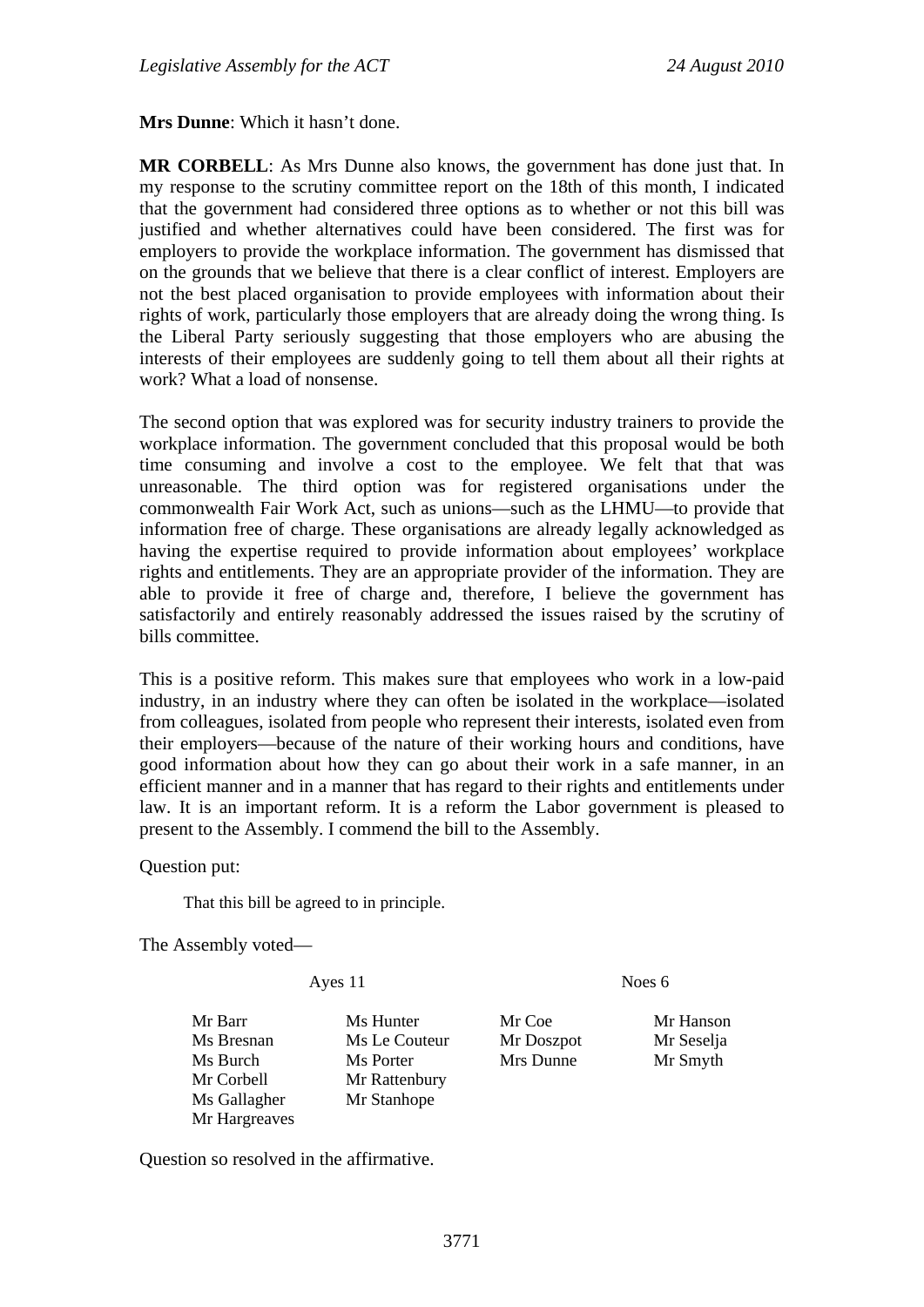Bill agreed to in principle.

Leave granted to dispense with the detail stage.

Bill agreed to.

# <span id="page-21-0"></span>**Liquor Bill 2010**

Debate resumed from 24 June 2010, on motion by **Mr Corbell**:

That this bill be agreed to in principle.

#### Motion (by **Mrs Dunne**) proposed:

That debate be adjourned.

Question put.

The Assembly voted—

Ayes 10 Noes 7

| Ms Bresnan | Ms Hunter     | Mr Barr       | Ms Porter   |
|------------|---------------|---------------|-------------|
| Mr Coe     | Ms Le Couteur | Ms Burch      | Mr Stanhope |
| Mr Doszpot | Mr Rattenbury | Mr Corbell    |             |
| Mrs Dunne  | Mr Seselja    | Ms Gallagher  |             |
| Mr Hanson  | Mr Smyth      | Mr Hargreaves |             |

Question so resolved in the affirmative.

Debate adjourned to the next sitting.

**MR CORBELL** (Molonglo—Attorney-General, Minister for the Environment, Climate Change and Water, Minister for Energy and Minister for Police and Emergency Services), by leave: Today, we have seen the Liquor Bill adjourned because of a last-minute ultimatum by the Greens requiring the government to deliver over half a million dollars of additional funding—

**Mr Seselja**: On a point of order, Madam Deputy Speaker.

**MR CORBELL**: I have leave, Mr Seselja.

**Mr Seselja**: Well, I am raising a point of order. The point of order goes to the reflection on a vote. I just ask you to rule on that.

**MR CORBELL**: I am not reflecting on the vote, Madam Deputy Speaker; I am explaining why the vote has occurred, and I have leave to do so. Yesterday Mr Rattenbury approached me and told me that the Greens would not support debate on these important community safety reforms unless the government was prepared to commit to a financial commitment to improve public transport services late at night in the city area.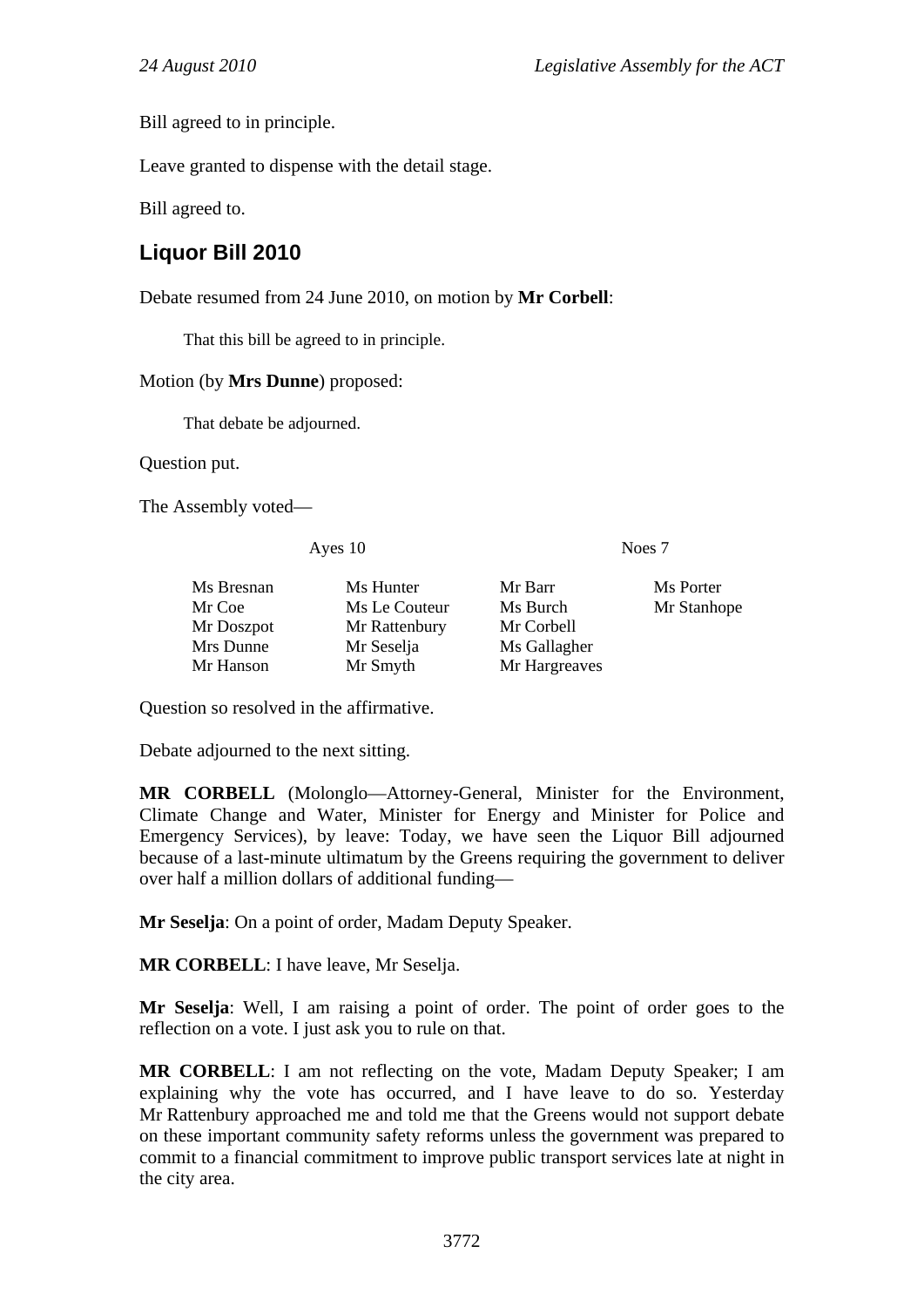The government has already indicated it is considering options to do just that. But for the government to be given less than 24 hours and to have an ultimatum given to it that these community safety reforms will be put at risk and not debated in this place this week unless the government—outside the budget process and with no prior notice from the Greens—gives in to that ultimatum is just outrageous. A last-minute ultimatum with no warning. Mr Rattenbury came to me at one minute to midnight and said, "Unless you agree," Madam Deputy Speaker—

*Members interjecting—* 

**MADAM DEPUTY SPEAKER**: Order, members! The next person that yells across the chamber to Mr Corbell will be warned. Thank you very much, Mr Corbell.

**MR CORBELL**: Thank you very much, Madam Deputy Speaker.

**Mrs Dunne**: On a point of order, Madam Deputy Speaker, Mr Corbell is abusing the forms of the house. He sought leave to make a statement, and what he is doing is using his unfettered time to attack members of this house because he is not ready. It is an abuse of the leave, and Mr Corbell should remember that he is speaking with the leave of the Assembly and he should comply with the courtesies of this Assembly.

**Mr Hargreaves**: On the point of order, Madam Deputy Speaker, Minister Corbell sought leave of the house to make a statement. It is not for members of this opposition to judge what Mr Corbell would do in that statement before he has concluded. There is no point of order.

#### **MADAM DEPUTY SPEAKER**: Mr Corbell.

**MR CORBELL**: Madam Deputy Speaker, it is important that we put on the record today why this bill has been delayed.

**Mr Smyth**: For 2½ years by your inactivity.

**MADAM DEPUTY SPEAKER**: Mr Smyth, you are warned.

**MR CORBELL**: It has been delayed because at one minute to midnight, after the government had given ample notice that this bill would be brought on for debate today, the Greens said, "Unless you put up half a million dollars extra—without a budget process, without an appropriation—for extra public transport at night, we won't debate the bill." What does this mean? Well, what it means is that this bill will be delayed; it will not be able to be implemented on 1 December as this Assembly itself has asked. It will not be able to be publicised across all the liquor licensees here in the ACT that need information and need to go through a regulatory process to renew their licences in December. All of that is now at risk because of this last-minute ultimatum by the Greens.

The Greens have not previously put this ultimatum to me. They have not previously said to me, "Unless you agree to fund improvements in public transport, we will not debate the bill." They have not made it a condition of their support for debate of this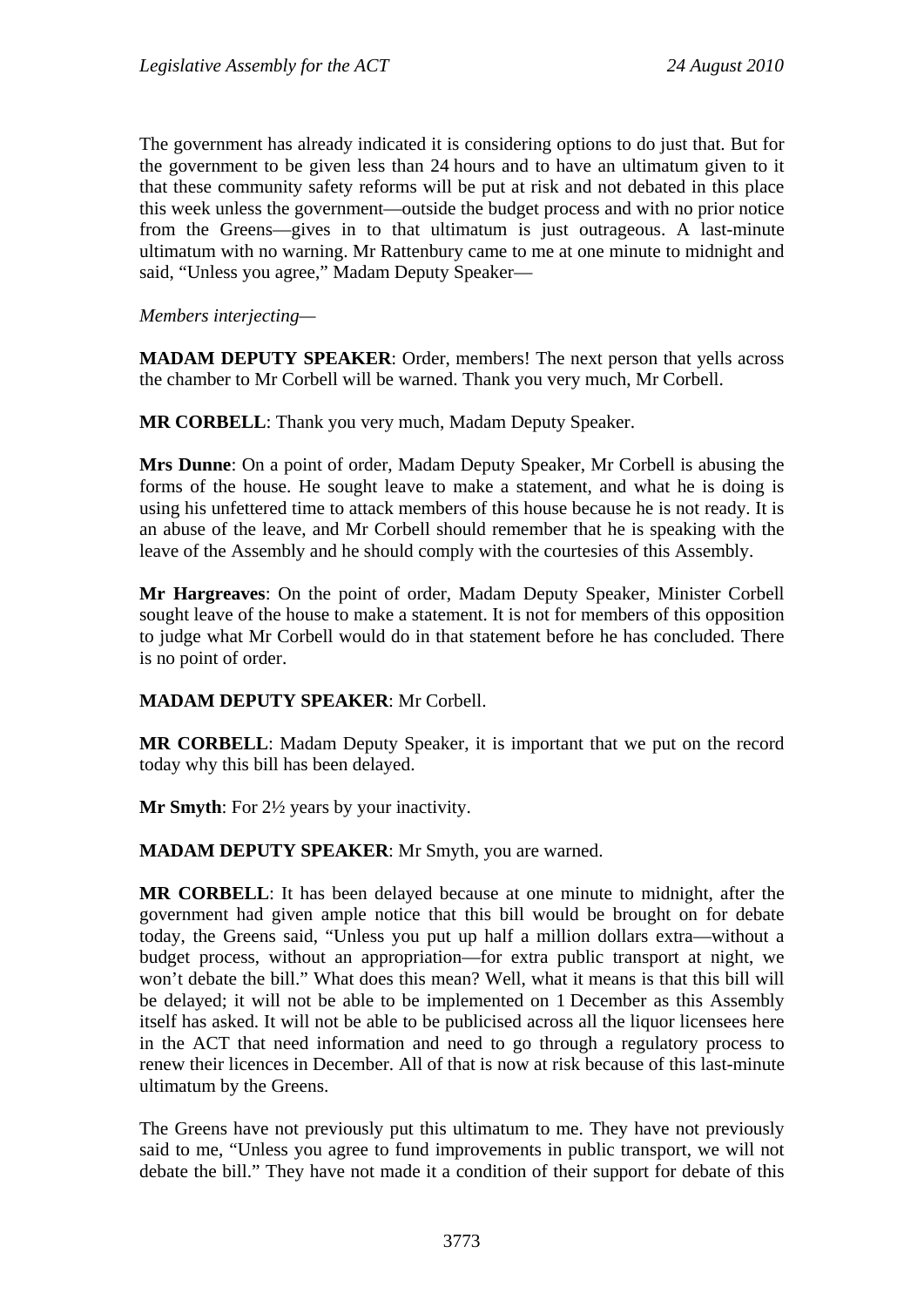bill today. But at this time yesterday, less than 24 hours ago, Mr Rattenbury put that ultimatum to me, and he confirmed it to me this morning.

The government says to the Assembly that we are committed to improving public transport in the city area, that there are a range of options that the government is considering to do just that, that the government is preparing to come back to this place on 1 December and report on those options and what steps it can take before the summer entertainment period occurs, but Mr Rattenbury has rejected that proposal from the government. Instead, he has said, "No, it's all or nothing."

The fact is that this bill needs to be passed this week if you want these new reforms in place by 1 December. The government cannot deliver on the implementation of these reforms by 1 December unless this bill is passed this week. This government have provided extensive information and consultation on all elements of this bill. We have provided exposure drafts; we have provided consultation papers; we have provided exposures of drafts of the regulations; we have provided detailed briefings; we have held detailed and complex discussion with all of the key stakeholders. Yet at one minute to midnight, we have it go off the rails because of an unreasonable and unprecedented ultimatum.

Mr Rattenbury will probably seek leave shortly to stand up and explain his position on these matters. He will probably seek to say to the Assembly, "Well, we want all these reforms to be done together." That is what Mr Rattenbury is going to say. Mr Rattenbury is going to say, "We want to do these reforms as a package." He is going to say, "We want transport to be in place at the same time that the reforms are in place."

The proposal that the government has put to the Greens allows for just that. The proposal that I have put to Mr Rattenbury this morning provides for just that—by 1 December, the government will have concluded its position on what options are open to it to improve public transport provision. There is going to be a Nightrider service in place this year, as there is every year anyway, at the peak time when Civic, Manuka and Kingston are busy. And the government will be in a better position to advise what it can do to provide and fund further improvements.

But if Mr Rattenbury is going to stand on his "perfect or not at all" strategy, which is what we always get from the Greens—it is always, "It has got to be perfect, or you don't get anything," which is the position the Greens are adopting today—

**Mr Hanson**: On a point of order, Madam Deputy Speaker, I spoke previously in this chamber on a point of order when I asked to make a brief statement and was given leave to do so. Members of the government made constant interjections and took points of order that a brief statement was exactly that—it was not an opportunity to debate an issue. As a result of that, the chair at that time essentially agreed with the members of the government and asked that I wind up. I would ask that you do the same.

**MADAM DEPUTY SPEAKER**: Mr Corbell, I presume you will be coming to the conclusion very shortly.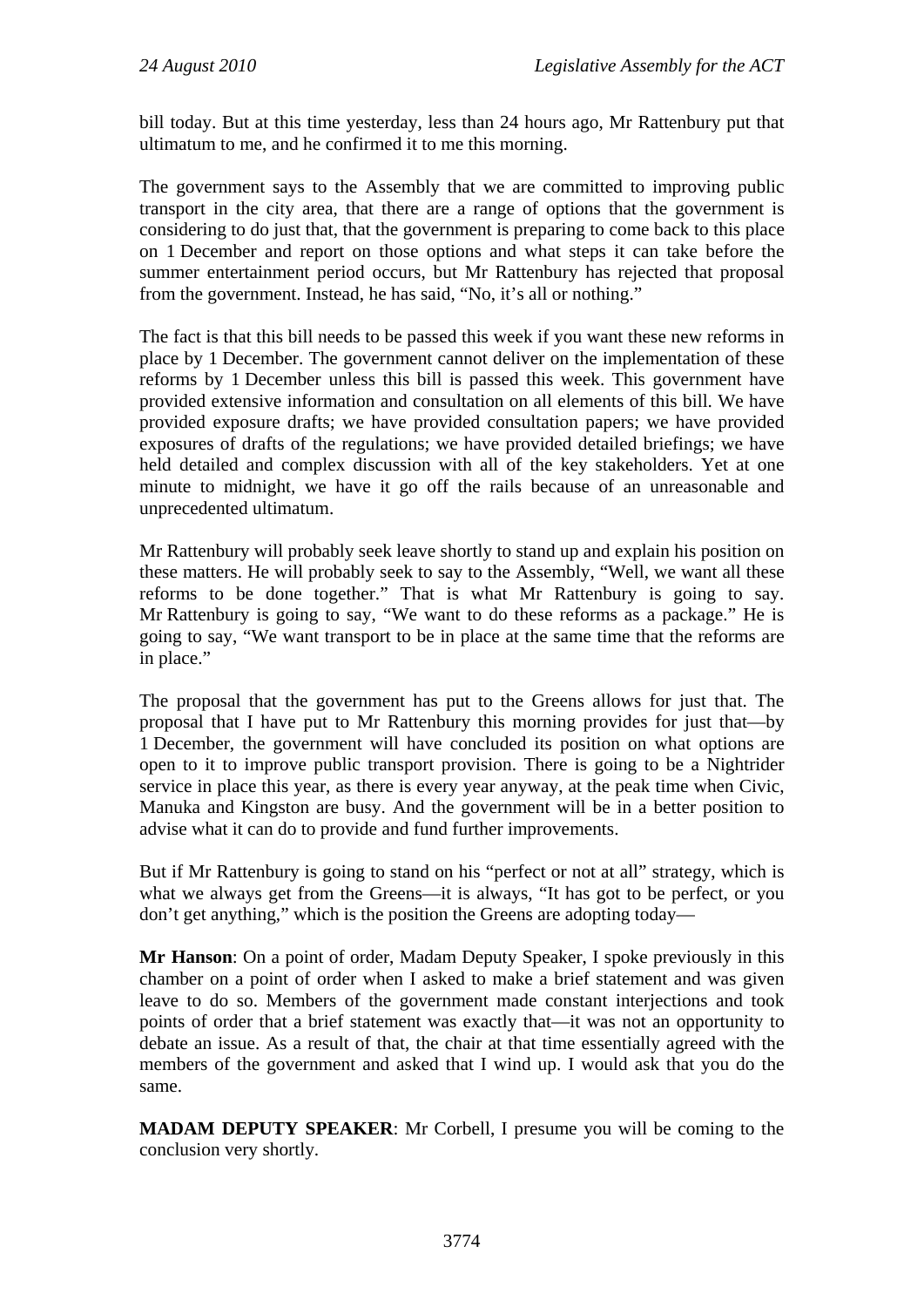**MR CORBELL**: Madam Deputy Speaker, those are the reasons that this bill is delayed today and why it appears that the bill will be delayed this whole week and not debated until possibly September. I can tell Mr Rattenbury now that the government does not have available to it the money that he wants it to invest in improved transport in the city now. There is no appropriation. You cannot just go and use the Treasurer's advance, Mr Rattenbury. You are not allowed to do that under the financial management provisions. So we are going to have this same stalemate in September.

I ask members to consider the government's proposal, which is to pass the legislation, allow the improved public safety provisions that come from these reforms to take effect, allow us to go and tell licensees with confidence what the rules are going to be for them and give them sufficient time to prepare their risk assessment management plans under the new licensing regime. By denying us passage of this bill today, you are giving them less time to get it right and to go through the regulatory process.

I also say to members they should consider the government's position—that is, by 1 December, we are prepared to come back into this place and tell you what it is we will do to improve transport provision in the city centre before the peak Christmas-new year period, before we see crowds of people on the streets enjoying the summer period. That is the government's position, and I ask members to reconsider. I ask members to support passage of this bill today.

I also briefly must draw attention to the fact that after a six to eight-week winter break, on the day of debate on this bill, the Liberal Party tables 14 pages of amendments. Of course, the reason why this has happened is that Mrs Dunne was on holiday over the winter break and she was not doing any work. It is only when she got back that she realised that she had to do some work, because this bill was coming on for debate. Despite the fact that it was tabled as an exposure draft earlier this year, despite the fact that it was tabled formally as a bill in this place before the winter period, on the day that the bill is scheduled for debate, she fronts up with 14 pages of amendments.

I wonder if Mrs Dunne proposes to give these to the scrutiny of bills committee, as she is urging everyone else to do, or is that not necessary for Mrs Dunne? Madam Deputy Speaker, who is bargaining in good faith in this proposal? Not Mrs Dunne, and I do not think it is the Greens.

**MR RATTENBURY** (Molonglo), by leave: The central question that Mr Corbell was posing is: why has this bill been delayed? From our perspective, it is simply that the bottom line with this legislation is that it is about addressing public safety. Clearly, two of the key issues that are floating around that we know are serious problems are alcohol-related violence in the city and drink driving. A key response to both of those problems is the provision of decent late-night public transport.

That is not a new issue. That issue has been around for quite some time. In fact, we have seen on the front page of today's *Canberra Times* a story about a very significant incident in Civic on Saturday night, a significant brawl involving a large group of young people. I have been told that that brawl took place in the taxi queue, exactly the point that we are talking about here—the fact that, because people cannot get a taxi, because they stand in queues for very long periods of time when they are intoxicated, they are cold, they want to go home, the violence erupts.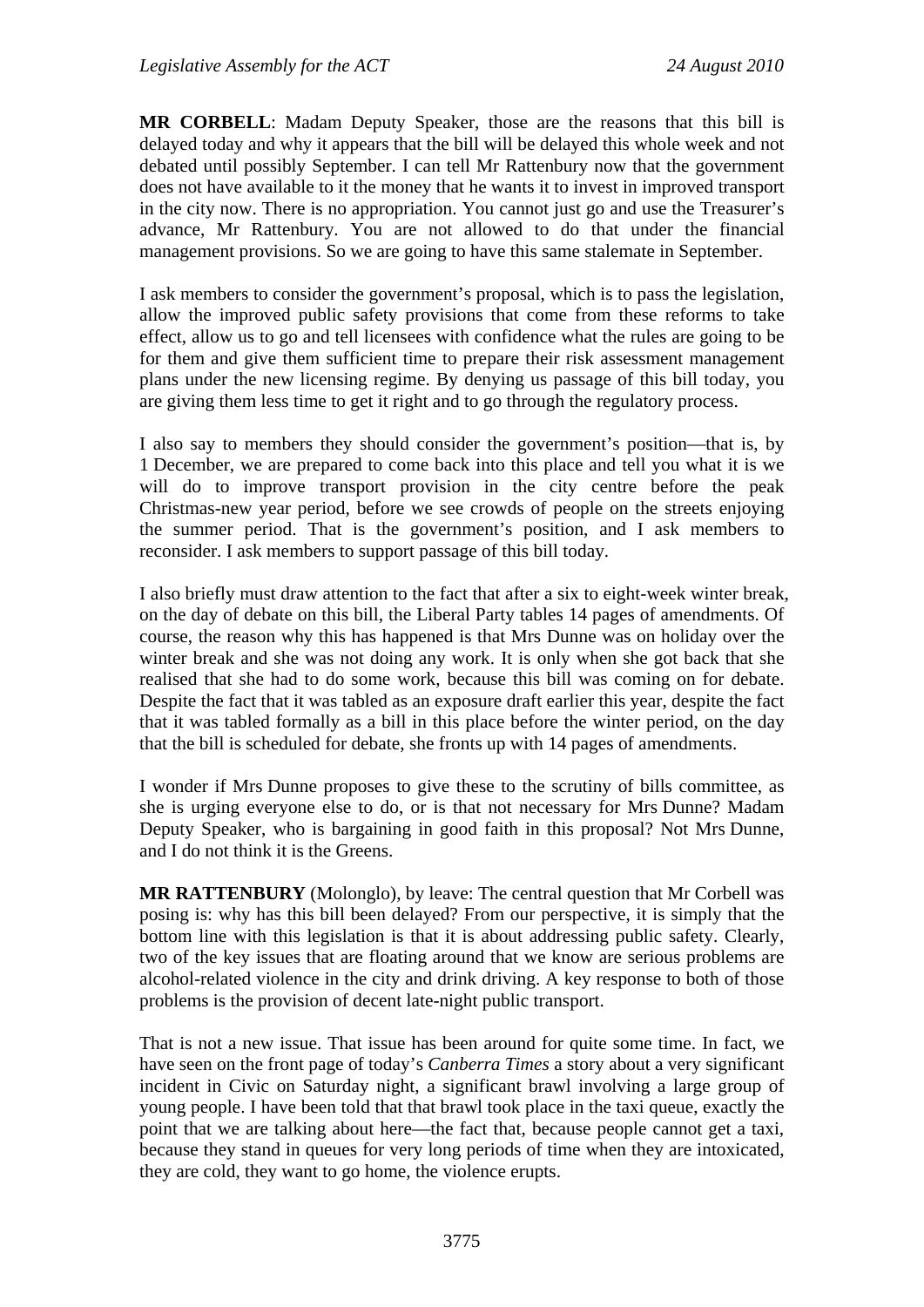If we want to talk about timing, I think it is fair to say that the Greens have been explicit about our concerns about late-night transport since we released a discussion paper in September 2009. We flagged this as a central issue when it comes to addressing the issues of alcohol-related violence and public safety.

I would also like to indicate that we wrote to Mr Corbell some months ago now, probably six or eight weeks ago, raising a number of questions about the detail of this bill. We received a response to those significant questions last Tuesday, and I will be clear that I appreciate the significance of the response we got, because there were some very detailed questions. But it became clear to us at that time that the government was not going to seriously address the issue of late-night transport as part of this reform process.

I then wrote to Mr Corbell last Friday indicating that we would not be in a position to debate the bill given the fact that the transport issue had not been addressed. Yes, Mr Corbell and I met yesterday to actually discuss that in detail. So I think it is important to be clear on the question of timing and exactly how we have got to this process. It has been a very long process. Unfortunately, it has come to a crunch point, because the bill is on for debate today, and we have had to be clear about the fact that we cannot support debate going forward on this bill in any good conscience, because the transport issue is not being addressed. Transport is central to addressing the twin issues of alcohol-related violence in the city and our very substantial problem of drink driving.

I do not want to abuse the indulgence of the Assembly in speaking too long, but I would like to quickly make a couple of other points. Mr Corbell has talked about me demanding a half-million-dollar allocation of money. The Greens have not specified a particular path, a particular amount of money. What we have said is that a solution has to be found, because we cannot in any good conscience move forward without resolving the issue of late-night transport. It has to be addressed. I have not specified on behalf of the Greens a particular amount of money. So it is important to clarify that point for the record.

Mr Corbell said the government is going to be providing a Nightrider service over the summer. That is a two-week service over summer. We saw just last Saturday that this is an issue every single weekend in this city. It is just not good enough to sit back and say, "We're going to provide something for two weeks over Christmas and new year." Undoubtedly, that is a particularly busy time, but anybody who has been out in Civic any time recently—we know Mr Corbell has—knows that this is an issue every single weekend.

What price are we willing to pay to allow our young people to continue to drink-drive because they cannot find any other way to get home at night? What price is it to stop these sorts of violent brawls that we saw in the city on Saturday night? How long are we going to have to wait to find a solution to these problems? We must bite the bullet now. We cannot simply put through a half-baked package of measures that say: "Oh, well, we'll worry about transport later. We'll come back to you on 1 December with some options for some kind of solution that we might implement somewhere down the track." The Greens cannot in conscience move this legislation forward without knowing that we are going to seriously address this issue.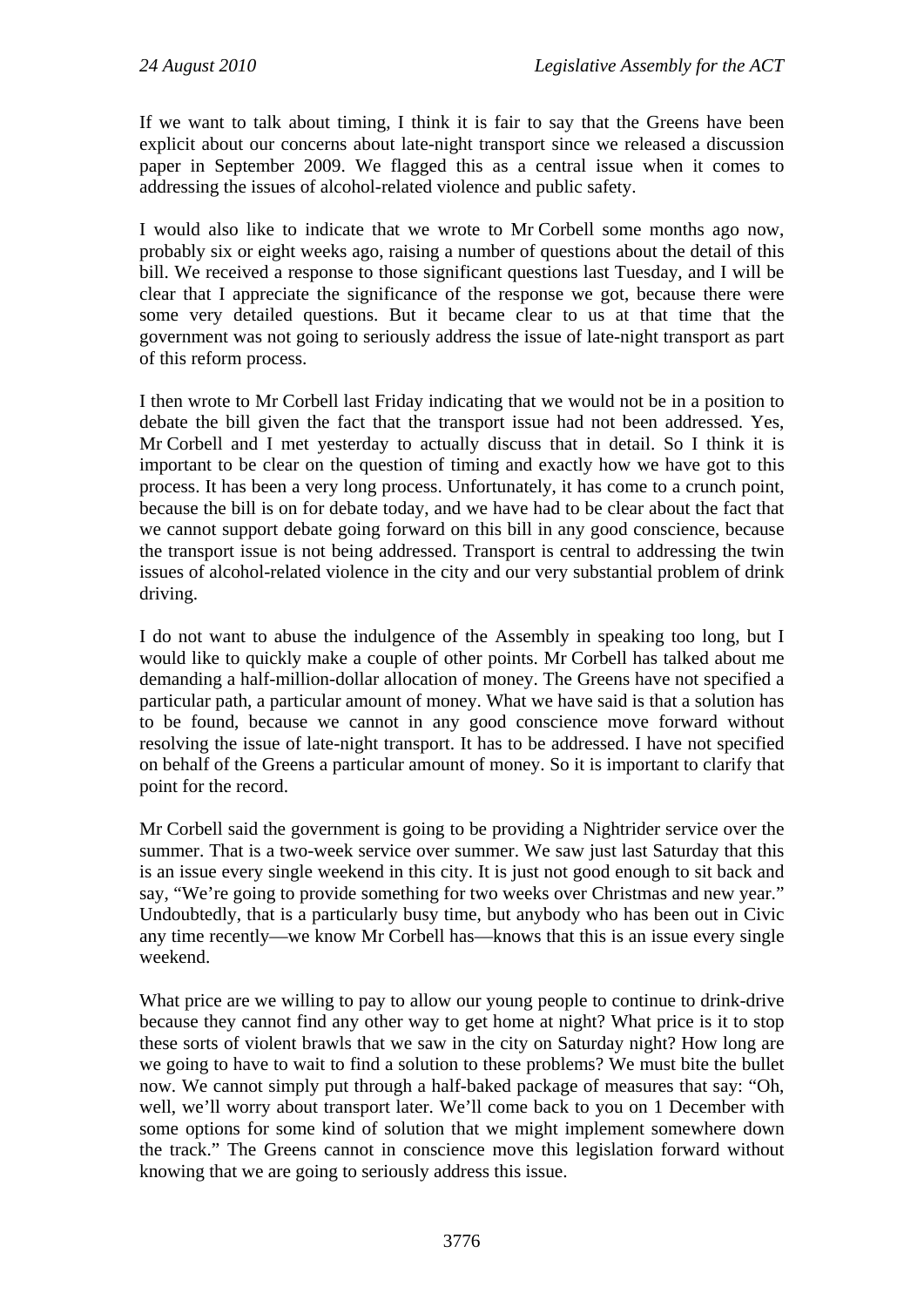I would like to also note that, in conversations with Mrs Dunne yesterday, she did indicate to me that she had amendments. She did explain them to me, but I have not seen them in writing. She has raised issues that we would want to seriously consider. I think that does provide another reason that we could not debate this legislation this morning. Mrs Dunne would have stood up, if we had gone forward, and moved those amendments, and the Greens would not have been in a position to have supported or, frankly, disagreed with those amendments. We would not have had time to consider them.

We were prepared to debate in principle this morning. Unfortunately, between the discussions amongst the various parties, that has not been agreed. I think that we do support this legislation in principle. I think it could have been useful to move forward at some point this morning, but it does not seem to have been possible to agree to that either. Hopefully, we can move forward on this soon, and we can address this very important issue of late-night transport.

## **Sitting suspended from 11.36 am to 2 pm.**

# <span id="page-26-0"></span>**Legislative Assembly—suspension of sitting**

**MR SPEAKER**: Members, before we commence question time, I believe all members are aware that we will be suspending the sitting just before 3 pm. I will try to find an appropriate point, assuming we are still going with question time. Members, we will resume with the ringing of the bells after about an hour.

# <span id="page-26-2"></span><span id="page-26-1"></span>**Questions without notice Taxation—change of use**

**MR SESELJA**: My question is to the Treasurer. Treasurer, the government is currently undertaking a review of the change of use tax, including codification of the charge. Industry is still quite uncertain about this review as it was to be completed by 1 July this year. Given this deadline has now passed, can you update the Assembly on the review's progress? When will codification come into effect?

**MS GALLAGHER**: I think I have said in this place a number of times that we had indicated to industry that we were extending the consultation around codification. There are a number of pieces of work being undertaken at the moment, including reviewing the schedules in the draft report, finalising the draft report, keeping the commitments we have given the Assembly around updating the Assembly about a number of pieces of work.

It has not reached cabinet at this stage. So we are hoping that certainly in the next month a number of those pieces of work will be finalised in order for cabinet to consider them further and in order to meet our responsibilities under the motion that was passed in this place.

**MR SPEAKER**: A supplementary, Mr Seselja?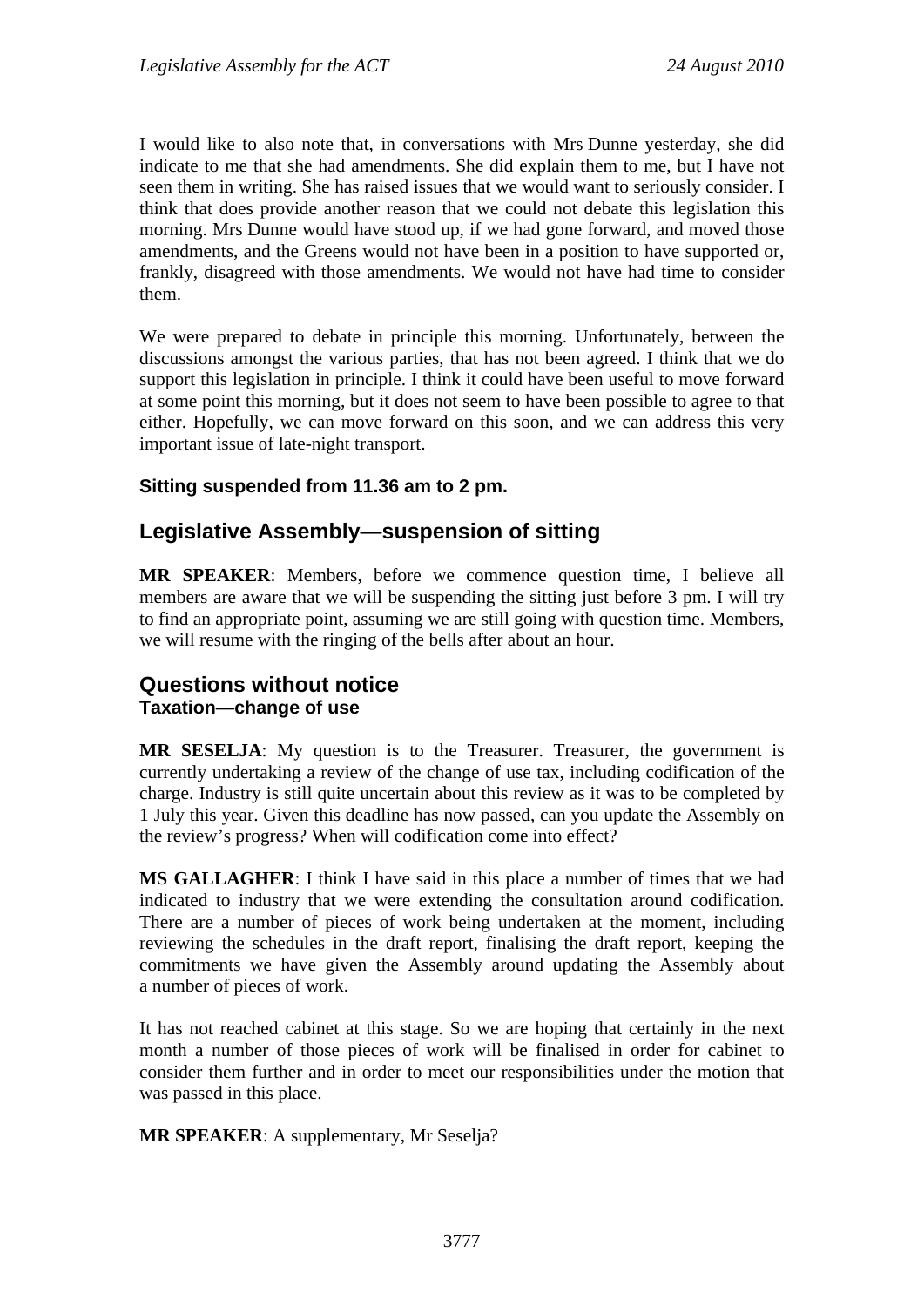**MR SESELJA**: Thank you, Mr Speaker. Treasurer, how will the change of use tax be dealt with by your mini-Henry review being undertaken by Ted Quinlan? Will it be included? If so, when will the situation be clarified? If not, when will the situation be made clear to builders and homebuyers in the ACT?

**MS GALLAGHER**: We are moving forward with codification of the change of use charge. This is something that we indicated. Indeed, it was something that industry called for in the budget before last. We are definitely committed to codification. We expect that it will commence in this financial year; we have been certainly indicating that to industry. However, there are a number of pieces of work still underway.

It will be also something that we expect the tax review to consider and look at as part of its overall review of the taxation system. A number of pieces of work will feed into that and be able to be provided to the tax review in its consideration of change of use, but I do not see why that should stop us moving forward with codification. Indeed, the numbers that we have included in the budget—the majority of the increase in the change of use charge as outlined in the budget is to do with rectification, not codification. We are already seeing more money come through change of use after the system was rectified in May.

**MR SMYTH**: A supplementary, Mr Speaker.

**MR SPEAKER**: Yes, Mr Smyth.

**MR SMYTH**: Thank you, Mr Speaker. Treasurer, what charge is ACTPLA currently applying in relation to the change of use charge and on what basis is it being calculated?

**MS GALLAGHER**: I understand that the chief planning executive wrote to the Australian Valuation Office in May around ensuring that the change of use charge was applied on a site-by-site basis according to the independent market valuation, and that has been in place since early May.

**MR SMYTH**: Treasurer, doesn't this continued uncertainty call into question again the budget bottom line, as well as create significant doubts for investment and housing affordability in the ACT?

**MS GALLAGHER:** No. The change of use charge is not a new charge; it is a charge that has been in a varied form since the 1970s in this place. It is a tax that I think all members have supported through legislation. We are merely applying the law as it was always intended to apply, and that has been that individual applications are considered with an independent market valuation, and then they pay 75 per cent of the added value as part of the change of use charge. That is what the law requires, and that is indeed what occurs. The codified schedules—I think you are mixing up the two issues.

**MR SMYTH**: No, no, no.

**MS GALLAGHER**: Well, you are.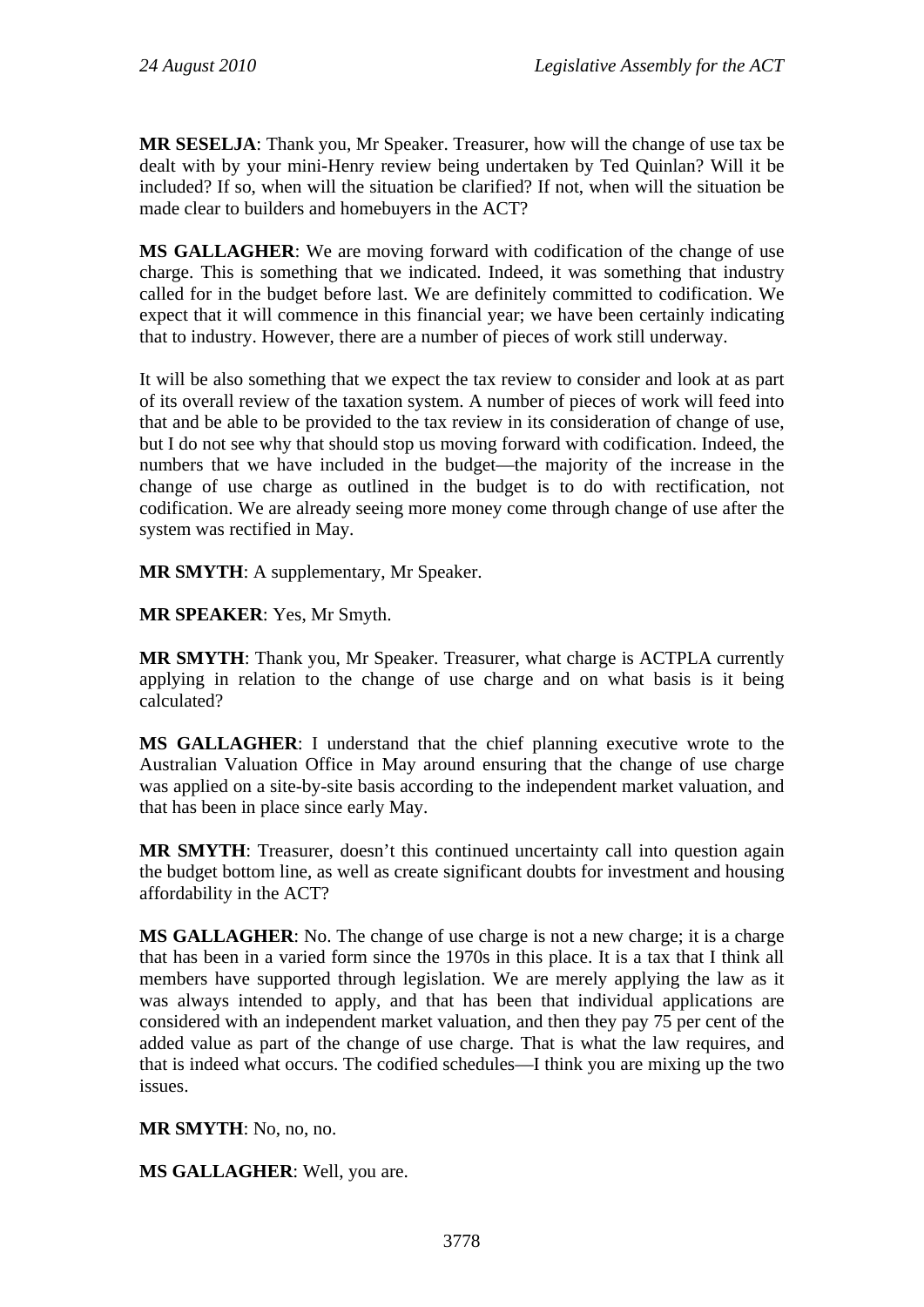#### **MR SMYTH**: You are confused.

**MS GALLAGHER**: I am not confused on this. I understand exactly what changes under the change of use charge are occurring. There is codification, which is a separate process to rectification. The large increase in our revenue lines—

#### *Opposition members interjecting*—

**MR SPEAKER**: Order! Stop the clocks, thank you. Members, the Treasurer is actually trying to give an answer, and I think she is actually trying to share some information with you, so you will probably benefit from listening to her.

**MS GALLAGHER**: Thank you, Mr Speaker. Well, I think indeed those opposite are just not interested in the answer. The rectification causes the large increase in revenue expected in our budget lines. That is not new, Mr Smyth. I have said that a number of times.

#### **MR SMYTH**: I did not dispute it.

**MS GALLAGHER**: Well, your question was around whether we have got a problem with our budget estimates. We do not believe so, because the large increase in change of use charge in terms of our revenue lines is linked to rectification, not codification.

#### <span id="page-28-0"></span>**Children—neighbourhood playgrounds**

**MS HUNTER**: My question is to the Minister for Territory and Municipal Services. Minister, you recently announced community consultation into a \$1.2 million plan to upgrade six neighbourhood playgrounds. Given the ACT government's commitment to the engagement of children, as outlined in the children's plan, could you please advise how children are being encouraged to participate in this consultation?

**MR STANHOPE**: I thank Ms Hunter for the question. Ms Hunter is quite right: we have just announced another round of consultation in relation to an ongoing program of playground upgrades. The six playgrounds the subject of that particular round of upgrade, I think, will involve an investment of 1.2. That does not include, in fact, a separate investment in a significant upgrade of the playground on the western side of Lake Ginninderra. I cannot quite recall the total investment in that, but it is a major investment in an upgrade of the western foreshore playground on Lake Ginninderra.

I have to say, Ms Hunter, that I am not fully aware of the exact nature of the consultation that will be undertaken in relation to the announcement that I made. I would need to take some advice from TAMS in relation to what that proposes, but it is early days. I take on board the nub of the question in relation to the need to engage with younger people in relation to services that are delivered directly for their benefit. I will seek assurances that steps are taken to appropriately involve children and younger people in that consultation.

**MR SPEAKER:** Ms Hunter, a supplementary question?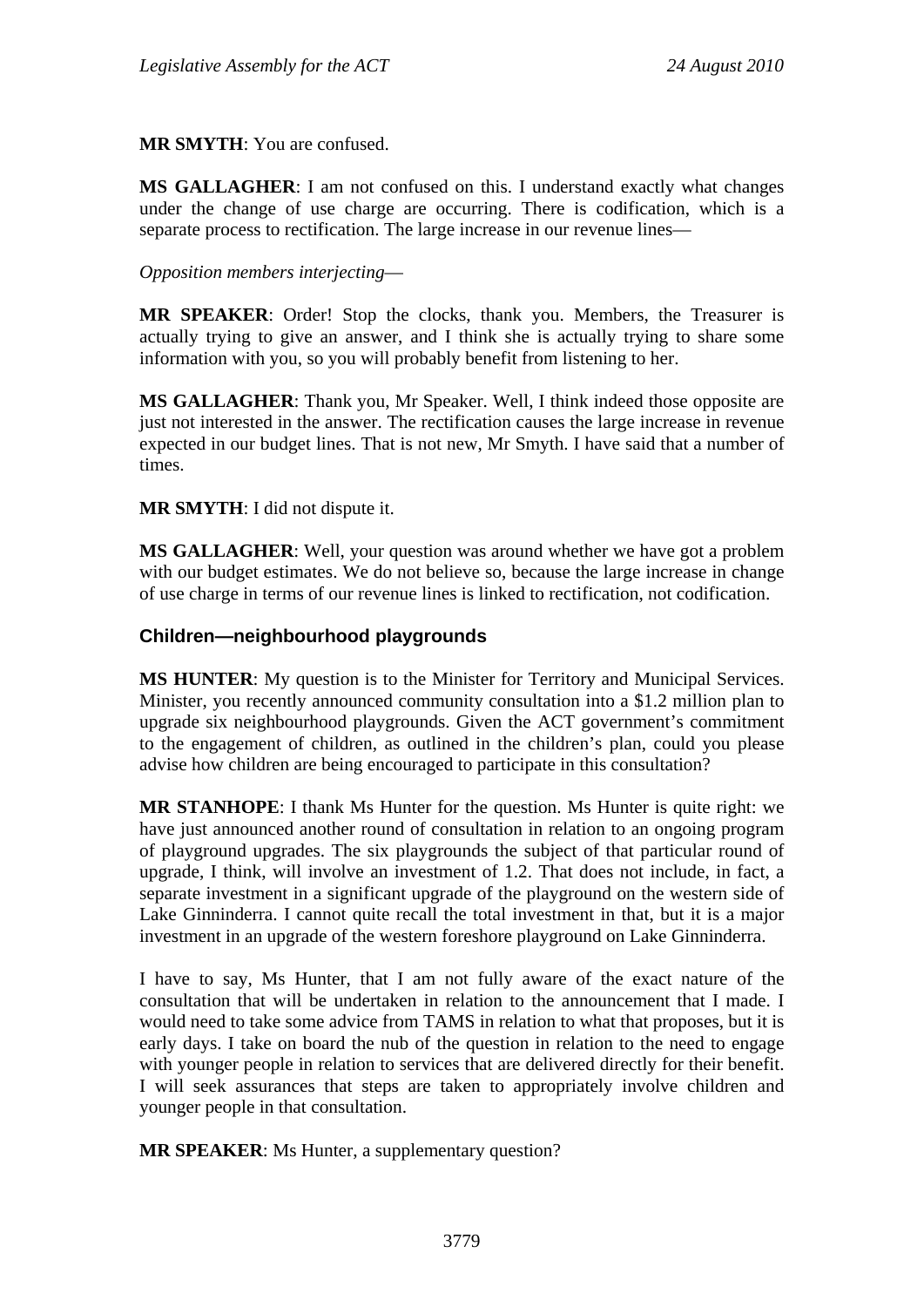**MS HUNTER**: Minister, is this consultation being advertised, for example, through schools? We know that it is being advertised on TAMS's website and by media release, but is it being advertised in other places such as schools?

**MR STANHOPE**: I will have to take that question on notice. I will take a full brief on the nature of the consultation. I should say, however, that there is some information that I can provide in relation to consultation on programs such as the annual playground upgrade program. I think there is an issue for the government. There is an issue in relation to the timely delivery of capital works or infrastructure. We have—I have had this discussion with the department, focused particularly on playground upgrades and appropriate consultation in relation to infrastructure such as playgrounds—an annual playground upgrade program. There are now somewhere in the order of 500 playgrounds in the ACT. I think it is about 480. There are 480 playgrounds or thereabouts in the ACT. We have an annual upgrade program of well in excess of \$1 million a year. We seek to prioritise playgrounds.

There is a point in relation to a consultation arrangement or process in relation to an upgrade program, a rolling program, such as the playground program, where we can invest, we can identify a priority list and we can consult. And then, where we have, say, six playgrounds, as we currently have, all at a certain age, all featuring a certain type and level of play equipment, we can consult separately in relation to each of them with individual communities, get similar responses and then, six months later, start the next year's consultation. I have asked for some pragmatism to be brought to bear in relation to the nature of consultation on a rolling program such as the playground program. *(Time expired.)*

**MS LE COUTEUR**: A supplementary, Mr Speaker.

**MR SPEAKER**: Yes, Ms Le Couteur.

**MS LE COUTEUR**: Chief Minister, has TAMS been working with the Office for Children, Youth and Family Support and the community engagement unit to identify strategies and ways to engage children in this consultation or whatever consultation you have done?

**MR STANHOPE**: I cannot answer the question specifically. I am happy to take it on notice and provide a response through the Assembly in relation to the strategies used for engaging directly with young people in relation to services that are of direct relevance to them. I think the question is well asked and I am more than happy to find and provide information on the strategies that are currently pursued for engaging with younger people.

I do not say this lightly, though. I invite members to reflect on it in relation to government and the implications for government of, say, six separate consultations in six different parts of Canberra in relation to a single piece of infrastructure, namely, the form and makeup. We are spending, say, \$50,000 on a playground upgrade and there is an issue for government in terms of efficiencies and capacity in relation to and we saw this just recently—the consultation in relation to community upgrades at Chifley, Holt and Campbell.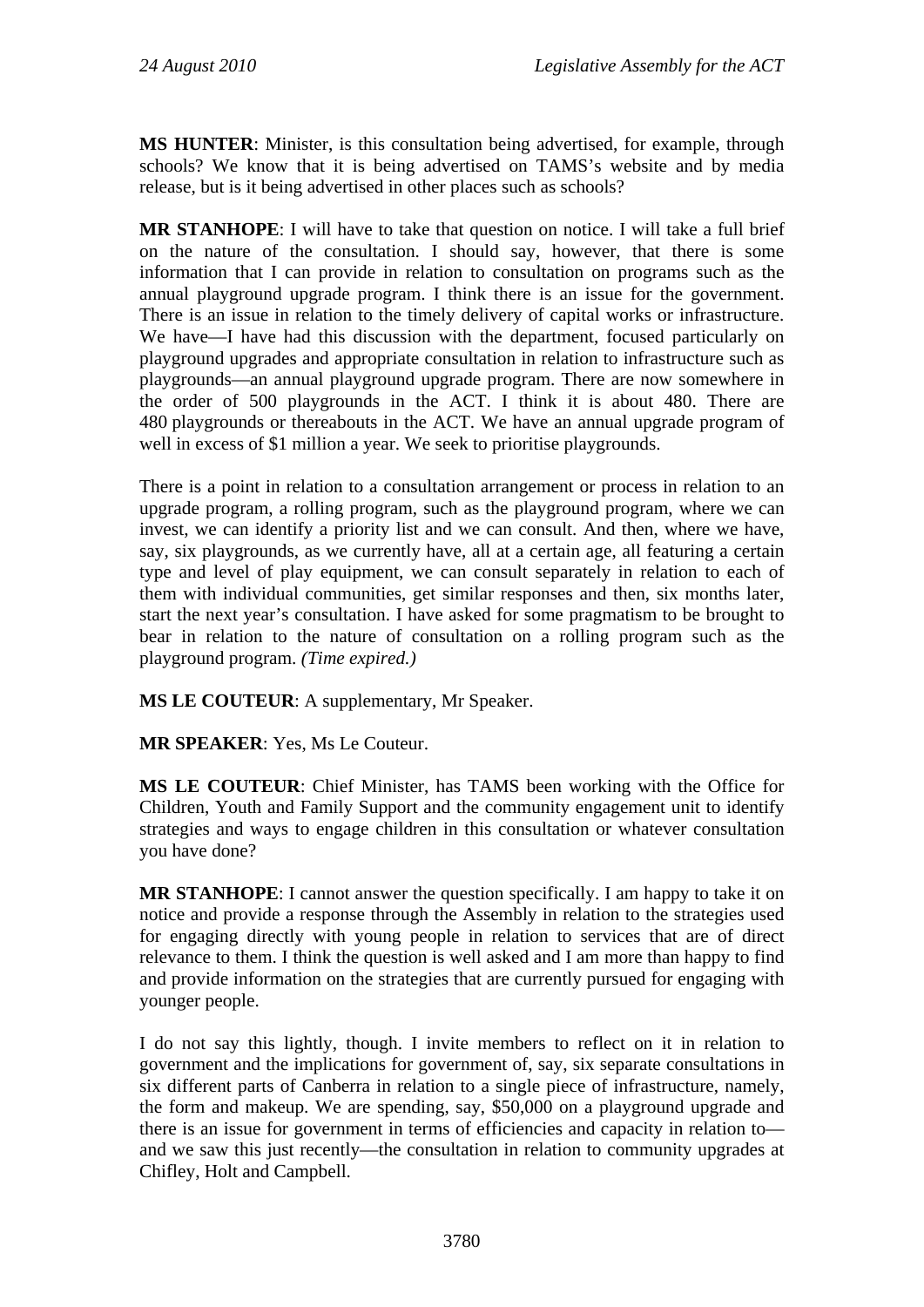Through the consultations, every one of the consultations except one—namely, that at Chifley—identified a barbeque as a reasonable outcome of the consultation. So barbeques were not provided at Chifley. They were provided at every other community park upgrade.

The day the Chifley play upgrade was completed, residents contacted my office and said, "Oh, there's a barbeque at Cook. Our friends are telling us how wonderful it is. There is a barbeque at Holt. Why didn't we get the barbeque at Chifley?" Because we consulted and, through the consultations, those that attended the consultation at Chifley explicitly decided against a barbeque. I can see the minute the consultation— *(Time expired.)*

#### <span id="page-30-0"></span>**Taxation—review**

**MR SMYTH**: My question is to the Treasurer. Treasurer, on 12 August this year you announced that a review was to be conducted of the ACT's taxation system and that this review would be headed by a former ACT Treasurer, Mr Ted Quinlan. Treasurer, Mr Quinlan sought to implement a number of tax reforms during his period as Treasurer but many of these failed, in large part because of the approach adopted by Mr Quinlan. Treasurer, why have you appointed as head of this review a person who failed to undertake appropriate research on such proposed tax reforms as a new rating system, a bushfire tax, a loan security tax and a parking space tax?

**MS GALLAGHER**: It will come as no surprise that we on this side do not agree with the allegations or the assertions just put by the shadow Treasurer. We believe that Mr Quinlan brings very significant credentials to the position of chair of the ACT's government taxation review panel. Mr Quinlan will chair that panel. He will be ably assisted by the Under Treasurer and also Professor Ann Harding. Mr Quinlan brings with him a range of experience not only from his pre-political background but also his role as Treasurer in this place.

Having a thorough understanding of government and having a very committed career in the ACT—I think that on all of those measures Mr Quinlan stands out as an excellent chair of the ACT's taxation review committee. He is committed to Canberra, he understands Canberra and he understands government. He will be ably assisted by two other individuals who I believe will bring forward, for the first time in 20 years, an independent review of the current situation with our own-source revenue, ideas for change—if there are ideas—looking at the Henry review, bringing that forward and doing social impact analysis on any proposed reforms that they bring to this place.

I cannot think of a better person to chair the ACT's taxation review panel. I look forward to working with Mr Quinlan, Professor Harding and the Under Treasurer in progressing this very important piece of work.

**MR SPEAKER**: A supplementary, Mr Smyth?

**MR SMYTH**: Thank you, Mr Speaker. Treasurer, how can the community have any confidence in the integrity of this tax review when Mr Quinlan admitted in this Assembly, on 12 March 2003, that the only modelling that he had done for such a significant change as a proposed new rating system was "one draft"?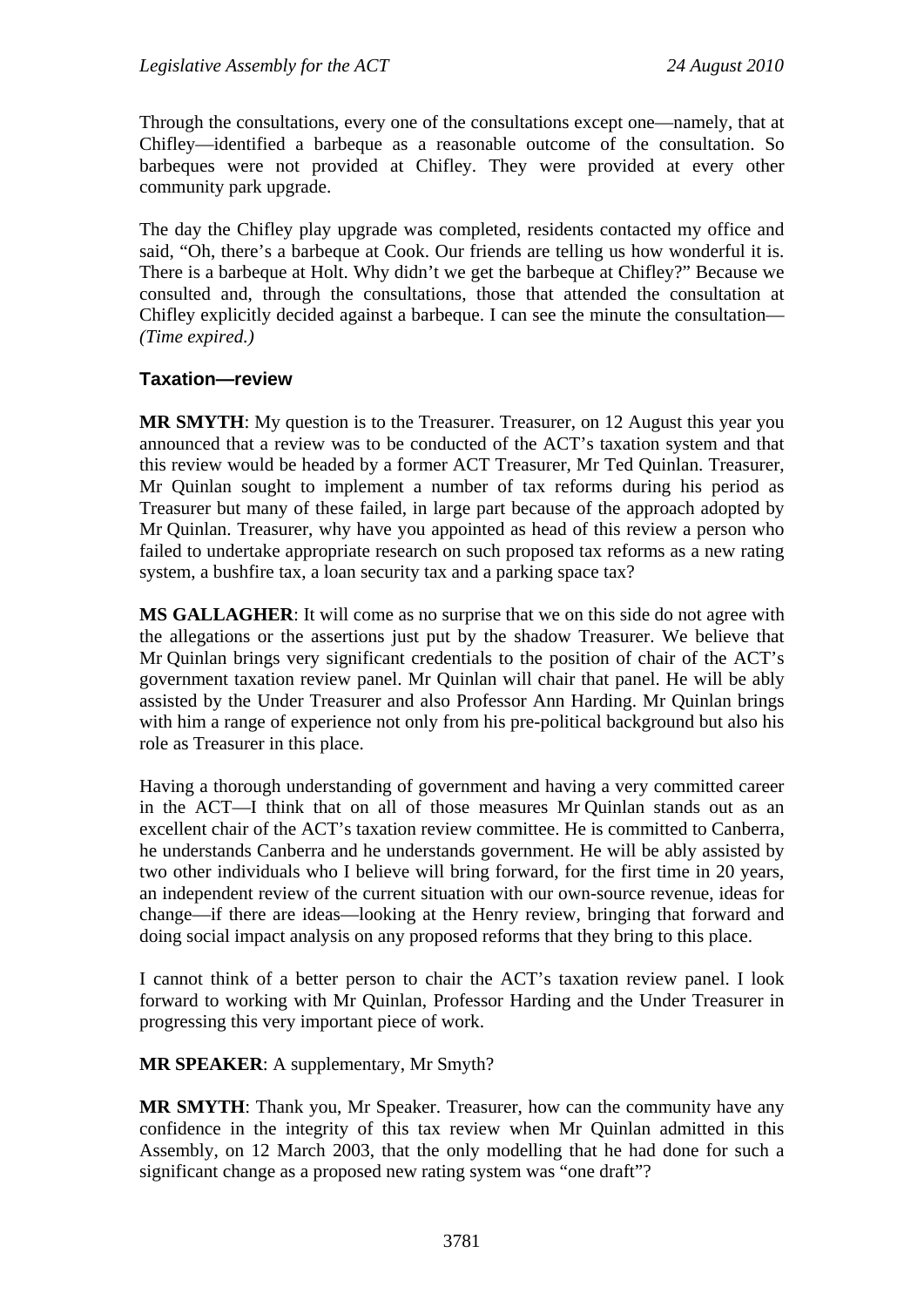**MS GALLAGHER**: The Canberra community will have more confidence in Mr Quinlan than they will in the shadow treasurer, as we have seen at every election. For the past three elections, they have voted with their feet down there in Tuggeranong. The terms of reference for this review are very comprehensive. Mr Quinlan, as I said, as a leading Canberran and a high-profile Canberran, will encourage people to get involved. As much as you guys over there do not like the whole idea and are going to make politics out of it for your own gain—

**Mr Coe**: Are you going to be consulting children?

**MS GALLAGHER**: This is some of the commentary that goes around this opposition for opposition's sake. Just before a piece of work even starts, they come out, bag the people who are doing it, bag the intention, and create some scaremongering around it—that it is all about doing something which it is not. That is your approach to how you manage these really difficult issues for the future of Canberra. That is your way of dealing with it—just bag it; do not engage; have nothing to do with it. All the other feedback I have been getting, particularly from industry, is "Thank you for doing this. We are looking forward to it. We can't wait to provide you with our submissions and we can't wait to see the draft report when it is released." Guess what: they care for Canberra and they are getting engaged, which is exactly what this process is about.

**MRS DUNNE**: Treasurer, how can the community have any confidence in the capacity of this review to deliver outcomes that will be equitable, when Mr Quinlan's proposed new rating scheme—a failed rating scheme—would have been the most inequitable rating system that was ever devised in the ACT?

**MS GALLAGHER**: Thank you, Mr Speaker. Mrs Dunne will know this, because she has read all the terms of reference for this, in her desire to come out and bag it so early on—before it has even started. Before it has even started, they come out, and criticise it; not a scrap of work has been done, other than establishing the panel and getting the terms of reference, but the Liberals have already made up their mind. But you will notice from the terms of reference that a social impact assessment of any proposed reforms is also to be conducted as part of the review.

So that goes to the heart of your question, Mrs Dunne, and, if you had read the terms of reference, other than just being handed your mug's question by your tactics group and, as you do every day, accepting it without understanding it, there is a clear term of reference there of a social impact assessment being done on every proposed reform, specifically to look at issues of equity.

And that is at the heart of this taxation review. At the heart of this taxation review has been criticism that some groups in the community are taking on too much of the taxation burden and others are not. So what this review seeks to do is to have a look at that argument—and they vary. Each group that feels that they are bearing the burden does vary, depending on which group you represent. So have a look at those arguments, see if there is any legitimacy to them and then work out a way forward. That is what this review is about. And that is why everyone—other than the Liberal opposition—is interested in actually getting a good quality piece of work done here.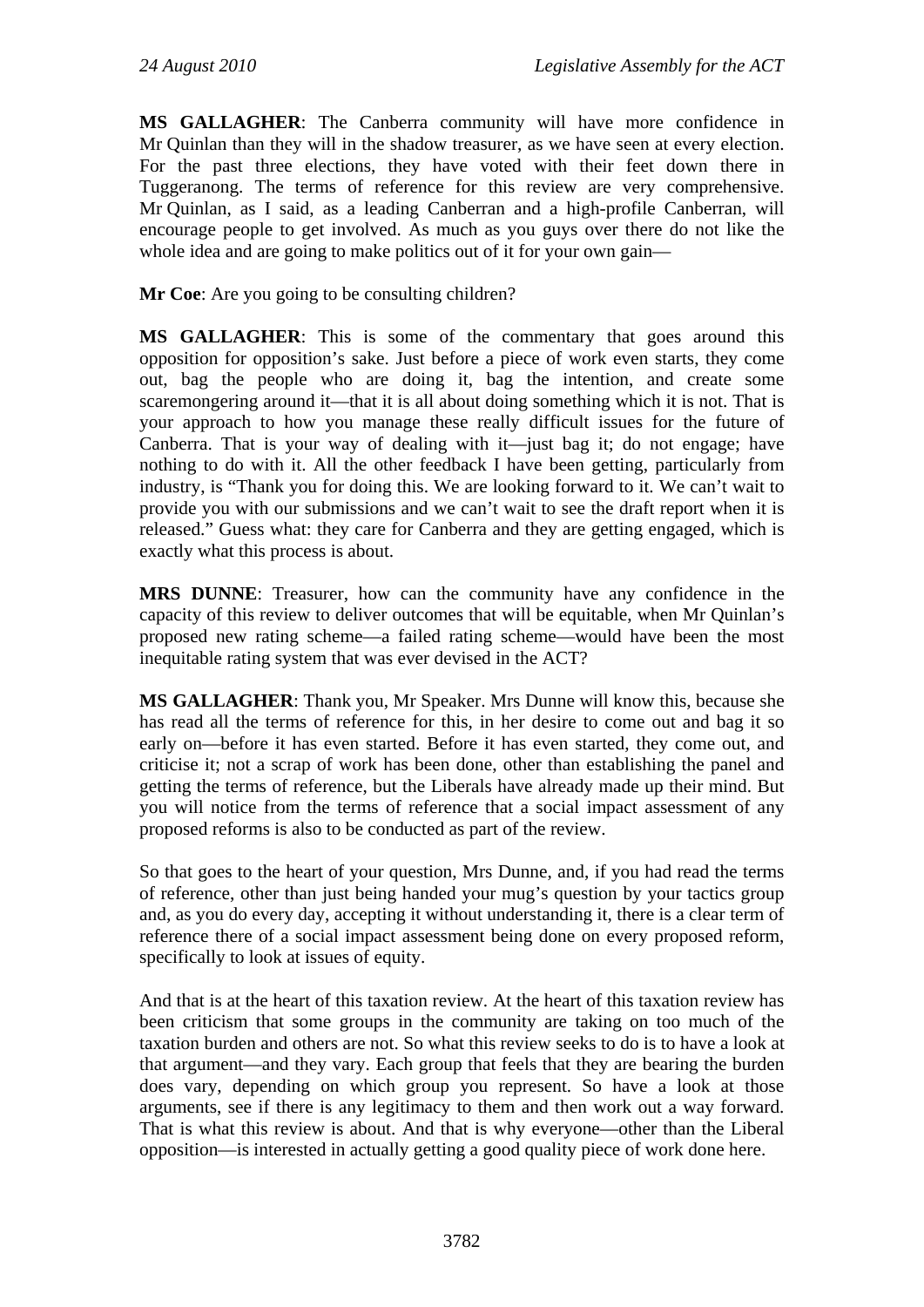**MR SPEAKER**: Supplementary, Mr Hargreaves?

**MR HARGREAVES**: Thanks very much, Mr Speaker. My supplementary to the Treasurer is this: which is the more appropriate criterion for the selection of someone to lead such a review—being the former Treasurer in this place and a former accountant of the year or being the manager of a souvenir shop and a paperboy for the Weston newsagent?

**MS GALLAGHER**: We believe, as I said in answer to my first question, that Ted Quinlan is an excellent appointment. We believe that he brings with him a range of skills and experience. Indeed, I think that on the first morning after the tax review was announced even Mr Seselja had some nice words to say about Mr Quinlan words which have since evaporated.

Mr Quinlan's commitment to Canberra is unparalleled. He has given years of dedication to this community. He is very happy to come in and chair this review panel for us and move forward in an area of his own interest but on a very significant piece of work. After 20 years, it is time that we had a look at it. Ted Quinlan is an excellent chair of this panel.

#### <span id="page-32-0"></span>**Planning—parking**

**MS LE COUTEUR**: My question is to the Minister for Planning and concerns restrictions on innovation in the planning system. Minister, the territory plan currently provides for a parking contribution scheme which allows developers to pay a fee to the government in lieu of building parking spaces, which the government can then use to fund public parking areas. Minister, why is the scheme limited to only three centres in the ACT and why cannot the funds be used for sustainable transport initiatives?

**MR BARR**: I thank Ms Le Couteur for the question. This is indeed an interesting matter of some contention. I do recognise that the current policy settings may require some refinement in the future. I am certainly looking at the possibility of both expanding the current arrangements to incorporate larger areas of the city and expanding the capacity for money to be hypothecated towards more sustainable transport initiatives in addition to additional car parking spaces.

As in everything in this policy area, it is a case of finding the appropriate balance. There are a series of tradeoffs that are necessary as this city adjusts to a different way of operating over the next 5, 10, 15, 20, 25 years. The government have, of course, undertaken some policy decisions and taken some steps in this area and we will continue to examine the matter in the months and years ahead.

**MR SPEAKER**: A supplementary, Ms Le Couteur?

**MS LE COUTEUR**: Thank you, Mr Speaker. Minister, why are there minimum parking requirements for dwellings which are located within easy walking distance of bus interchanges?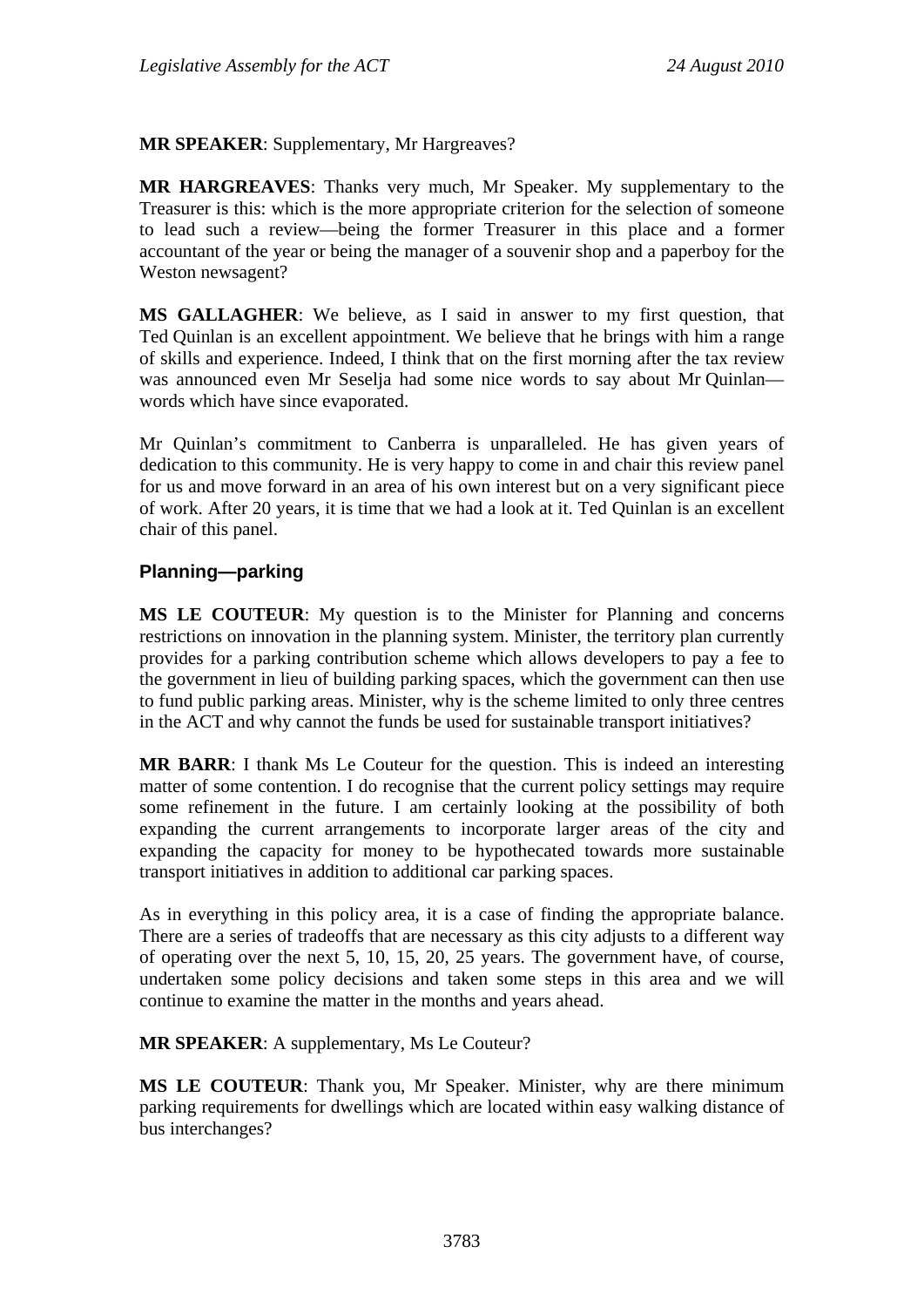**MR BARR**: We have settled upon a policy requiring some parking spaces for private dwellings. Not everyone will utilise public transport and it is important that in the context of again finding an appropriate policy balance here we do not completely eliminate the provision of private parking regardless of its proximity to public transport. Again, this would appear to be a situation where an absolutist position from the Greens hits the reality—

**MR SPEAKER**: Just a moment, Mr Barr. Members of the opposition, I would ask that you refrain from the loud conversations you are having. You are creating a level of noise in the chamber that makes it difficult to hear the minister. Minister Barr.

**MR BARR**: Thank you, Mr Speaker. The point I was making was that, again, it would appear that the Greens are pushing an absolutist position that appears to be quite at odds with the values, aspirations and lifestyles of Canberra families.

**MR SPEAKER**: A supplementary, Ms Hunter?

**MS HUNTER**: Thank you. Minister, what is the approximate cost that is added to a dwelling because of the minimum parking requirements placed on developers?

**MR BARR**: That would depend, of course, on the nature of the car parking provided. Obviously, car parking that goes underground—and the number of levels underground—costs more. And it would, of course, depend on the plot ratios of the particular development. It would be difficult to get an average figure. It would depend on the planning zone. It would vary. In some contexts it is appropriate to have fewer car parks, because there might be located nearby other car parking options. But the suggestion that you would eliminate all private parking requirements from unit developments—

**Ms Hunter**: There is no suggestion—

**MR BARR**: That would appear to be the policy direction that the Greens are hinting at through this line of questioning. If that is their position, then put it on the record and we will have the debate.

**MR SPEAKER**: Yes, Ms Bresnan.

**MS BRESNAN**: Minister, have developers or builders raised concerns with you that the minimum car parking requirements restrict their ability to improve sustainability and affordability of developments?

**MR BARR**: I cannot say that is the most regular issue that is raised with me by developers. Generally speaking, they are more concerned about the Greens' call for seven-star housing sustainability requirements and they have certainly made that very clear. I know because they have made a series of public statements and they have come to me and said, "We have concerns about what the Greens are proposing."

We have just moved to a six-star environmental sustainability standard through the Building Code of Australia for new dwellings. That has just been put in place. We are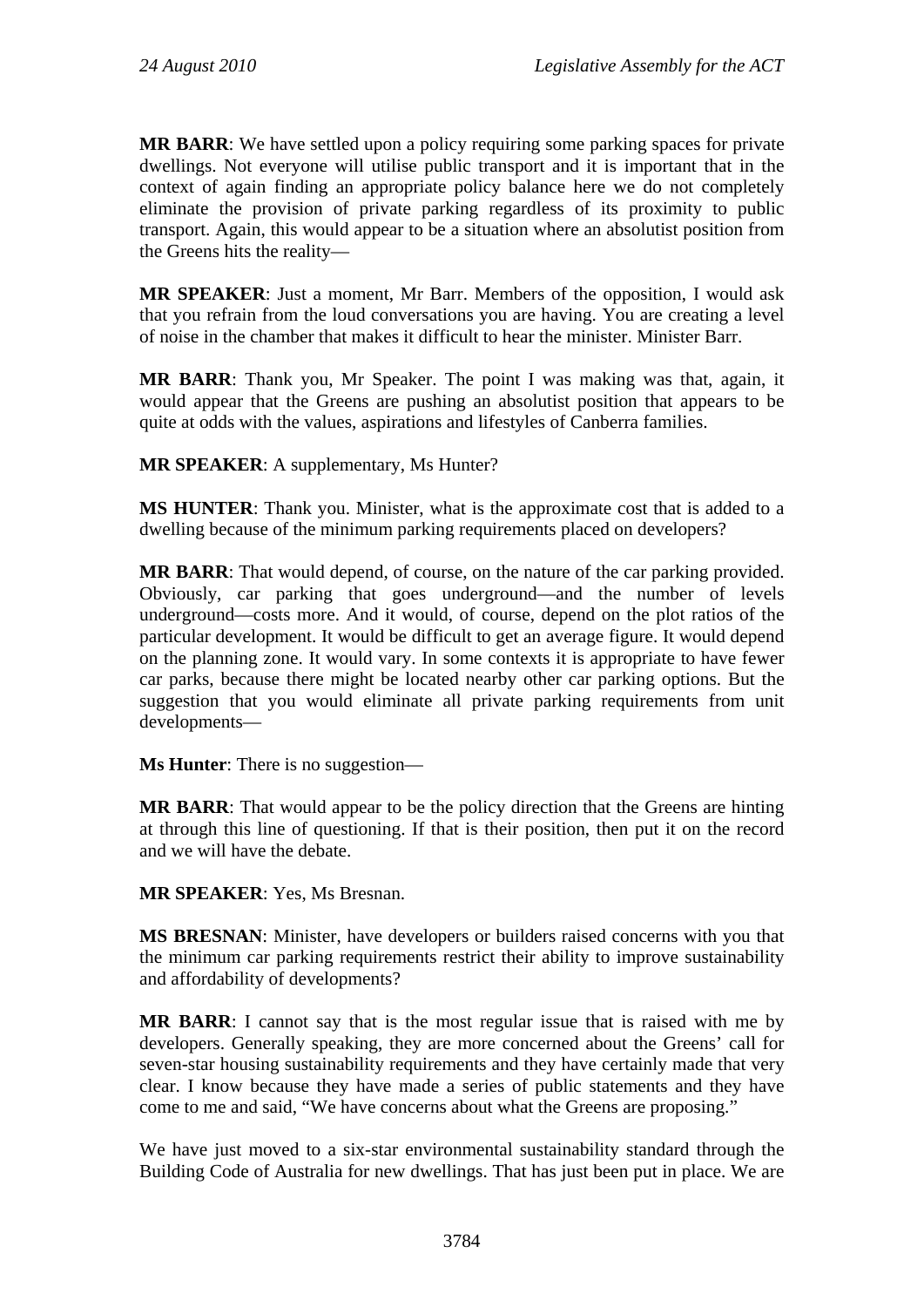working with industry to achieve that laudable goal. But in terms of issues that the development lobby and the building industry are raising with me in relation to things that might potentially drive up the cost of housing, it is seven stars from the Greens.

## <span id="page-34-0"></span>**ACTION bus service—enterprise bargaining agreement**

**MS PORTER**: Mr Speaker, my question, through you, is to the Minister for Transport. Would the minister please update members of the Assembly on the progress of negotiations between the Department of the Territory and Municipal Services and ACTION staff to develop a new enterprise bargaining agreement?

**MR STANHOPE**: Thank you, Mr Speaker, and I thank Ms Porter for the question. It is an important issue. I am sure all members in this place are aware of negotiations that have been ongoing for some little time now between ACTION—the management and staff of ACTION—in relation to a new enterprise agreement covering ACTION. It has been of some long standing now, as I say. The degree of progress that I think ACTION management, the government and, perhaps, the community would have liked has not yet eventuated, but ACTION continues to negotiate with the TWU and other unions to seek a mutually agreeable outcome from the negotiations.

At the heart of those negotiations are a number of claims which ACTION provided the unions with in relation to workplace reform, which ACTION—supported by the government, I have to say—believes is appropriate. I think it is important that members do understand the nature of those claims, and I will just go through them quickly, in summary form.

Claims that have been made by ACTION involve or actually propose the removal of a strict or designated 60:40 ratio of full-time drivers to part-time drivers. It is ACTION's view that the ratio represents an artificial restriction on ACTION's construction of current and future transport networks, and it is relevant—and we take this into account—that, in comparing ACTION's proportion of full-time drivers to those of benchmark public transport or best practice operators around Australia, the proportion of full-time drivers employed by ACTION is 2.5 times that of a notional best practice operator.

A second claim that was made relates to the requirements in the current agreement to meet specific establishment ratios or numbers, and it is the view of ACTION that this artificially limits ACTION's capacity to make adjustments to its business. For instance, the current agreement provides that ACTION employ, for instance, a set number of transport officers and that they have a set number—or set ratios—of staff in the ACTION workshops, in a collective agreement covering those in relation to, for instance, mechanics. Again, when we benchmark against other providers and when we look at those aspects of this particular business that do impede management prerogative, having a legislative, essentially, requirement to employ, say, 39 transport officers—when there is a view that as the business develops it is hard to justify those particular ratios for particular employees being set—requires us to seek to do something about that.

An additional claim was to remove the restrictions on the number of hours that parttime workers are able to work. Once again, it is the view of ACTION management,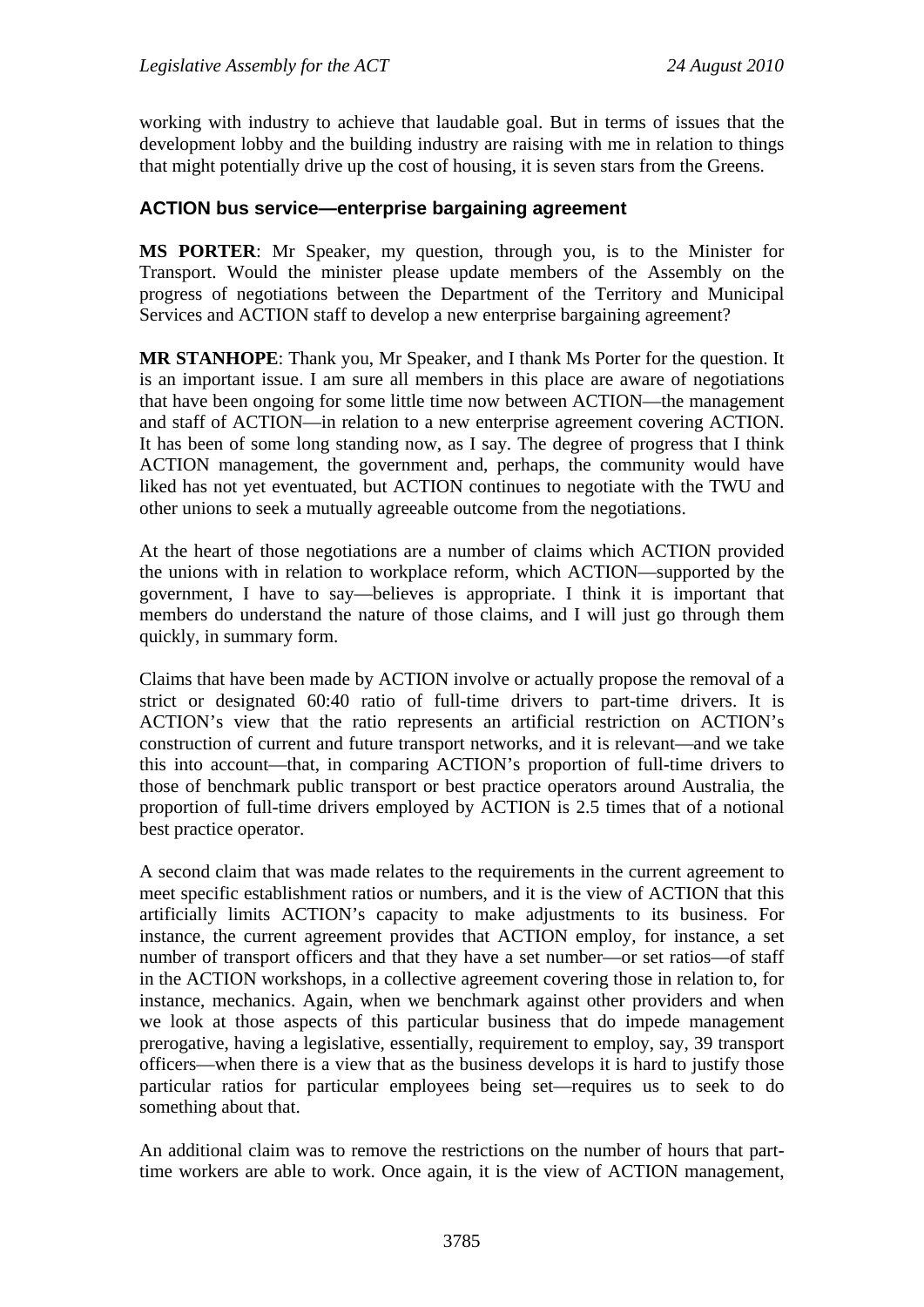supported by government that requirements or limits such as that are artificial and do impact quite significantly on ACTION's performance. For instance, here in the ACT on average 67 per cent of driver time is spent on road, compared with a best practice industry benchmark of 79 per cent. A difference between 67 per cent driver time on road as against a national average of 79 is the sort of issue that does reflect quite significantly. There are a couple of others and I will be happy to expand on those.

**MR SPEAKER**: Ms Porter, a supplementary?

**MS PORTER**: Thank you, Mr Speaker. Minister, do you believe there are opportunities to provide more efficient and responsive bus services to the people of Canberra?

**MR STANHOPE**: Thank you, Ms Porter. Certainly I do believe that. I certainly do believe that the government's capacity, or ACTION's capacity, to do that does require that we address some of these issues around the industrial—

**Mr Hanson**: Mr Speaker, on a point of order, I believe that the supplementary question asked Mr Stanhope for an expression of opinion and would be contrary to the standing orders. I would ask you to rule on that.

**Mr Hargreaves**: On the point of order, Mr Speaker—

**MR SPEAKER**: Yes, Mr Hargreaves.

**Mr Hargreaves**: Mr Stanhope is responding to Ms Porter's question as the Minister for Transport. When he talks about whether he believes something, it is from a factual basis of his command of his subject matter. This is not a hypothetical. "Does he believe something" is not the same as hypothecation.

**MR SPEAKER**: That is not the—

**Mrs Dunne**: It is not hypothetical; it is an expression of opinion.

**MR SPEAKER**: Thank you. Mr Hanson, I have spoken to the Clerk about this matter just recently. I think it is the practice of this place that ministers are often asked, from all sides of the chamber, questions that could be considered to be seeking an opinion. I think the practice of this place is to be not excessively strict on that standing order. Questions such as the one Ms Porter has just asked are, I think, within the spirit of the standing orders. I do not propose to rule the question out of order.

**MR STANHOPE**: Thank you, Mr Speaker. It is, of course, a matter of enormous regret that the Liberal Party are not interested in public transport or ACTION and would actually seek not to have information in relation to these important issues. The fact is, of course, that I do believe there is enormous room for improvement in the services which ACTION delivers or should be delivering. That is at the heart of the question that Ms Porter asked: is there room for improvement? Do we need to do more? What is it that we need to do to ensure that ACTION does become a more efficient transport operator? What is it that we can do to drive efficiencies? What are the steps that we can take that will create those efficiencies, create a better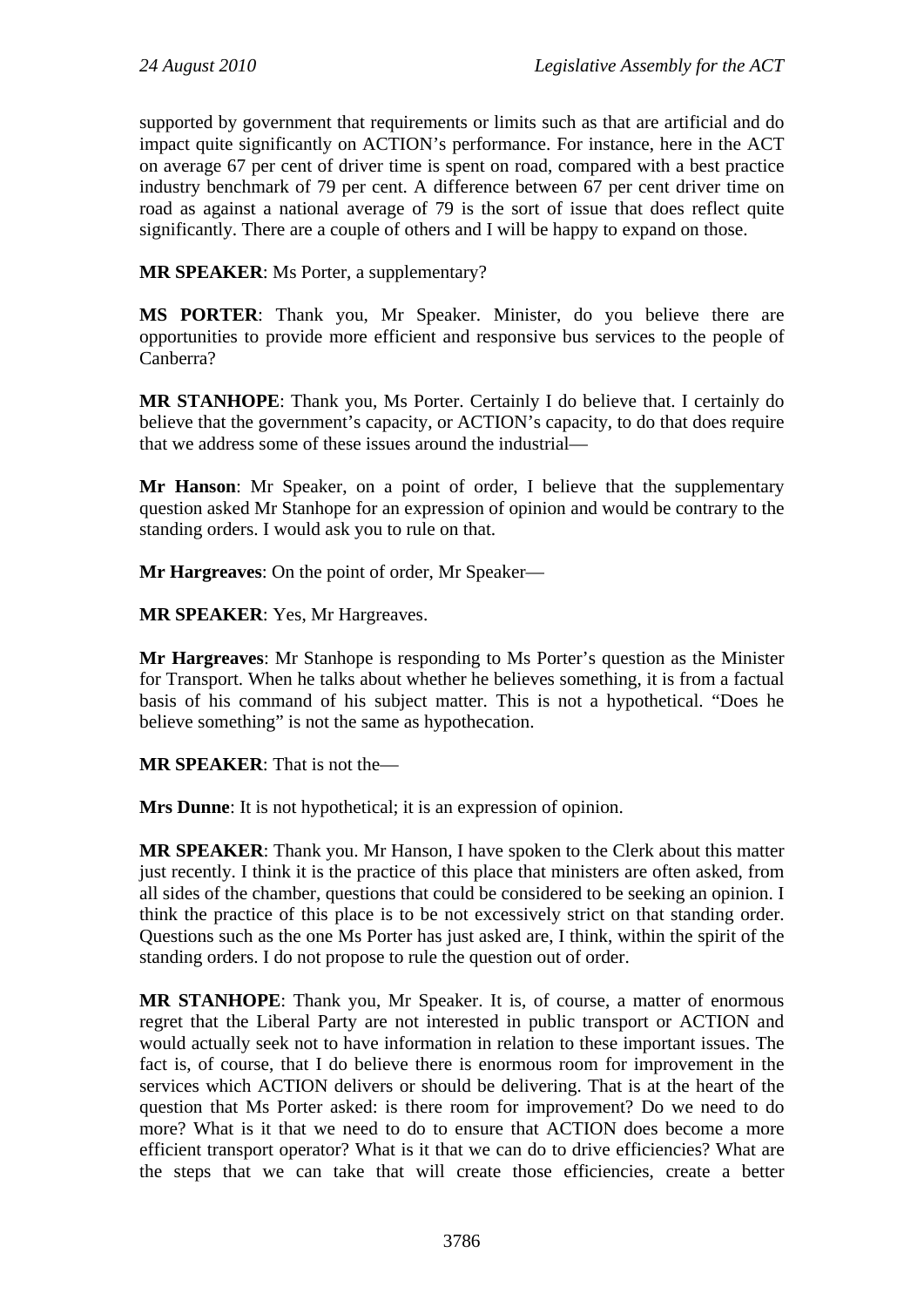management environment and allow us to deliver better, more frequent, more reliable services to the people of Canberra?

That really is at the heart of our aspiration to develop a truly sustainable city, to deliver a fully functioning, efficient ACTION bus network to the people of Canberra. There are a whole range of issues that we need to address in relation to that. There is no silver bullet. Part of the response has to be industrial change. We are seeking to pursue that through negotiations with the TWU in relation to the industrial landscape and the management capacity of ACTION to deliver a more effective and efficient bus network.

The government does have a concern that ACTION management is unduly and unnecessarily constrained in its capacity to run an efficient and effective bus network as we would expect and as the people of Canberra would expect, which I think each of us knows we are not receiving and which we know is not being delivered. *(Time expired.)*

**MR HARGREAVES**: Mr Speaker, a supplementary?

**MR SPEAKER**: Yes, Mr Hargreaves.

**MR HARGREAVES**: Thank you very much, Mr Speaker. Minister, is it true that any public transport system is an evolutionary process, and how has the government responded to that evolution?

**MR STANHOPE**: It is very much an evolutionary process. Indeed, we have seen evolution; to some extent we are dealing with that now. The attitude which ACTION management has taken, which the government supports, is that there are aspects of the industrial landscape that affect and that apply at or in ACTION. Certainly there are outcomes that in their time were believed to be more than appropriate, and it was as a result of that that successive governments—all governments in this place—agreed to them, accepted them and were happy to implement them.

What we are saying now is that the world changes. Industrial relations changes, management styles change and community expectations change. The city has changed. We now aspire to a far more sustainable future. We as a community want better access to more frequent and more reliable services. More of us want to support public transport to deal with issues that we can deal with as a city only if we do adopt and actually engage with public transport. And a great issue which we know—and every government in this place has suffered—is this issue from self-government in relation to the response to the people of Canberra to our buses. Even today, only eight per cent of Canberrans catch the bus.

As we set targets and seek to achieve them, we need to do some quite dramatic things. One of the things we can do is adjust the management regimes to make the system more efficient. The government has a strong role in relation to investment in this current budget. We have identified somewhere in the order of \$100 million directly for investment in our public transport network. There are a large number of pieces of this particular jugsaw, but those affecting management and arrangements within ACTION are part and parcel of that as we strive to resolve all of the issues.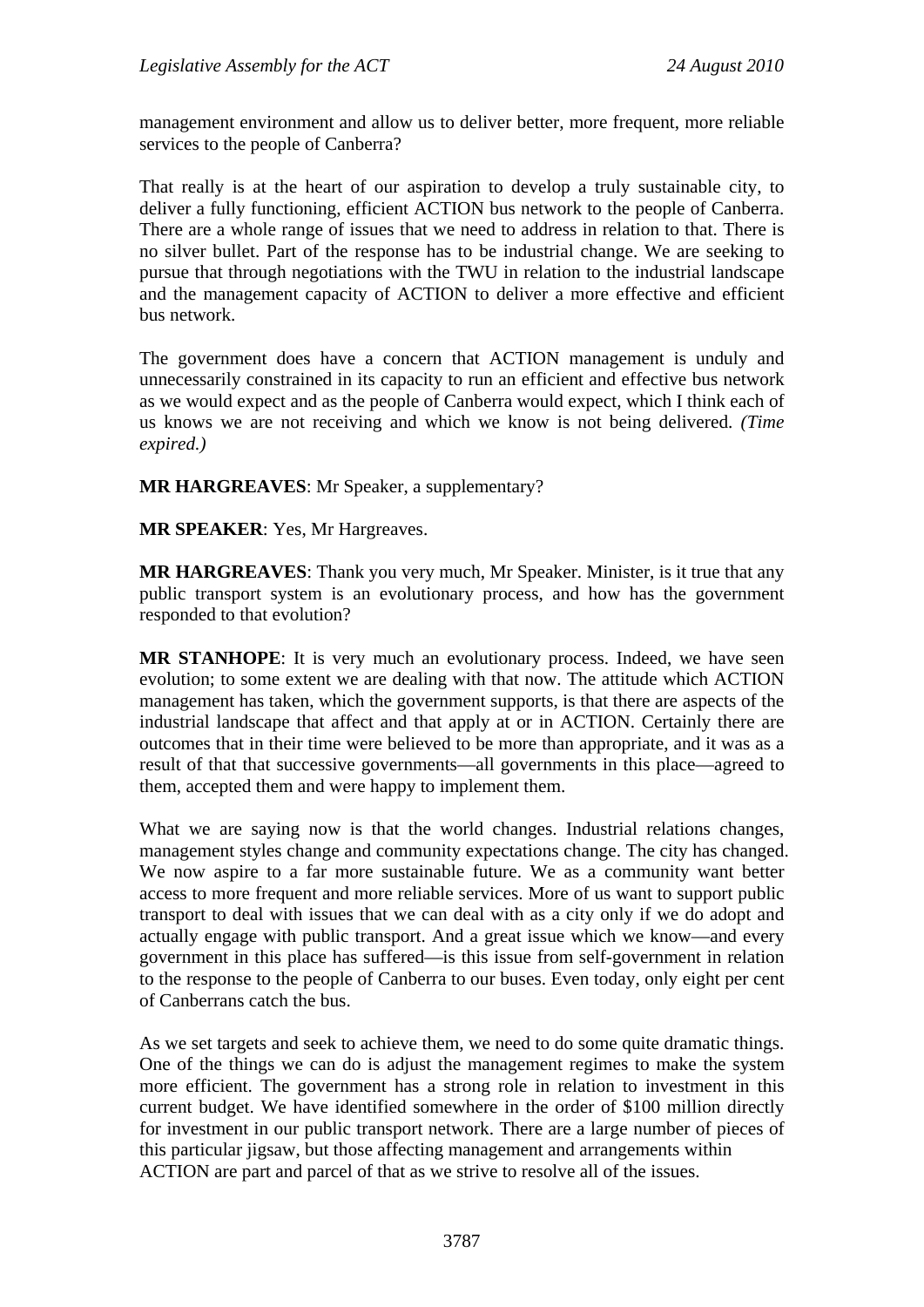**MR COE**: A supplementary, Mr Speaker?

**MR SPEAKER**: Yes, Mr Coe.

**MR COE**: Minister, given the TWU's involvement in the Australian Labor Party and their heckling of you at the recent conference, do you have a conflict of interest in these negotiations?

**MR STANHOPE**: I am sorry, I did not quite catch the last bit. Do I have a what?

**Mr Coe**: A conflict of interest.

**MR STANHOPE**: I do not have a conflict of interest. I certainly have a number of strong friends and colleagues in the Labor Party who are not members of the Transport Workers Union. We are as one on 99 per cent of issues with the party faithful and I am sure as one in relation to our joint commitment to ensure that the people of Canberra have a public transport provider that they can be proud of.

Members of the TWU—ACTION drivers and ACTION staff—are enormously proud of their company, ACTION, as is the government and we share a determination to ensure that we can grow this business, that the people of Canberra will come to use it in far greater numbers and far more willingly than they currently do. Nobody wins in a circumstance where we cannot. This is a business. It is a \$100 million business and—

**Mr Coe**: Not many businesses run on an \$80 million subsidy, do they?

**MR STANHOPE**: That is right. That is the nub of the issue. It is a \$100 million business surviving on an \$80 million government or taxpayer subsidy. We need to adjust those proportions and those percentages. It is a hard ask of government. After seven years of Liberal Party government, those proportions did not shift a bit.

It is one of those issues in government where there needs to be some bipartisanship in relation to a major issue facing this community that requires the attention of all of us. Surely if there is an area where there is some room for bipartisanship in relation to seeking an agreed or mutually desired outcome, namely, an enhanced public transport system, then I would have thought the Liberals would have been wanting to be part of the solution and not, again, just oppose for opposition's sake.

**Mr Coe**: A supplementary, Mr Speaker?

**MR SPEAKER**: I am sorry, we are out, Mr Coe.

## **Taxation—review**

**MRS DUNNE**: My question is to the Treasurer. Treasurer, on 12 August, you announced that a review was to be conducted of the ACT's taxation system and that this review would be headed by a former ACT Treasurer, Mr Ted Quinlan. On 17 March 2005, Mr Quinlan told a meeting of real estate agents that "the government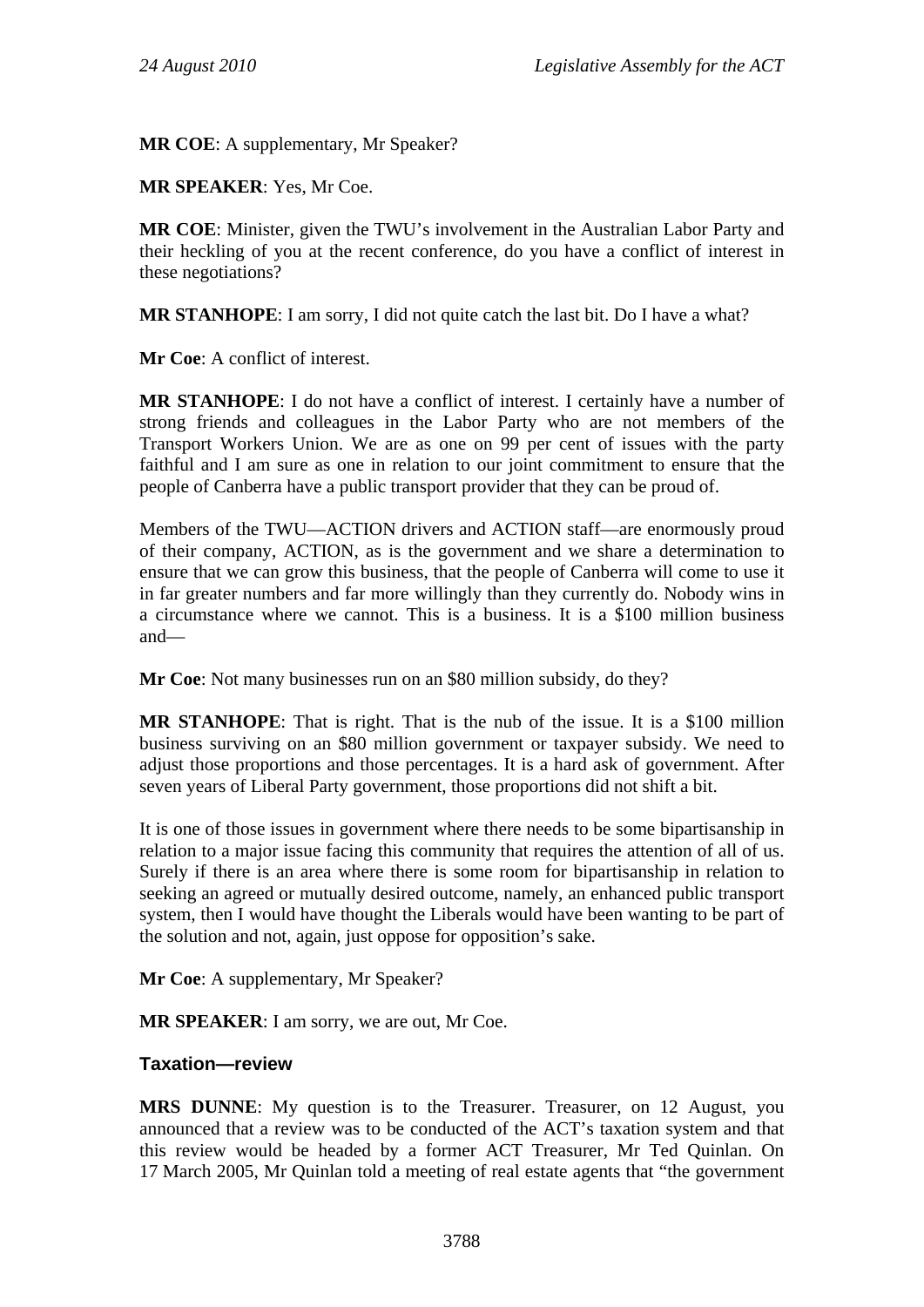would squeeze investors until they bled but not until they died". Treasurer, why is there no-one with business and investment expertise on this tax review panel?

**MS GALLAGHER**: The campaign of bagging the taxation review from the Liberals continues. The government is very pleased with the panel that we have put together. It does not represent every industry. We did look—

**Mr Coe**: We just thought Mick Gentleman would have done a better job.

**MS GALLAGHER**: Actually, we did look to see if there were any ex-Liberals to put on it, but there was not anyone of quality. That was the problem. We had a look to see what Liberals were sitting around. They did not even make it to the "please consider" stage. We did put in a few hurdles that you had to jump over. You had to be sane. You had to be prepared to turn up and do the work. There were a few of those lower level criteria that we put in place first. Then we considered those that met the other criteria. Don't worry: we did consider the Liberals; you just did not meet the test. And we did look at a different range of models to put in place for the taxation review before we finalised this three-person panel. We could have broadened out and represented every industry, and I did look at that. The difficulties I anticipated from a model which sought to represent every industry would be that, because every different grouping within the community does not necessarily agree with particular taxes and charges, depending on the industry they represent, meeting—

#### *Members interjecting—*

**MR SPEAKER**: Order! Stop the clocks. Members, whilst there was clearly some humour around the sallies, I think the Treasurer has moved into answering the actual question. Can we please listen to her.

**MS GALLAGHER**: We did look at whether a more representative model would be appropriate, but some of the challenges that were identified were that we doubted whether agreement would be reached, in a sense, on a final report. So the option we have intended to go with—you will notice that there is not anyone representing any industry on that panel—is that the panel will sit there as the overarching top three. They will commission pieces of work, depending on submissions that are put to them from industry and other interested people, including government—and maybe the opposition might participate at that stage. Then, once a draft report is released, it will go out to industry groups for comment. I think that we have covered it off as best we can with an issue like taxation reform, which is difficult for everybody to reach consensus on.

**MRS DUNNE**: A supplementary question, Mr Speaker?

**MR SPEAKER**: Yes, Mrs Dunne.

**MRS DUNNE**: Minister, why have you appointed as head of the tax review a person who has such a bias against the investment community in the ACT?

**MS GALLAGHER**: Mr Quinlan does not. I think the quote that the Liberals keep pulling out really does go to the depth of Mr Quinlan's understanding of the need and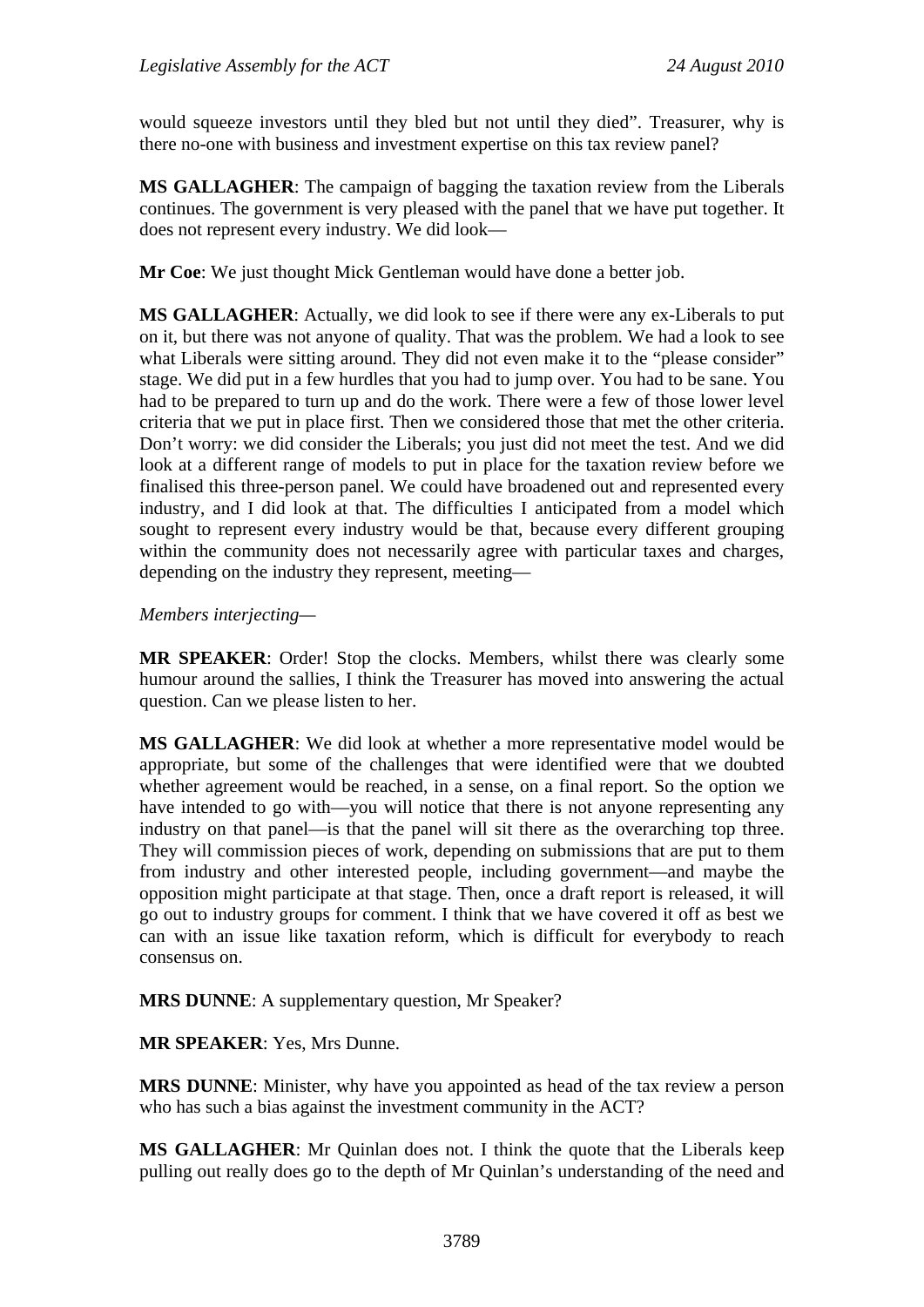the challenge, the understanding and the knowledge that he has of the need to grow your revenue base to match the demand for government services. The opposition come in here continuously, every sitting day, and ask, "Why aren't you doing enough? Why hasn't this been done?" You understand the need to increase government service outputs. What you do not do is match up the puzzle with how you are going to deliver that and how you are going to pay for it.

When you look at the challenges that are ahead for the ACT and the fact that only 30 per cent of our budget is funded through own-source revenue and the fact that our health system is growing, our education system is growing, our transport system is growing—all of those challenges—I think Mr Quinlan is very well placed, with a very thorough understanding of government and the community, to lead this work, ably assisted by independent expert advice.

**MR SMYTH**: A supplementary, Mr Speaker.

**MR SPEAKER**: Yes, Mr Smyth.

**MR SMYTH**: Thank you, Mr Speaker. Treasurer, what assurances have you obtained from Mr Quinlan that his bias against the investment community will not influence any recommendations that he might propose?

**MS GALLAGHER**: That question is just silly, Mr Speaker. Mr Quinlan will approach this piece of work with the professionalism and skill that he has displayed in his many years of political and community service to this town.

# **Alexander Maconochie Centre—women's and children's program**

**MS BRESNAN**: Thank you, Mr Speaker. My question is to the Attorney-General and is about the AMC's women and children's program. Minister, I understand that, while there is now a finalised policy regarding this program, there are physical impediments presented by the AMC that will prevent a mother from having her child with her, even if it is in the best interests of the child and all housemates are signed up to a care plan. Minister, given that in recent months there have been applications made to the women and children's program, why hasn't the AMC been made physically ready for any potential baby or child?

**MR CORBELL**: Thank you, Mr Speaker. I am not aware of any physical impediments that would prevent a female prisoner from having her newborn child with her, should that be approved under the existing policies and procedures—in fact, quite the opposite. The advice I have from AMC is that all necessary physical facilities are in place and equipment is in place that would permit that to occur, should it be approved through the appropriate policies and procedures.

**MR SPEAKER**: A supplementary, Ms Bresnan?

**MS BRESNAN**: Thank you, Mr Speaker. Minister, why has it been implied to the women at the AMC that there was potential for a woman to have her child with her when, in actual fact, the AMC is not ready for this?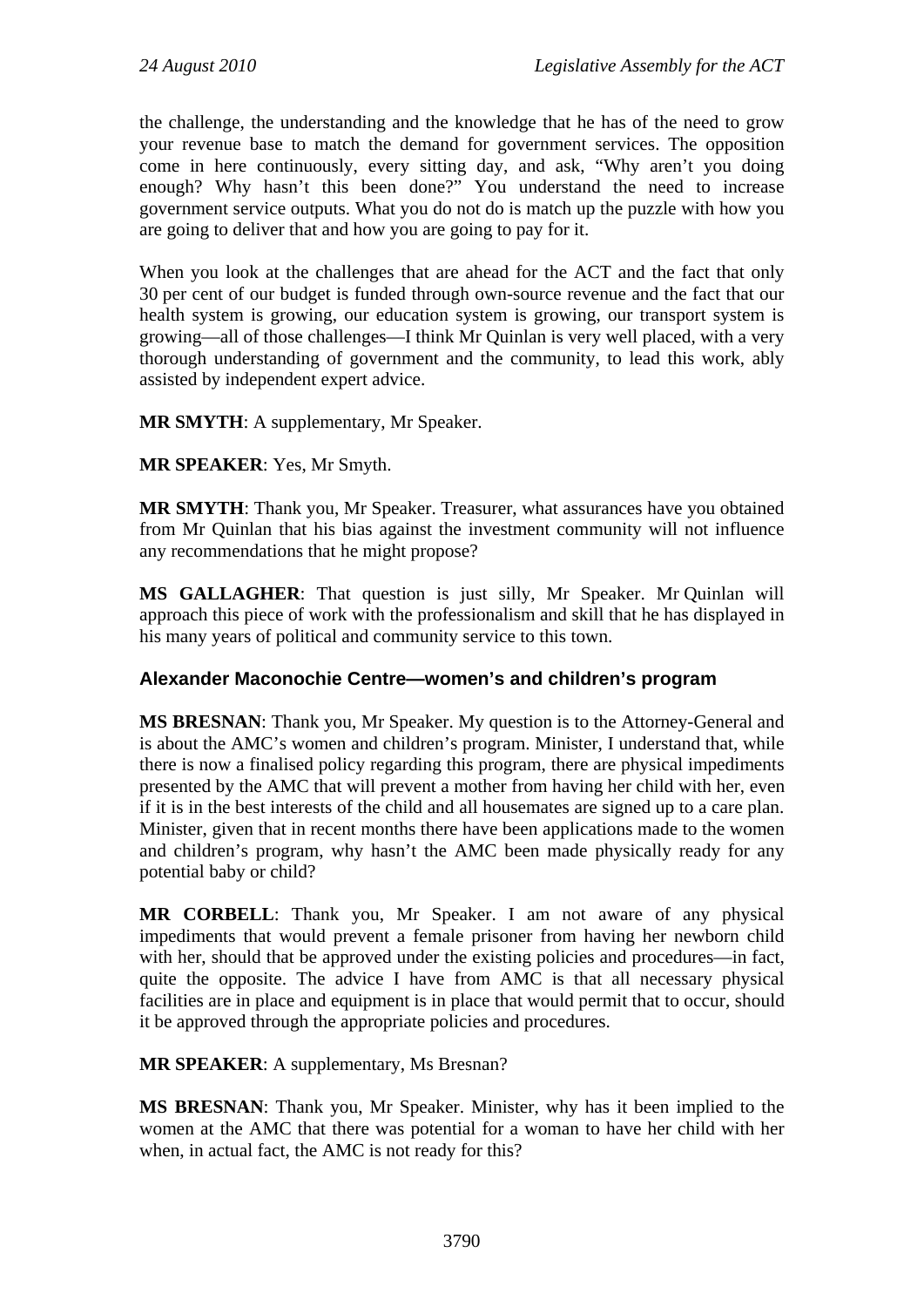**MR CORBELL**: Again, Mr Speaker, Ms Bresnan presents no evidence to back up her claim. I have very clear advice from ACT Corrective Services that AMC has all the necessary facilities and equipment in place to permit a child to reside with her mother—a new-born child to reside with their mother—should that be approved under the necessary policies and procedures. There is no evidence to the contrary. If Ms Bresnan has evidence to the contrary, I would invite her to provide it to me.

**MS HUNTER**: A supplementary?

**MR SPEAKER**: Yes, Ms Hunter.

**MS HUNTER**: Minister, is it true that there were concerns raised that there was no outside fenced area for a mother with a baby or young child to be able to play outside or to push a pram outside in the safe area?

**MR CORBELL**: I am not aware of any such claims.

**MS LE COUTEUR**: A supplementary, Mr Speaker?

**MR SPEAKER**: Yes, Ms Le Couteur.

**MS LE COUTEUR**: Minister, is the location of the women's cottages within the AMC or the number of female prisoners preventing the delivery of any other services and, if so, what services?

**MR CORBELL**: That is a very broad question. I cannot recall any such advice suggesting such a problem. However, I am happy to review the circumstances, and if there are any issues of concern I will certainly advise the Assembly accordingly.

#### **Canberra Hospital—alleged bullying**

**MR DOSZPOT**: My question is to the Minister for Health. Minister, you have consistently said you have no role in the bullying review under the Public Interest Disclosure Act, yet on 2CC on 11 August you said, "I may well be briefed on the outcomes of that review." Minister, exactly what role will you have on the outcomes of the bullying review and will you be briefed or have you been briefed about the outcomes of the review?

**MS GALLAGHER**: No, I have not been briefed on the outcomes or, indeed, on the review itself. My comment on 2CC related to when that process is finalised. I imagine I will get a briefing and that would relate to whether any further action is being taken post the Public Interest Disclosure Act review being completed. I have not been so far.

**MR SPEAKER**: Mr Doszpot, a supplementary?

**MR DOSZPOT**: Minister, will the Chief Executive for Health be consulting you or your office about the review and what is released?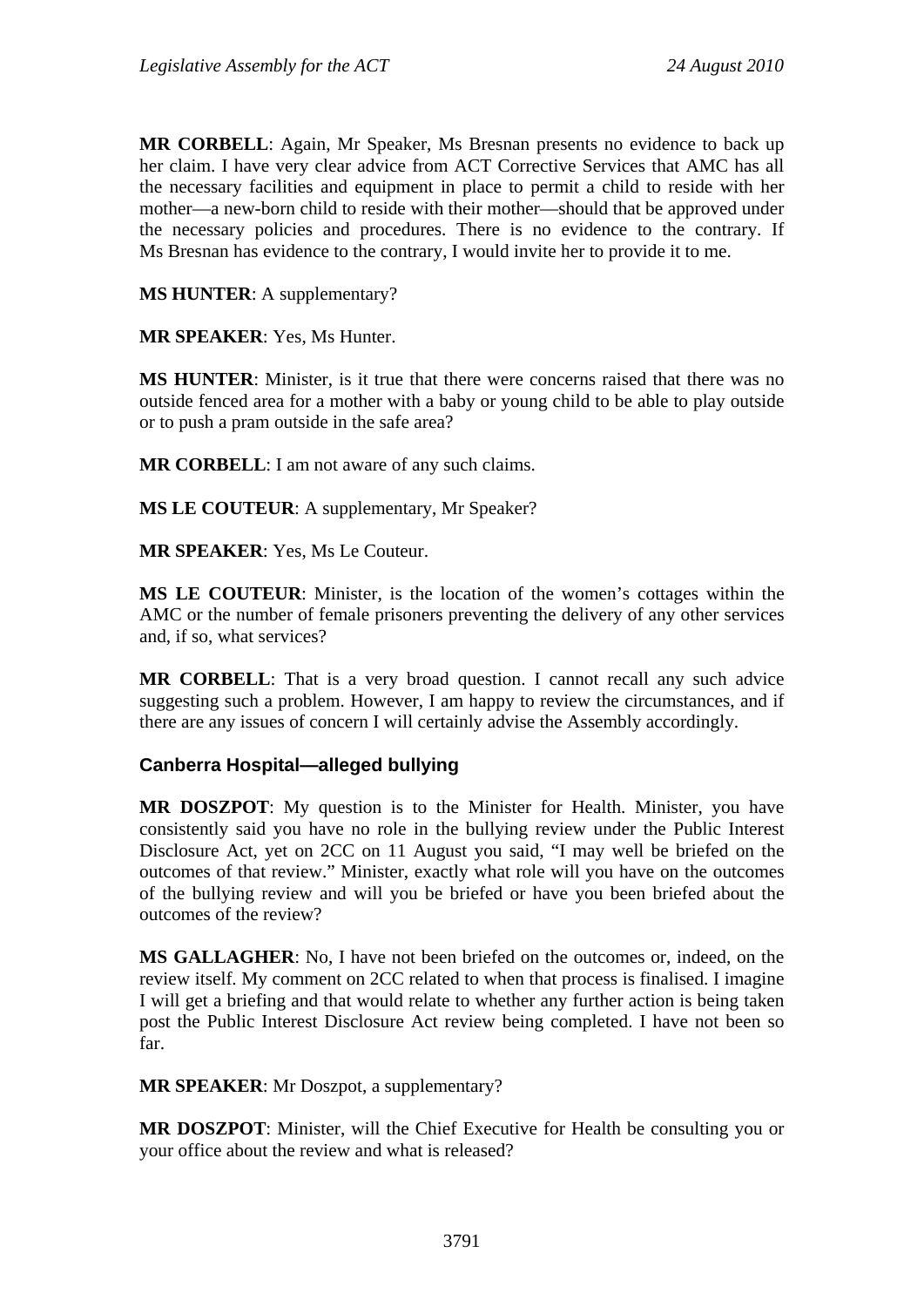**MS GALLAGHER**: About the review and when it is released? No, I do not imagine so. The chief executive is the delegate under the act. As I understand it, once the review is completed, the chief executive in that role will then consider whether further action needs to be taken. That is as I understand the end of the process. As to what is made in terms of a public statement, it is over to the chief executive to determine.

**MR HANSON**: A supplementary, Mr Speaker?

**MR SPEAKER**: Yes, Mr Hanson.

**MR HANSON**: Minister, how will you be assured that the appropriate response is taken by the department if you do not what the outcomes of the review will be? And what action will be taken?

**MS GALLAGHER**: Once it is all completed, as I said, I imagine I will get a briefing on "this is what the review found and this is the action that we are going to take" or "there is no further action required". It is a bit hard to predict that before you actually get to the end point. I have not been briefed in any way about this public interest disclosure investigation. I do not know when it will be finished; I do not know if it has finished. I imagine, when it has concluded and if further action is taken—for example, if disciplinary action is taken—then I will be briefed along the lines of "this is the action we have taken", not "this is the action we are considering taking" and then opening it up to me for discussion about whether I think that is appropriate or not. Those decisions will have already been taken before it comes to me. I imagine that if there are outcomes that require further action then I will be briefed on those, but only post the decision being made.

**MR HANSON**: Minister, how will the community be assured that the appropriate response is taken, if the outcomes of the review are to remain secret?

**MS GALLAGHER**: Well, I do not know if the outcomes of the review will remain secret. I cannot answer those questions, because I have not been briefed and I do not know what that review has found, if it has found anything or if it is even completed. I guess the public confidence I sought to address through the clinical services review and all of that information has been made public and we are having a very public process around consulting on the recommendations. As to whether the public need to pore over the individual detail of the Public Interest Disclosure Act as a way of measuring the clinical performance of a system, I do not know that that is required. I imagine—

**MR HANSON:** An assurance that you are taking action against bullying within your department—

**MS GALLAGHER**: Well, it is not up to me to take action. Under the Public Interest Disclosure Act, it is the chief executive. I have no doubt that the chief executive will act in accordance with her obligations under the law and as leader of ACT Health as an organisation. I think I have seen a comment from the chief executive of ACT Health indicating that she understands there is public interest in this matter and that she will have that at the forefront of her considerations about what information can be made public, if any.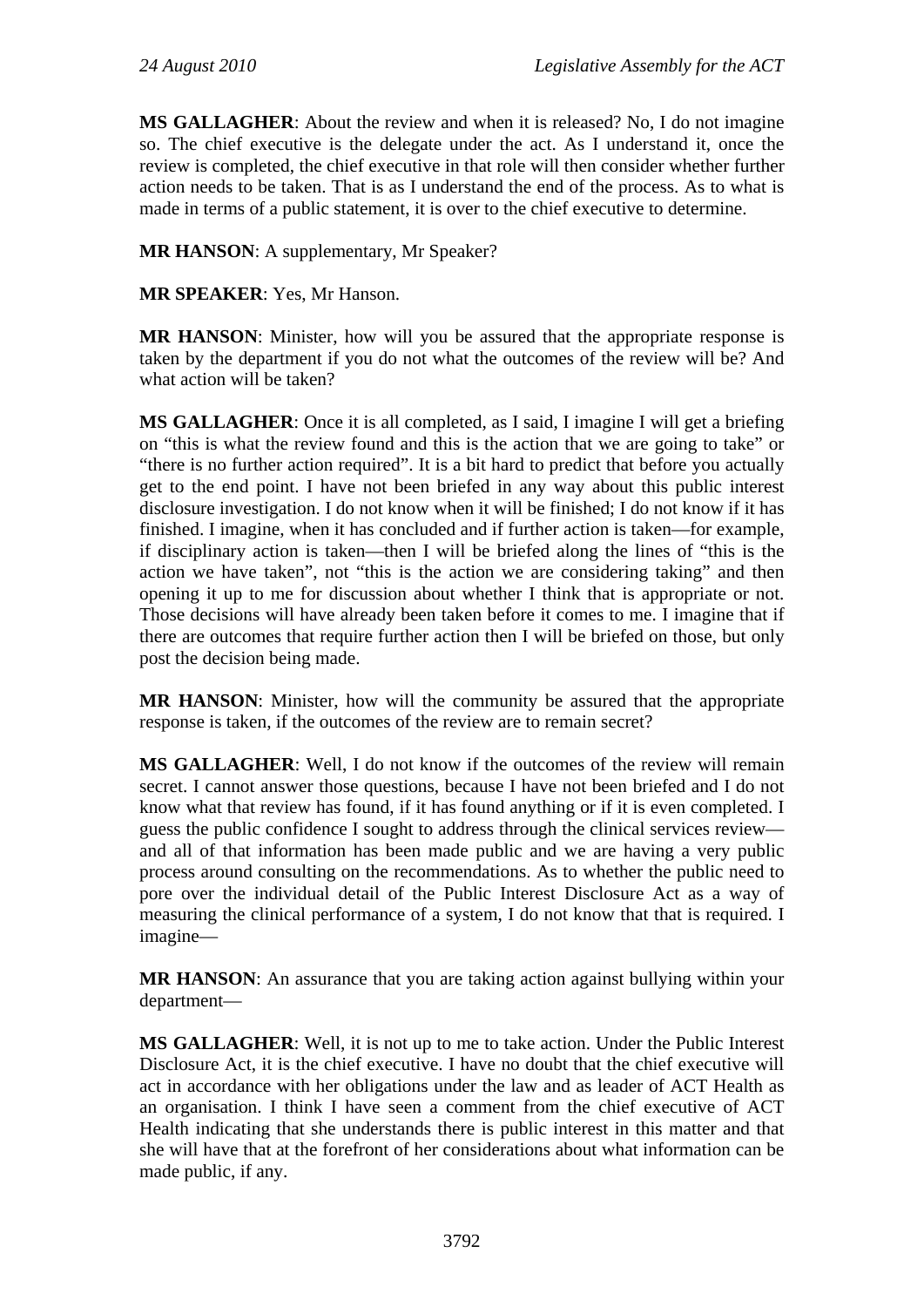## **Mercury 10—counter-terrorism exercise**

**MR HARGREAVES**: My question is to the Attorney-General. Minister, can you please advise the Assembly about the important counter-terrorism exercise taking place in the ACT today and what benefits it will have for ACT government agencies and local emergency services?

**MR CORBELL**: I thank Mr Hargreaves for the question. Today the ACT is participating in a multi-jurisdictional counter-terrorism exercise known as Mercury 10. Mercury 10 involves a large number of jurisdictions, including the ACT, Victoria, Tasmania, South Australia and the Northern Territory, as well as relevant government agencies and New Zealand. Mercury 10 is funded through the auspices of the national counter-terrorism committee, auspiced by the commonwealth.

#### *Opposition members interjecting—*

**MR CORBELL**: It is not a joke. In the event of a serious terrorist incident, Canberra is not immune and Canberra could face the prospect of terrorist activity should terrorists choose to use high-profile targets in the national capital to further their cause.

For that reason, the ACT is intensely involved in this exercise. The exercise is designed to evaluate whole-of-government, high-level decision making between participating governments and within them. It is also designed to test the accurate deployment of our police and emergency services and will also involve the operational deployment of the Australian Defence Force to resolve a terrorist-related incident in the ACT.

It is a very important test for our emergency services. Steps have been taken to ensure that the existing operational capacity of our police and emergency services is not compromised during the exercise period which will run on the ground today and tomorrow. Rostering arrangements have been put in place to ensure that normal operational response is maintained and that there is no compromising of that to respond to calls for assistance and help from the Canberra community during the exercise period.

What is particularly valuable about this is that it allows our emergency services to work together. It allows them to test operational response on the ground, through things such as forward command, communications, logistics and control. This is valuable regardless of whether or not our emergency services ever have to face this type of terrorist-related incident into the future.

It is equally valuable in terms of their on-the-ground deployment should they have to face other large-scale emergencies. It allows them to test how they work together, how they coordinate their activities, and it also allows the government to test its whole-of-administration arrangements, particularly in terms of public information and coordination, recovery and a range of other relationships and activities that do need to be tested from time to time.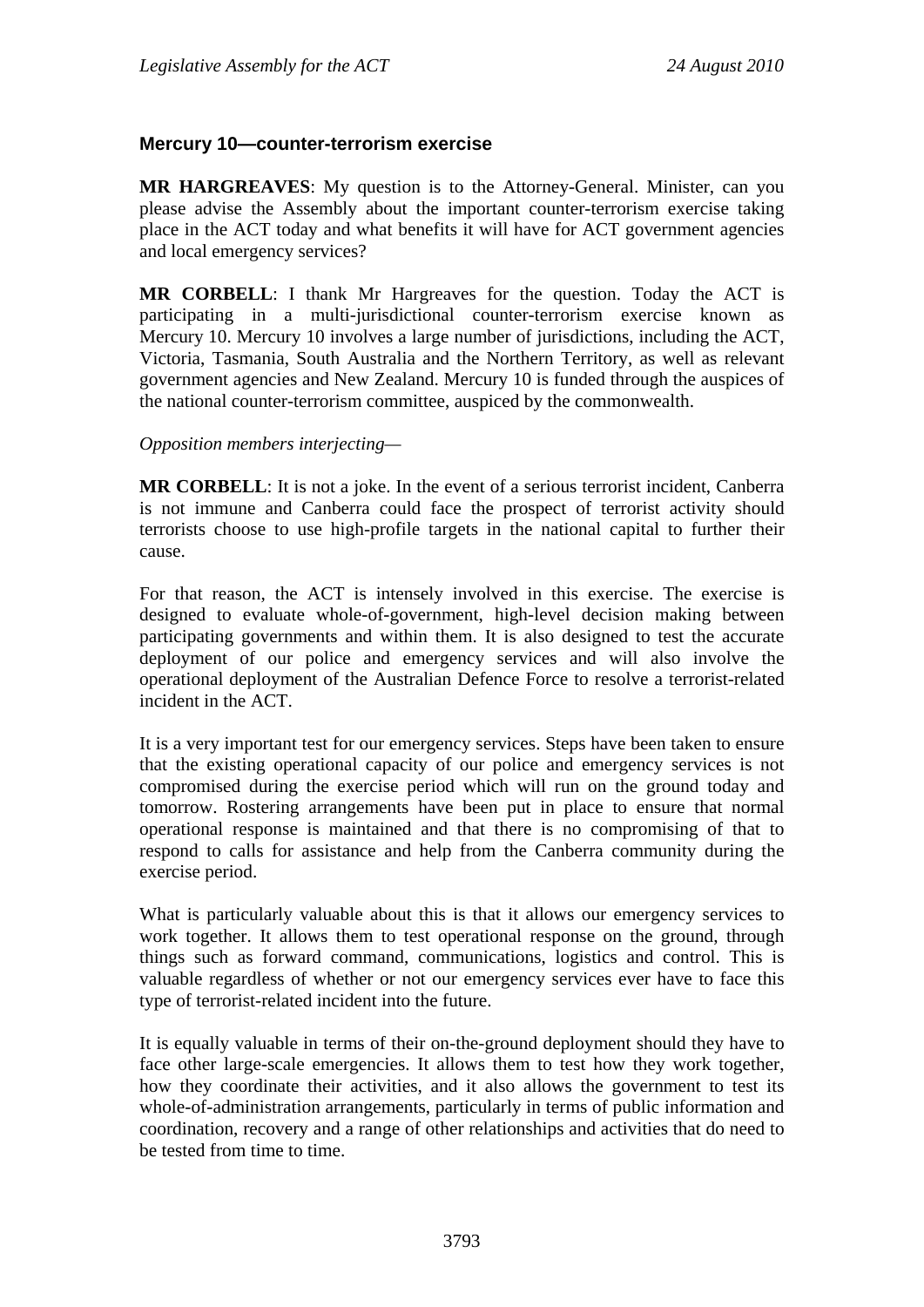I would like to thank the work of our police and emergency services. Very extensive planning has gone into putting together this exercise today, including officers from my department, through the security and emergency management branch, as well as Chief Minister's Department, ACT Policing and all of the agencies of the ACT emergency services. This is an important exercise and one that I trust will be accommodated by members in this place and, indeed, by the broader public for the sake of improved emergency preparedness in the Territory.

**MR SPEAKER**: Mr Hargreaves, a supplementary question?

**MR HARGREAVES**: Thanks very much, Mr Speaker. My supplementary is to the minister. How will the people of the ACT benefit from this exercise in terms of local safety and security for possible future incidents?

**MR CORBELL**: As I have highlighted, obviously the operational deployment of a large number of police, fire, ambulance and other emergency services personnel pays real dividends in terms of their preparedness to work together in times of a real emergency. Police forward command posts will be established. Fire and emergency services will work closely with police in dealing with these types of emergencies. And in the context of this particular exercise, the engagement of the Australian Defence Force is also going to occur, which will allow state and territory officers and authorities to work with the commonwealth in what is a complex and testing emergency scenario.

This has benefits whether it is a bushfire, a flood or another emergency. It allows our emergency services to work together and to test our channels of communication with the commonwealth. Indeed, when it comes to a large-scale emergency, the assistance of the commonwealth and other jurisdictions will be necessary and it is appropriate that we engage and test lines of communication with them as part of the exercise process.

## **MR SPEAKER**: Ms Porter, a supplementary?

**MS PORTER**: How well placed are emergency services in the ACT to deal with a major emergency like the one that is being tested today as part of Mercury 10?

**MR CORBELL**: Thank you, Mr Speaker, and I thank Ms Porter for the question. Again, this is not the first time that an exercise of this nature has been undertaken in the territory. One occurred about two or so years ago, if I recall correctly, and again police, fire brigade and other emergency services were deployed as part of that exercise. So it is an important testing and refreshing of these skills, and it is appropriate that we continue to do that, and that is why the territory is pleased to be involved through the NCTC and the funding provided by the commonwealth to test our capabilities and to make sure they remain up to date.

**MR HANSON**: A supplementary, Mr Speaker?

**MR SPEAKER**: Yes, Mr Hanson.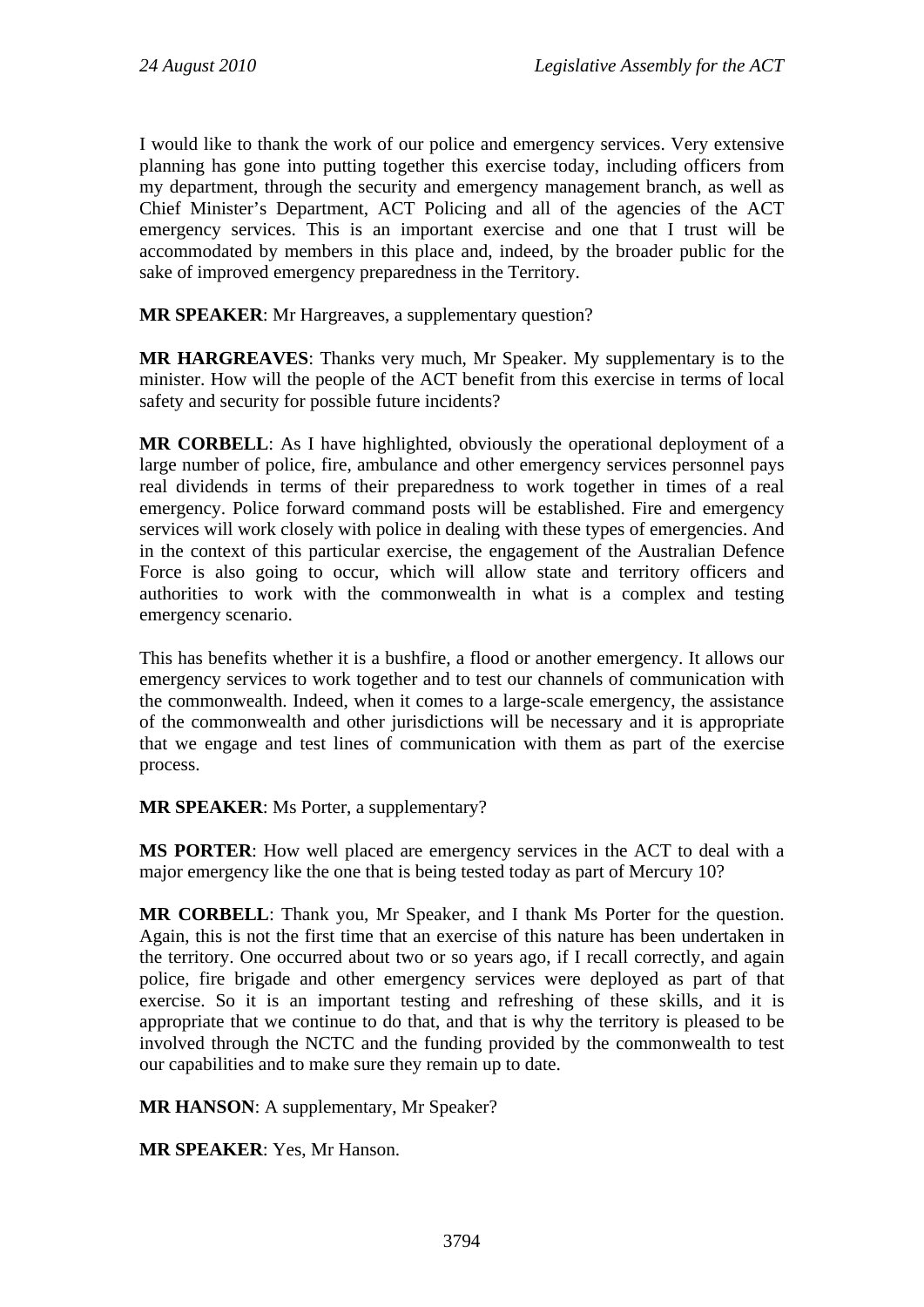**MR HANSON**: Minister, in light of your concerns that a serious terrorist event may occur in the ACT, was it appropriate that the Chief Minister therefore released in-confidence material on his website that related to anti-terrorism legislation?

**MR CORBELL**: It was entirely appropriate that the Chief Minister brought out for public scrutiny laws that had an impact on the liberty of citizens in our country. I would challenge any member to suggest that it was not appropriate for the Chief Minister to disclose proposals to change laws that would impact on the ability to be detained without charge for extended periods of time by the—

*Members interjecting—* 

**MR CORBELL**: That material was not in-confidence. It did not disclose any confidential material. It did not compromise the intelligence status of any government agency and it was entirely in the public interest.

## *Members interjecting—*

**MR SPEAKER**: Order, members! I understand the Assembly will now break in order to enable the government to participate in the Mercury 10 exercise.

*At 3 pm, the sitting was suspended until the ringing of the bells.* 

# **Canberra Hospital—obstetrics unit review**

**MR COE**: Mr Speaker, my question is to the Minister for Health. I refer to the recent review of service delivery at public maternity units. It found:

The re-credentialing process of clinical staff at the Canberra Hospital maternity unit does not appear to be robust.

Why is the re-credentialing process of clinical staff in the Canberra Hospital maternity unit not robust?

**MS GALLAGHER**: The credentialing system at the Canberra Hospital for all clinical staff is robust. I think what the review goes to is issues that are outside—

**Mr Hanson**: The quote is "does not appear to be robust".

**MS GALLAGHER**: It goes to issues outside the normal credentialing process for any clinical staff. We are consulting about whether or not that needs to be changed. It is not a normal part of credentialing to look at a number of other issues—from my memory, they were things such as performance management—as part of the credentialing process. Credentialing traditionally looks at an individual's clinical skills—whether they can actually perform the job. It does not look at a whole range of other issues which have come out through this review. The credentialing process is robust as credentialing processes go. What the report brings in is a process that I understand is being trialled in a couple of hospitals in New Zealand but is not standard as part of the credentialing process in any hospital in Australia. It does raise a new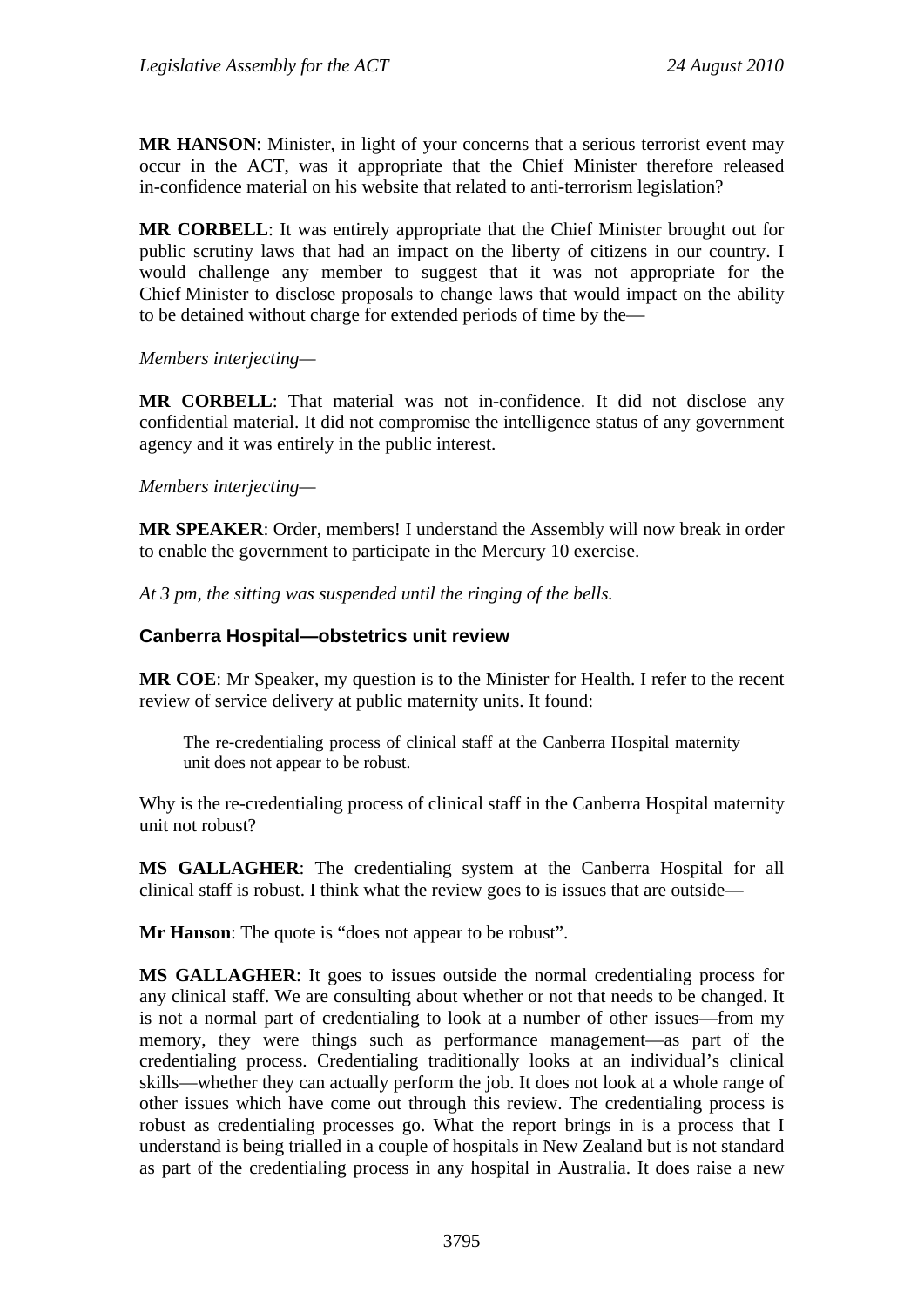way of doing things. We are going to look at that. But as part of the credentialing process—I do not accept that the credentialing process at the Canberra Hospital, or at Calvary Hospital for that matter, is not robust, because it is a very thorough analysis of a clinician's clinical skills.

**MR COE**: What other areas of ACT Health lack robust recredentialing processes?

**MS GALLAGHER**: I think I answered that in the first part of the question. Our credentialing processes are robust. The review has identified other processes that should be part of a credentialing process that is not standard as a way of credentialing clinicians at the moment. I think a number of clinicians will have a view about whether credentialing should incorporate non-clinical aspects to their performance overall, and we are consulting with clinicians over that.

**MR HANSON**: Minister, do you therefore disagree with the findings of this report?

**MS GALLAGHER**: I saw Mr Smyth ask that question, and then you get up and ask it, and it is a typical Brendan Smyth question, trying to—

**Mrs Dunne**: Answer the question—do you disagree?

**MS GALLAGHER**: Thanks, Mrs Dunne. I know enough to know that I can answer the question and that I have two minutes in order to do it, without taking advice from you. Mr Smyth asked Mr Hanson to ask me a supplementary; I was merely drawing that to the chamber's attention. No, I do not say that the review is wrong, or whatever the words were that you used. I am saying they have identified additional issues which they think should be part of the credentialing process, which are not standard and which clinicians will have a view about. And, you know, we need to talk to the doctors. We have to talk to the doctors about what that means. If credentialing no longer just focuses on clinical expertise or clinical capacity, then that is fine and good, but we need the doctors to agree to that in the first place. So it will be a discussion we have with clinicians. We are having it with them at the moment as to whether issues outside of their non-clinical skills should be part of whether or not they have access or rights to practise at a hospital.

**MR HANSON**: A supplementary, Mr Speaker?

**MR SPEAKER**: Yes, Mr Hanson.

**MR HANSON**: Minister, is there anything in the report that you actually agree with?

**MS GALLAGHER**: Yes. I have said a number of times that there are a number of recommendations on which there are mixed views and I am treading carefully about how we manage that process. There are mixed views between the midwives, the public staff specialists, the private obstetricians. We have allowed six weeks to consult further with staff. As part of that, I will have a number of meetings with different individuals as part of working our way forward.

But what I am very keen on doing is using this clinical review—and I sense there is a willingness from the AMA and the private obstetricians and the public obstetricians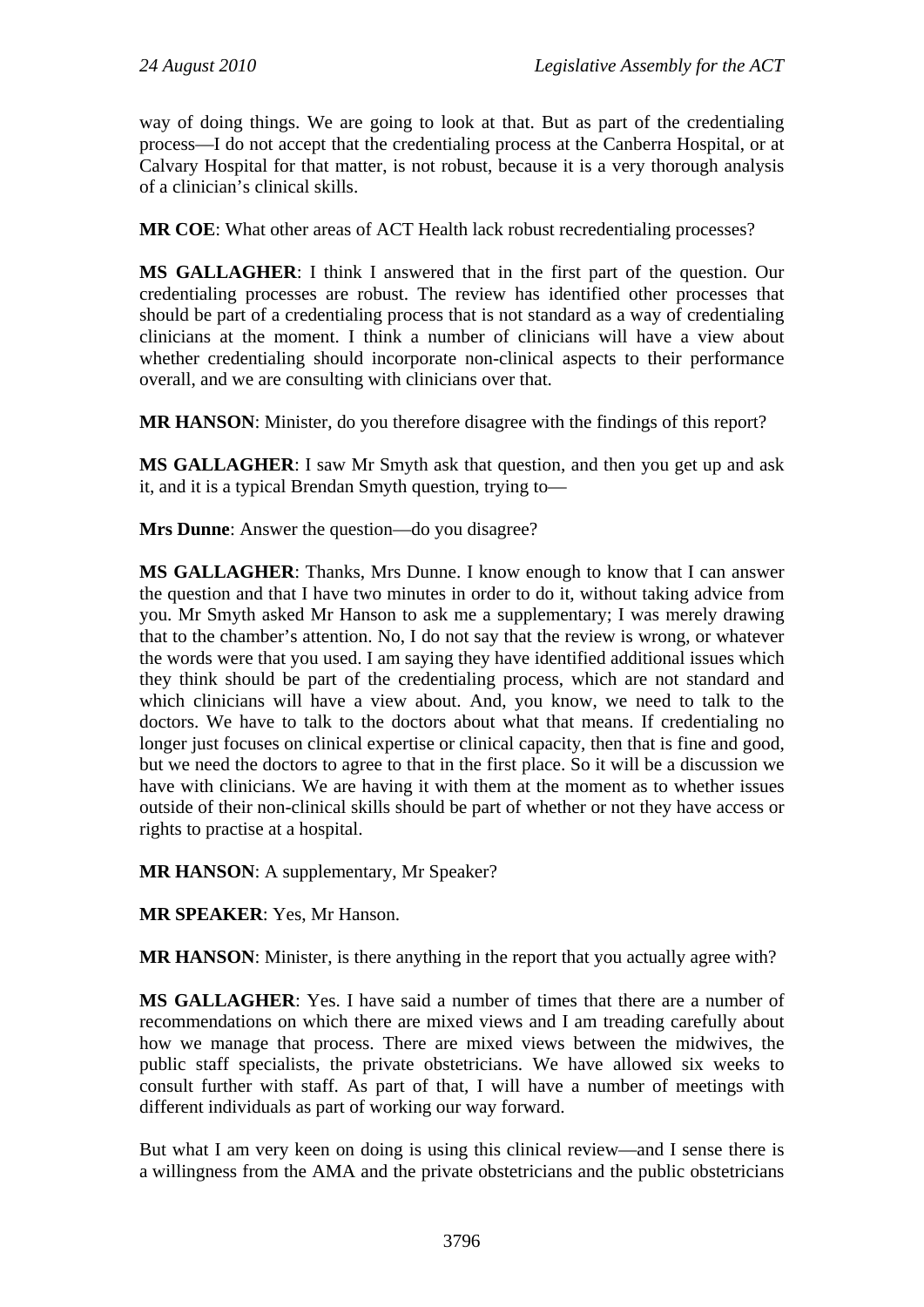to build a territory-wide maternity service that everybody is happy with—to leverage from.

## **Canberra Hospital—obstetrics unit review**

**MR HANSON**: My question is to the Minister for Health. Minister, the review of public maternity units in the ACT released on 5 August 2010 provided a report into obstetric services at the Canberra Hospital. Minister, are you aware of any ACT Health staff, you or any of your own staff who recommended or suggested changes to this report that sought to alter or remove any part to the report and, if so, what changes were sought?

**MS GALLAGHER**: I can certainly say that not me nor my staff in my office had any discussions with anybody about the review other than my normal briefings with ACT Health. I can confirm that there was a draft report that was provided to ACT Health, as there always is in these matters, and that there was discussion between ACT Health and the reviewers, particularly around areas of fact, and those were resolved at that level. I did not see the draft report so I cannot comment any further.

**MR SPEAKER**: Mr Hanson, a supplementary question?

**MR HANSON**: Thank you, Mr Speaker. Minister, would it be appropriate for ACT Health to attempt to suggest or recommend changes to this report for any other purpose than factual errors?

**MS GALLAGHER**: Through any review there is always dialogue between the agency and the reviewer. It is the normal way of progressing—

**Mr Hanson**: It's a non-answer. She seems to be avoiding answering this question.

**MS GALLAGHER**: No; I am not avoiding it.

**Mr Hanson**: In answer to the first question, you said it was just factual errors. In the supplementary you have changed your story.

**MS GALLAGHER**: No, I have not. I have said that it is not abnormal for there to be dialogue between parties through the course of a review. That is what I am saying. If there are errors of fact—I understand another area was individuals being named—then I think it was quite appropriate that Health raise those concerns with the reviewers and that the reviewers respond.

**MR SPEAKER**: Mr Seselja, a supplementary?

**MR SESELJA**: Minister, will you provide to the Assembly a copy of any changes which were suggested, recommended or made?

**MS GALLAGHER**: I will look at what I can provide to the Assembly but I am not going to accept, I think, a line that is being put by the opposition or a case that is attempting to be built by the opposition. We have released the report. We have released it in its entirety. It has raised a number of issues with the maternity services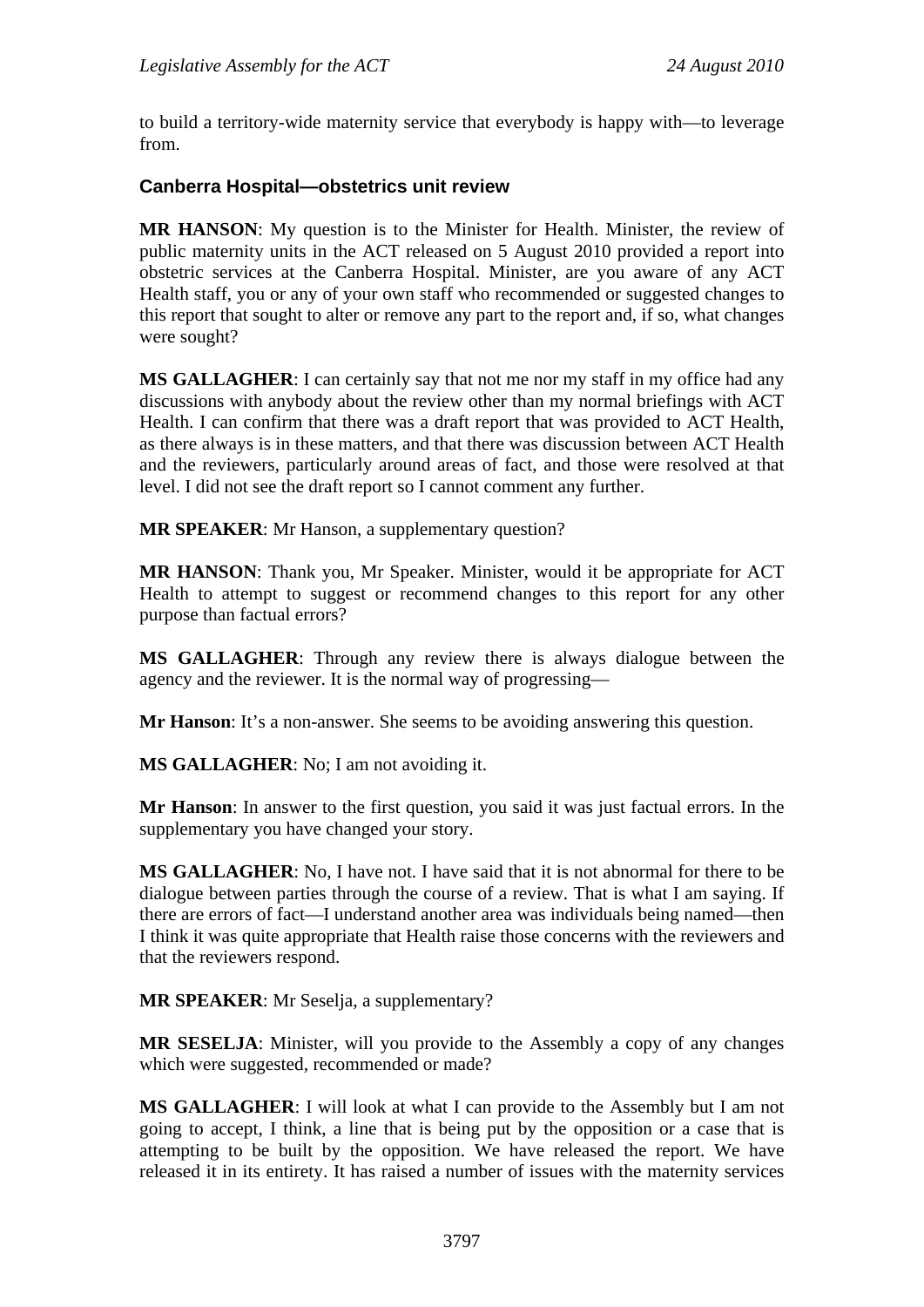that we are currently working on resolving and recommendations which we are consulting with staff over. I will have a look at what I can provide the Assembly in terms of further information.

**MR SPEAKER**: Mr Smyth, a supplementary?

**MR SMYTH**: Yes, thank you, Mr Speaker. Minister for Health, will you also look at whether or not you can provide a copy of the draft report to the Assembly?

**MS GALLAGHER**: I presumed that was part of Mr Seselja's question, but, yes, I will have a look at that.

**Mr Stanhope**: I ask that all further questions be placed on the notice paper.

## **Supplementary answers to questions without notice Canberra Hospital—surgery cancellation Hospitals—ambulance bypasses**

**MS GALLAGHER**: (Molonglo—Deputy Chief Minister, Treasurer, Minister for Health and Minister for Industrial Relations) (4:08): I just have a couple of matters from question time last week, in relation to whether any elective surgery cancellations had occurred in relation to any surgery because of the activity levels at the hospital. In July 2010, I understand there were two postponements, but they were due to non-availability of an intensive care bed, not just a general hospital bed. It was the lack of availability of an intensive care bed for their operation—so there were two instances of that.

In relation to Mr Smyth's question on bypass, from May to July 2010, there has been bypass for 0.8 per cent of the time. It has occurred 19 times for a total of 34 hours.

## **Committee reports—government responses Papers and statement by minister**

**MR STANHOPE** (Ginninderra—Chief Minister, Minister for Transport, Minister for Territory and Municipal Services, Minister for Business and Economic Development, Minister for Land and Property Services, Minister for Aboriginal and Torres Strait Islander Affairs and Minister for the Arts and Heritage): For the information of members, I present the following papers:

Climate Change, Environment and Water—Standing Committee—Report 3— *Report on Annual and Financial Reports 2008-2009.*

Education, Training and Youth Affairs—Standing Committee—Report 4— *Report on Annual and Financial Reports 2008-2009.*

Health, Community and Social Services—Standing Committee—Report 3— *Report on Annual and Financial Reports 2008-2009*.

Justice and Community Safety—Standing Committee—Report 4—*Report on Annual and Financial Reports 2008-2009*.

Planning, Public Works and Territory and Municipal Services—Standing Committee—Report 5—*Report on Annual and Financial Reports 2008-2009.*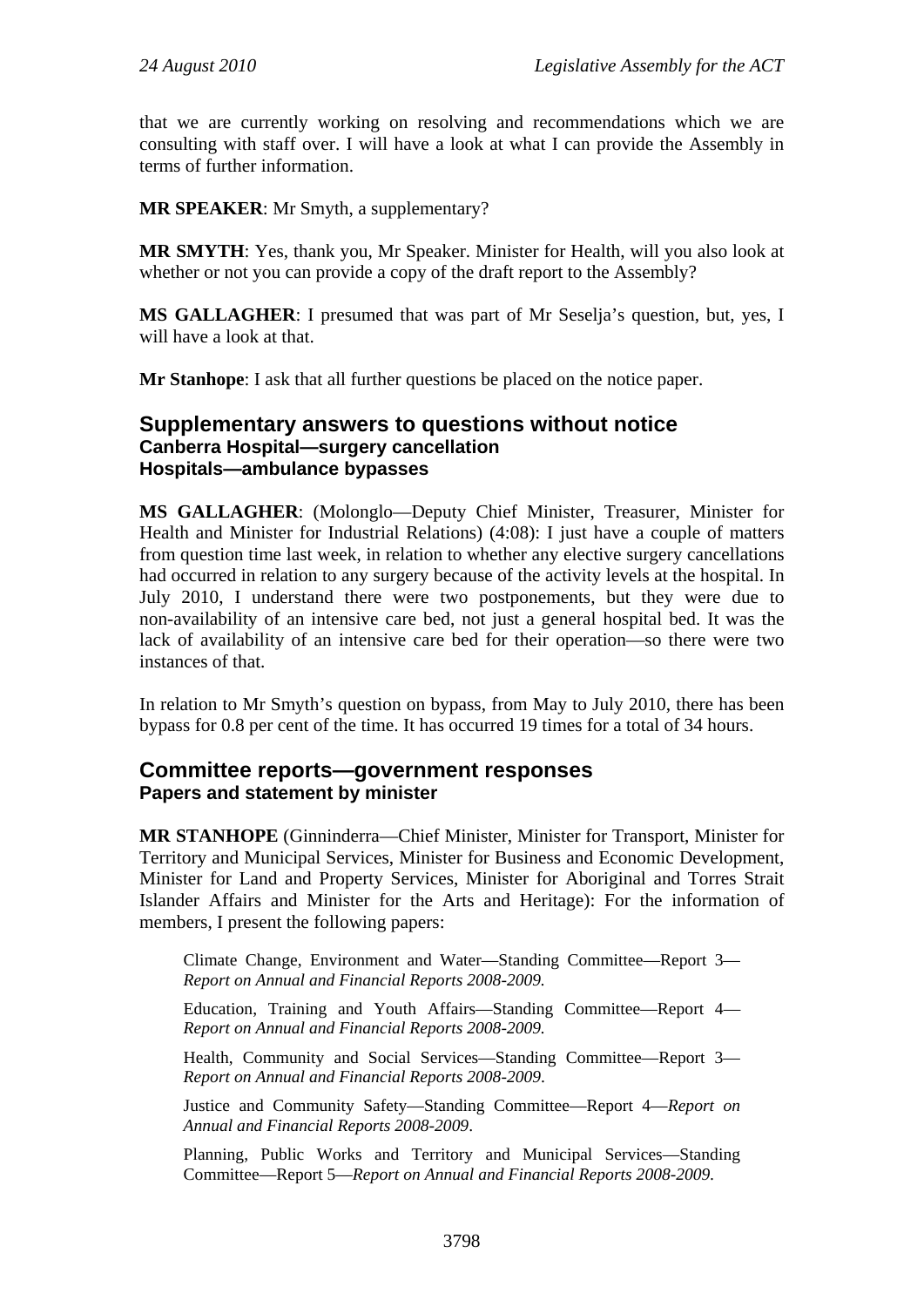Public Accounts—Standing Committee—Report 7—*Report on Annual and Financial Reports 2008-2009*.

## **Gungahlin Drive extension—bridge collapse Paper and statement by minister**

**MR STANHOPE** (Ginninderra—Chief Minister, Minister for Transport, Minister for Territory and Municipal Services, Minister for Business and Economic Development, Minister for Land and Property Services, Minister for Aboriginal and Torres Strait Islander Affairs and Minister for the Arts and Heritage): For the information of members, I present the following paper:

Gungahlin Drive Extension Stage 2—Bridge collapse—Structural Engineer's Report on the Collapse of Falsework, prepared by SMEC Australia for Roads ACT, dated 23 August 2010

I seek leave to make a statement in relation to the paper.

Leave granted.

**MR STANHOPE**: Mr Speaker, the technical report which I have now just tabled has been provided to WorkSafe ACT by Mr Tony Gill, Director of Roads ACT. I am tabling the report in the Assembly for the information of members. It has been released on the Department of Territory and Municipal Services website earlier today.

Following the collapse of the bridge on the Barton Highway, the Department of Territory and Municipal Services commissioned engineering consultants NEC Australia to undertake an independent investigation of the incident. The report will be considered, along with other information and reports collected by or prepared for WorkSafe ACT in undertaking their broader investigation of the incidents that led to the collapse of the Barton Highway Bridge on Saturday 14 August 2010.

While neither I nor the department will be publicly commenting on the report pending the WorkSafe investigation, we have thoroughly reviewed the processes covering the construction of similar works and had an independent engineer review the bridge being constructed using a different method at Belconnen. This NEC report identifies the possible cause of the bridge collapse, reviews design documentation and provides recommendations into the safe method of demolition work.

The independent report is now being presented to WorkSafe ACT, as one of the documents required to release the prohibition notice on the site. The other documents—a safe work methods statement and a demolition plan—have also been prepared by the bridge contractor Abergeldie and provided to WorkSafe ACT for approval for our demolition works to commence.

Subject to approval, it is expected that demolition work will commence on Wednesday 25 August and take up to seven days to complete. Works will focus on the removal of the collapsed bridge deck, with additional supports installed during demolition to avoid further collapse.

Abergeldie will undertake the work at their own expense, in conjunction with local demolition contractor Irwin and Hartshorn. A detailed inspection will then be required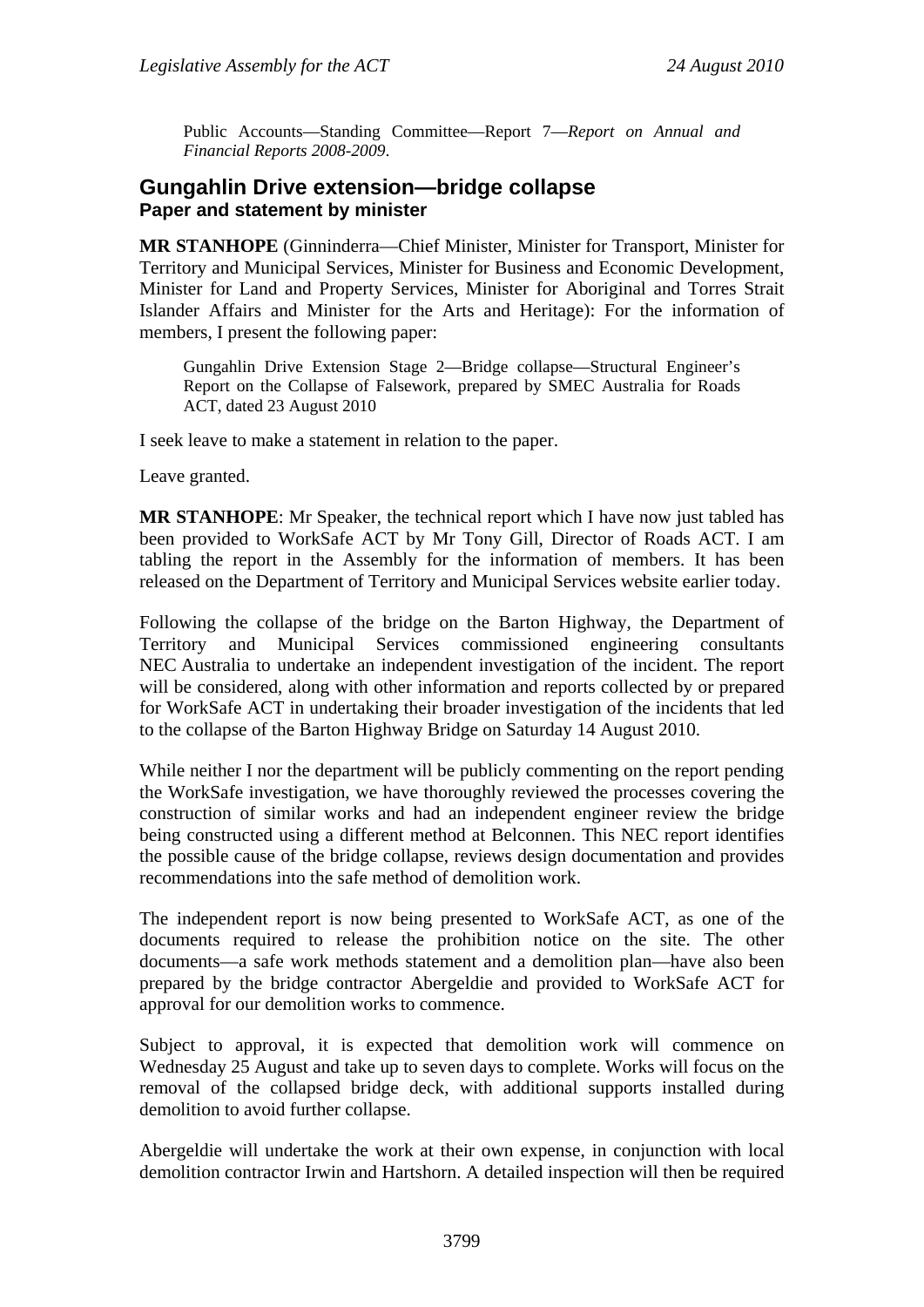before the Barton Highway can be reopened to traffic, hopefully by Saturday 4 September.

I have been advised that it is likely the bridge collapse has resulted in a four to six-month delay for the construction of the bridge, with a revised completion date of mid-2011. However, this is still well within the overall completion date of June 2012 for the GDE project. Mr Speaker, I provide the report for the information of members.

# **Papers**

**Mr Corbell** presented the following papers:

Revised explanatory statement to the Liquor Bill 2010.

**Subordinate legislation (including explanatory statements unless otherwise stated)** 

Legislation Act, pursuant to section 64—

Adoption Act—Adoption Amendment Regulation 2010 (No 1)—Subordinate Law SL2010-32 (LR, 2 August 2010).

Betting (ACTTAB Limited) Act—Betting (ACTTAB Limited) Rules of Betting Determination 2010 (No 1)—Disallowable Instrument DI2010-190 (LR, 12 August 2010).

Cemeteries and Crematoria Act and Financial Management Act—

Cemeteries and Crematoria (ACT Public Cemeteries Authority Governing Board) Appointment 2010 (No 1)—Disallowable Instrument DI2010-180 (LR, 9 August 2010).

Cemeteries and Crematoria (ACT Public Cemeteries Authority Governing Board) Appointment 2010 (No 2)—Disallowable Instrument DI2010-181 (LR, 9 August 2010).

Cemeteries and Crematoria (ACT Public Cemeteries Authority Governing Board) Appointment 2010 (No 3)—Disallowable Instrument DI2010-182 (LR, 9 August 2010).

Cemeteries and Crematoria (ACT Public Cemeteries Authority Governing Board) Appointment 2010 (No 4)—Disallowable Instrument DI2010-183 (LR, 9 August 2010).

Cemeteries and Crematoria (ACT Public Cemeteries Authority Governing Board) Appointment 2010 (No 5)—Disallowable Instrument DI2010-184 (LR, 9 August 2010).

Cemeteries and Crematoria (ACT Public Cemeteries Authority Governing Board) Appointment 2010 (No 6)—Disallowable Instrument DI2010-185 (LR, 9 August 2010).

Cemeteries and Crematoria (ACT Public Cemeteries Authority Governing Board) Appointment 2010 (No 7)—Disallowable Instrument DI2010-186 (LR, 9 August 2010).

Crimes (Sentencing) Act—Crimes (Sentencing) Amendment Regulation 2010 (No 1)—Subordinate Law SL2010-35 (LR, 12 August 2010).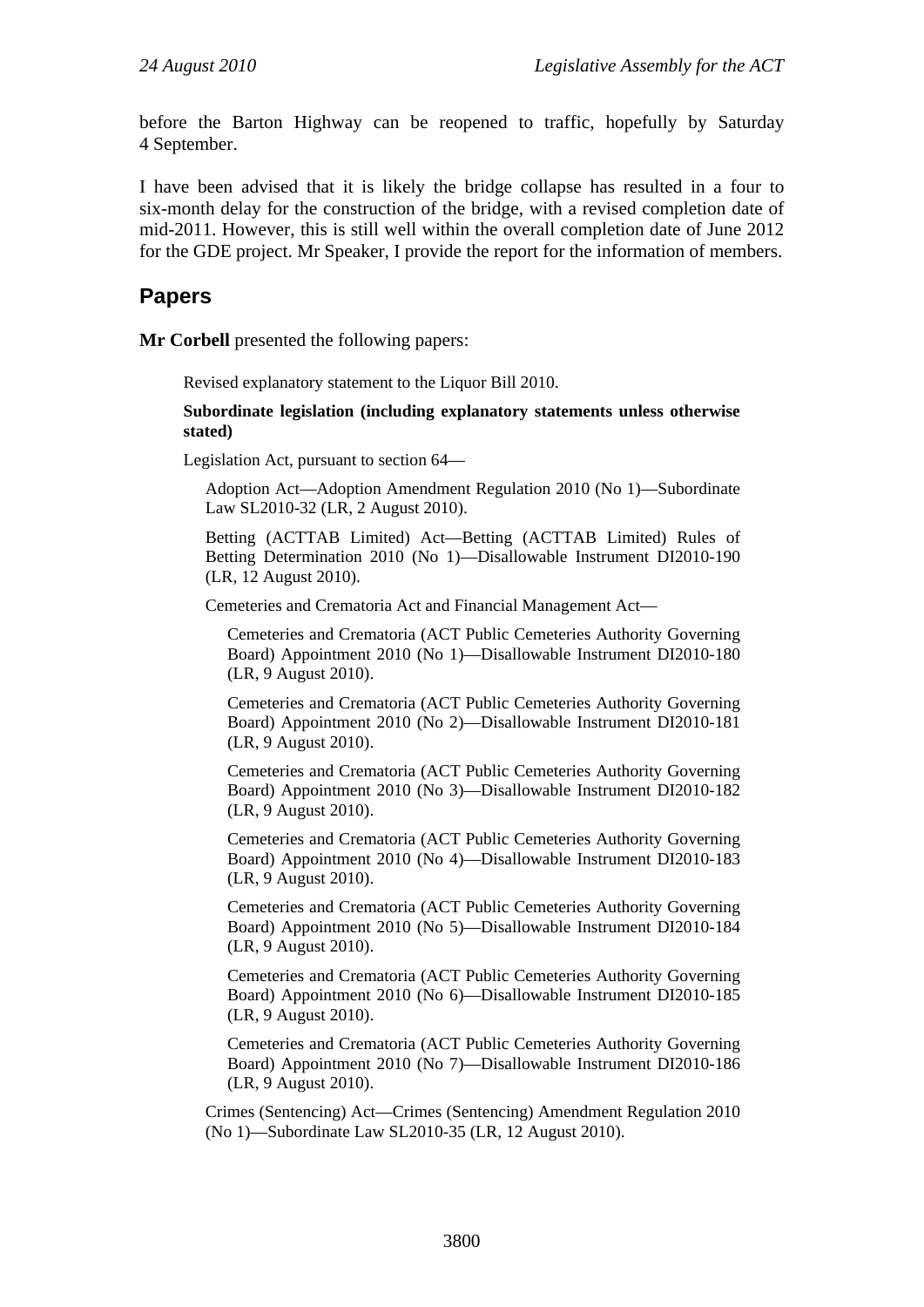Education Act—

Education (Government Schools Education Council) Appointment 2010 (No 2)—Disallowable Instrument DI2010-177 (LR, 29 July 2010).

Education (Non-government Schools Education Council) Appointment 2010 (No 2)—Disallowable Instrument DI2010-176 (LR, 29 July 2010).

Environment Protection Act—Environment Protection Amendment Regulation 2010 (No 1)—Subordinate Law SL2010-31 (LR, 2 August 2010).

Government Agencies (Campaign Advertising) Act—

Government Agencies (Campaign Advertising) Exemption 2010 (No 1)— Disallowable Instrument DI2010-187 (LR, 5 August 2010).

Government Agencies (Campaign Advertising) Exemption 2010 (No 2)— Disallowable Instrument DI2010-188 (LR, 5 August 2010).

Health Act—Health (Fees) Determination 2010 (No 3)—Disallowable Instrument DI2010-179 (LR, 5 August 2010).

Housing Assistance Act—Housing Assistance Public Rental Housing Assistance Program 2010 (No 1)—Disallowable Instrument DI2010-189 (LR, 9 August 2010).

Planning and Development Act—Planning and Development (Transitional) Amendment Regulation 2010 (No 1)—Subordinate Law SL2010-34 (LR, 12 August 2010).

Road Transport (General) Act and Road Transport (Safety and Traffic Management) Act—Road Transport Legislation Amendment Regulation 2010 (No 4)—Subordinate Law SL2010-33 (LR, 5 August 2010).

Utilities Act—Utilities (Consumer Protection Code) Determination 2010 (No 2)—Disallowable Instrument DI2010-178 (LR, 29 July 2010).

## **Housing—older persons Statement by member**

**MR COE** (Ginninderra), by leave: Mr Speaker, last week, on 19 August, Ms Porter asked a question of Ms Burch in the chamber, and it was this:

My question is to the Minister for Ageing. Can the minister inform the Assembly about the progress in the development of the stimulus funded older persons accommodation?

Ms Burch went on to talk about the 297 mainly two-bedroom homes properties or dwellings that will be constructed. She also said:

The first site in Macquarie, with some 13 homes, is completed and is currently being allocated.

Now I, for one, thought that perhaps that information was incorrect. She said:

The first site in Macquarie, with some 13 homes, is completed and is currently being allocated.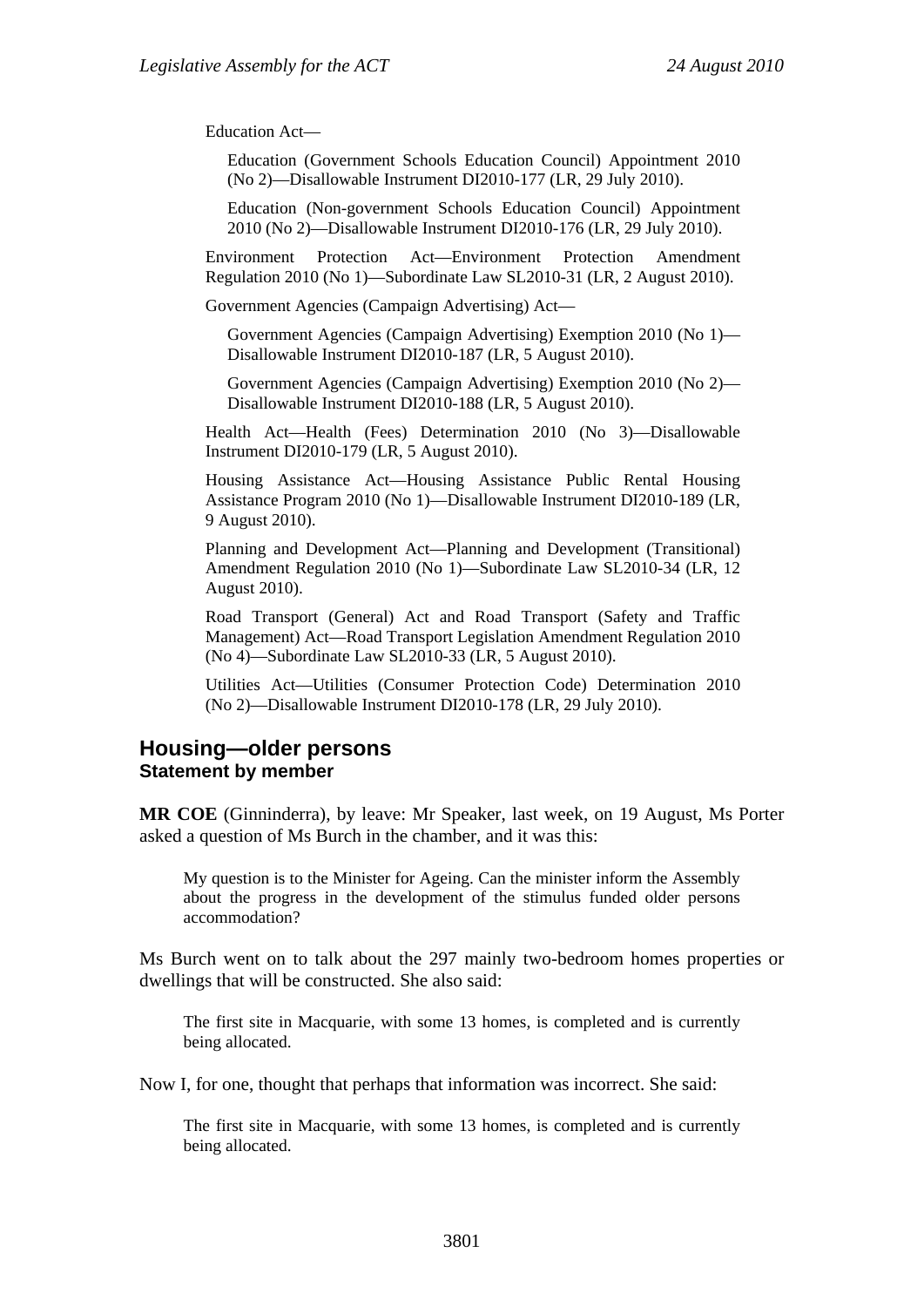I asked her a question:

Minister, you referred to a couple of developments that have been finished. On what date were they handed over from the developer to Housing ACT …

She said:

The completed homes I refer to were in Macquarie and Curtin. The Macquarie applications are being assessed and letters will go out to those who are deemed suitable and acceptable.

She then, very confidently, very arrogantly—and perhaps being quite cocky as well said:

I can get back to you on the exact date on the calendar with a red circle around the handover …

I did ask for it to be taken on notice, and she then said: "It is envisaged that construction will be completed by the end of September 2010." That is in stark contrast to what she said on 19 August. "It is envisaged that construction will be completed by the end of September 2010 and the homes will be handed over to the department from 2010."

On 19 August, she said:

The completed homes I refer to were in Macquarie and Curtin.

She is treating the place with contempt. She had an opportunity today to come into the chamber and to correct the record. She had an opportunity, but she did not take it. She very arrogantly told the house that it was definite. She told the house she would give me a calendar with a red circle around the date, yet she was wrong.

Now I want to know why the minister has not corrected the record. The usual convention is to do so at the earliest opportunity, if not at the end of question time. She had that opportunity today, and I would like the minister to respond—we will happily give her leave to do so—as to why she still has not corrected the record.

**MS BURCH** (Brindabella—Minister for Disability, Housing and Community Services, Minister for Children and Young People, Minister for Ageing, Minister for Multicultural Affairs and Minister for Women), by leave: I did put in a response to Alistair's questions in this morning.

**Mr Smyth**: "Mr Coe", please.

**MS BURCH**: Sorry; to Mr Coe's question. I put that through this morning to the Clerk, because I was not quite sure about this afternoon, given that we were breaking at 3 o'clock. But, in regard to the question, I made comments about how work on sites had commenced. I also made comments about assessment processes and allocation processes so, if that has caused confusion, I do apologise.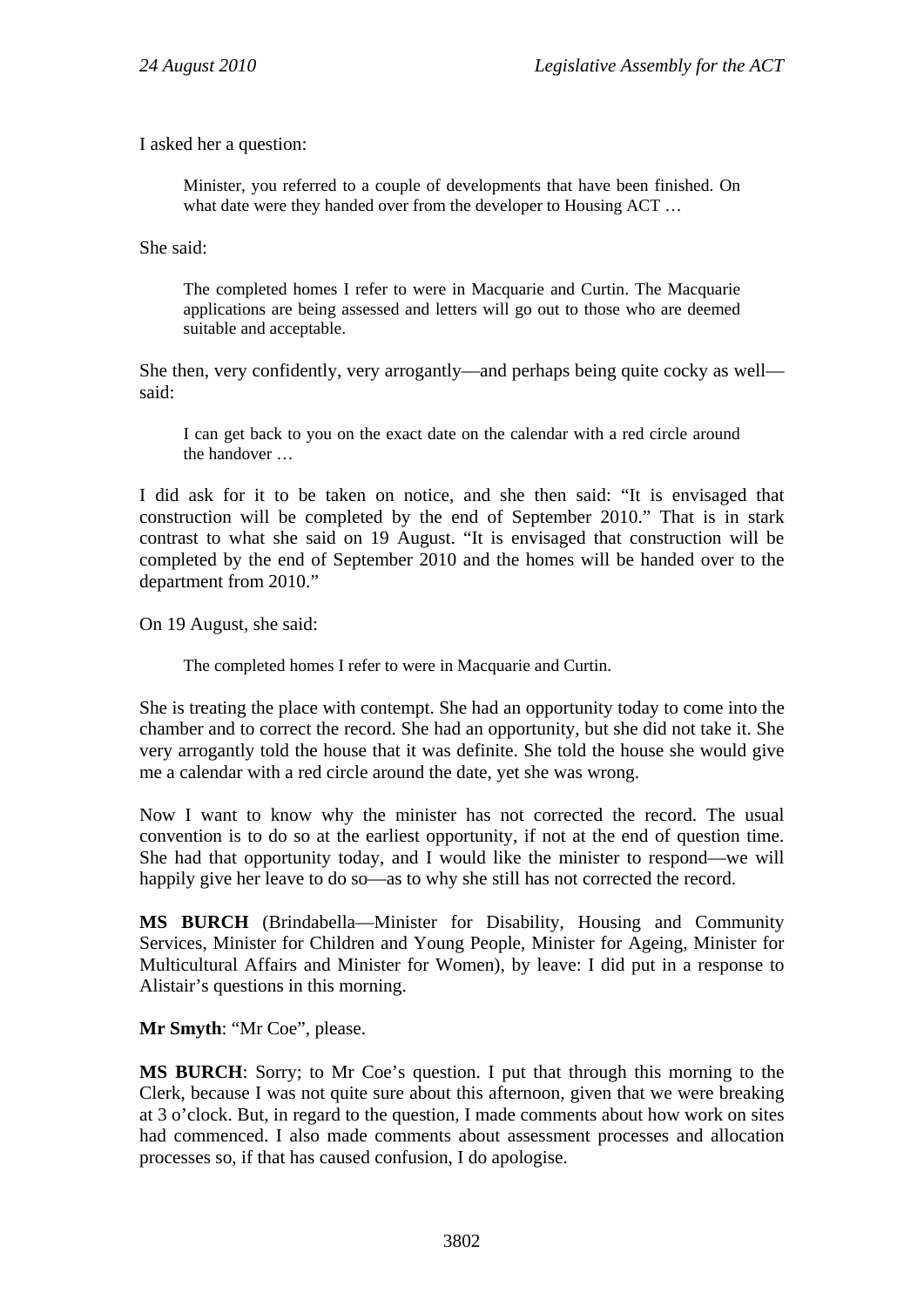**Mr Coe**: You were wrong. You misled the house.

**Mr Hargreaves**: On a point of order, Mr Speaker, Mr Coe's interjection was that Ms Burch has misled the house. That has to be withdrawn or a substantive motion brought on.

**Mr Seselja**: Well, it appears she has, and she is going to have to explain.

**Mr Hargreaves**: There has to be a substantive motion.

**MR SPEAKER**: Mr Coe, I invite you to withdraw.

**Mr Coe**: I withdraw.

**MR SPEAKER**: Thank you. Ms Burch.

**MS BURCH**: Without the *Hansard* in front of me, I do know that I was talking about the sites that had construction that had commenced, but I was also, in my response, focusing on the assessment and allocation process. I think it is a very good thing to have these sites in Macquarie and Curtin going through final stages of allocating 13 people to move into those units. That is a very good thing to celebrate.

Perhaps Mr Coe thinks that it is a bad thing to have these units come on line. I also made mention that Curtin is going through the assessment and allocation as well, so perhaps the language was not clear. Why would I say something is completed when, as Mr Coe would know, you could drive past that and see it is still a construction site? My reference was around the assessment and allocation process.

**MR SPEAKER**: Order. That matter is now finished.

**Mr Smyth**: Or maybe not.

**MR SPEAKER**: Well perhaps not, but for now it is. We now move to a matter of public importance.

# **Sport and recreation—junior sports Discussion of matter of public importance**

**MR SPEAKER**: I have received letters from Ms Bresnan, Mr Coe, Mr Doszpot, Mr Hanson, Mr Hargreaves, Ms Hunter, Ms Le Couteur, Ms Porter, Mr Seselja and Mr Smyth proposing that matters of public importance be submitted to the Assembly. In accordance with standing order 79, I have determined that the matter proposed by Mr Seselja be submitted to the Assembly, namely:

The importance of junior sports in the ACT.

**MR SESELJA** (Molonglo—Leader of the Opposition) (4.19): I am very pleased to hear that there is a lot of keenness for the MPI today. We do often talk about the fact that Mr Coe never seems to get the MPI. We are not quite sure why. The odds suggest that others have had many more than he has, but I do not know.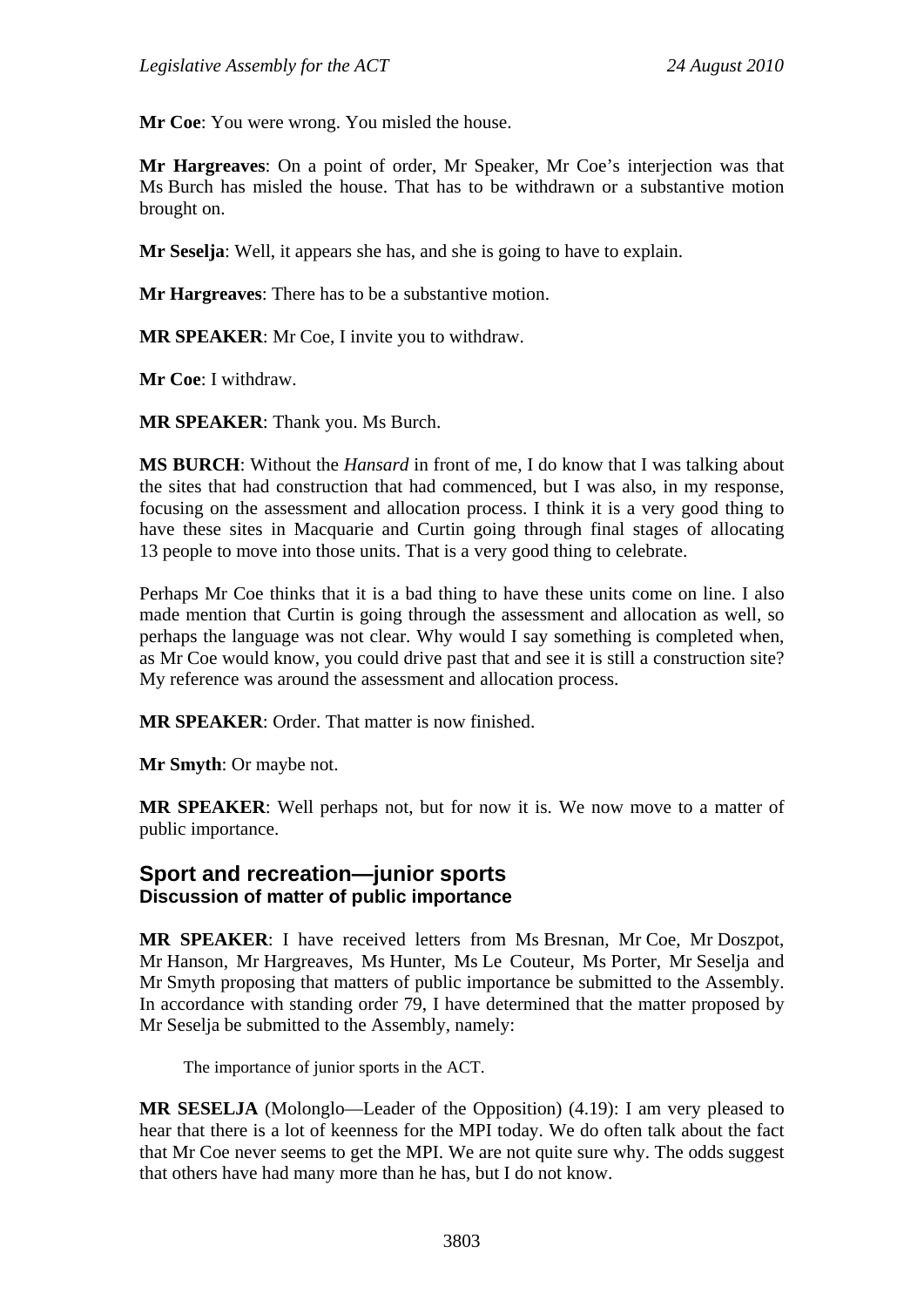**Mr Coe**: One in 65, I think.

**MR SESELJA**: Pretty bad odds here. You would not buy a lottery ticket if you were Alistair Coe—or perhaps you would, because they would just say, "You are not getting it." I should not digress, Mr Speaker. I return to junior sports. Junior sports are critical, not just here in the ACT but right around the nation and around the world. We want to talk about the importance of junior sports to the health and wellbeing of our young people and its importance to the sense of community that flows from the wonderful participation in sports.

I also want to talk about some of the wonderful community organisations who make such a contribution to community sport right around the ACT and the wonderful volunteers who put in countless hours for their passion, for their sport, for their community and for their children, and also about some of the challenges faced by junior sport in the territory.

There is no doubt about the preventative health benefits of participation in junior sports. Participation in junior sports has preventative health benefits, particularly in the context of rising childhood obesity rates. It also contributes to the prevention of chronic disease. Junior sport is an important tool in which to involve kids and parents in the community.

According to ACTSport, studies that have examined the impact of participation at the society level, and specifically the association between organised activity and social inclusion, support the fact that participation in sport and active recreational activity also increases levels of social cohesion in the community, diverts youth from antisocial behaviour, including crime, improves the individual's mood and self-esteem, promotes positive social values and assists in the development of life skills. There is absolutely no doubt about this. There are countless studies to back this up. Common sense tells us that it is indeed true.

I think the other point to make in relation to the importance of junior sport as we move forward as a community is that there will be increasing challenges for sporting facilities. What we are seeing is a changed model of housing. We are seeing less private open space for families. Many of the standard block sizes these days are a lot smaller than they were 15, 20 or 30 years ago. The standard quarter-acre block for many people is no longer a reality. Given that, the ability to participate at your local oval or your local sporting facility in junior sport becomes even more important. Unfortunately for many families, the space in the backyard just is not there as it once was.

I want to talk a little about some of the issues faced by some of our junior sporting clubs. Leading up to estimates, there was a sentiment expressed from clubs and sports such as football, AFL, rugby union, rugby league, hockey, basketball, tennis and volleyball associations representing approximately 95,000 Canberrans. Some of the sentiment expressed included that community sports facilities are running at capacity and are being stretched to meet demand.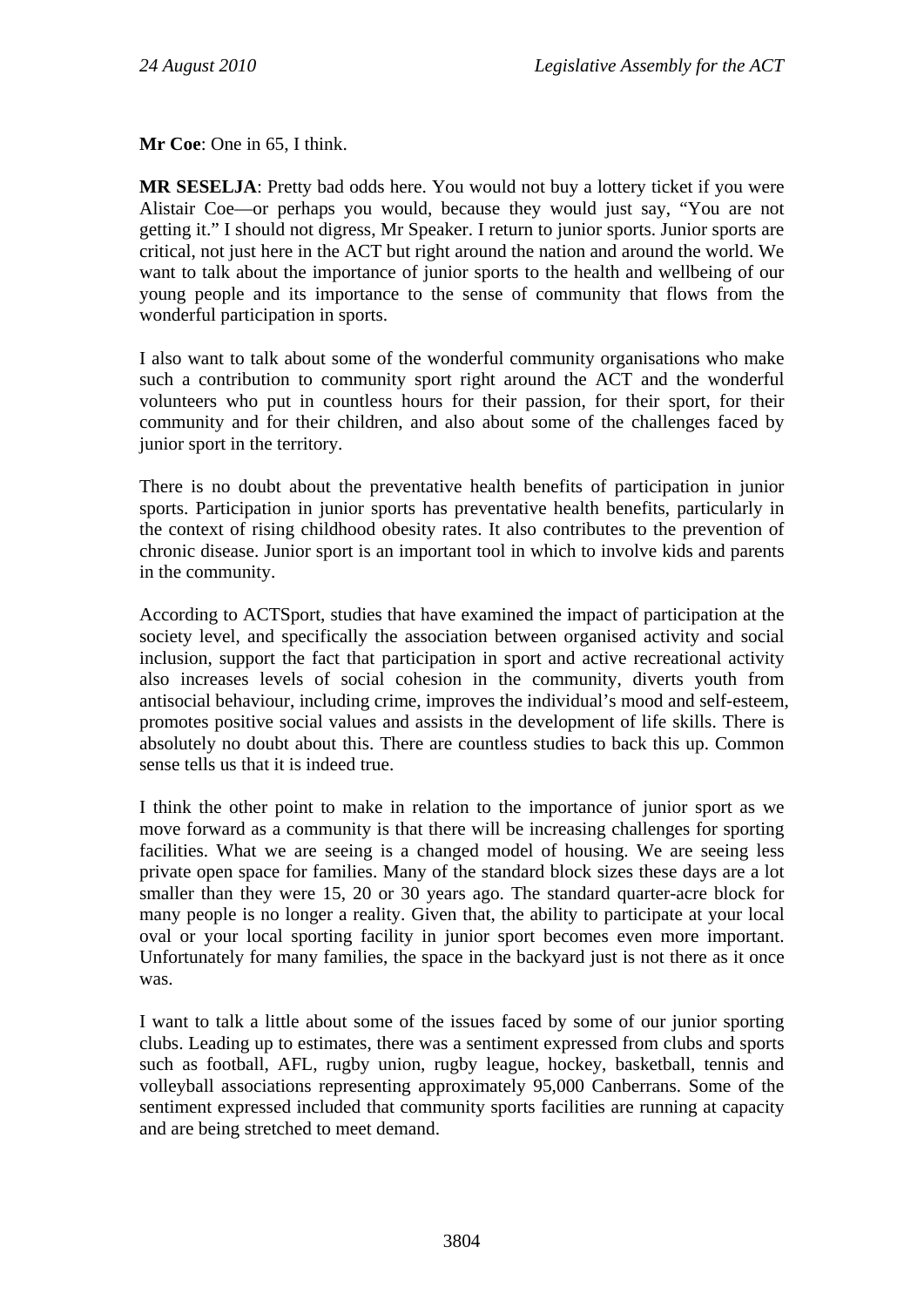This has several implications. Firstly, an increase in demand would lead to an increase in the cost of participation. It is worth pausing on that for a moment. Anyone who has children who play sport would know that the costs can be very significant. They can be very significant if your child plays more than one sport. There are not just the registration fees; there is the gear that goes with it every year. If they are successful at sport and they travel, the costs grow exponentially.

For many in our community it is a real challenge to meet the costs that go with sport. I think that is something we should keep in mind as policy makers. Sport is a great leveller, and we want to keep it that way. We want to make sure that a kid from any background can get in there and have a go in their local sporting competition.

There is a role for clubs. I know that many clubs work with families, including low income and vulnerable families, in this regard. But there is also potentially a role for government down the track to make sure that it facilitates making sure that people can access sport.

We know that with the drought and with water restrictions, there has been more pressure placed on our sporting facilities. Since 2002, 41 fields have been taken offline due to stage 3 water restrictions and have not yet been fully brought back online. 2002 is also the last year the government conducted any review of its tri-annual funding program. Industry groups have also expressed concern to the Canberra Liberals that there is a lack of indoor facilities for junior sports. Indeed, that is the case for many sports.

The issue of declining volunteerism is one that has been raised by ACTSport. They cited it in their 2010-11 budget submission, where they said:

Involvement by volunteers in community sport and active recreation builds families as well as a vibrant community … Parents provide positive role models for children for engaging in an active community. Organised recreational sport is the biggest contributor to the voluntary sector in the ACT, with 23.6 per cent of all volunteers involved in sport. As importantly, the parents who are involved in their children's involvement through general volunteering send a powerful message about the importance they place on sharing and valuing the efforts and interests of their children and their community.

They said earlier in their submission:

Increasing participation requires strong local organisations, which in turn are built on the hard work of volunteers, whether they are carers, instructors, coaches, officials, administrators, or many other smaller roles that are integral to the fabric of the industry.

For those of us who head out to the ovals on cold Saturday mornings—in my case down at Mawson, where it always seems about 10 degrees cooler than anywhere else in Canberra in winter—

*Members interjecting—*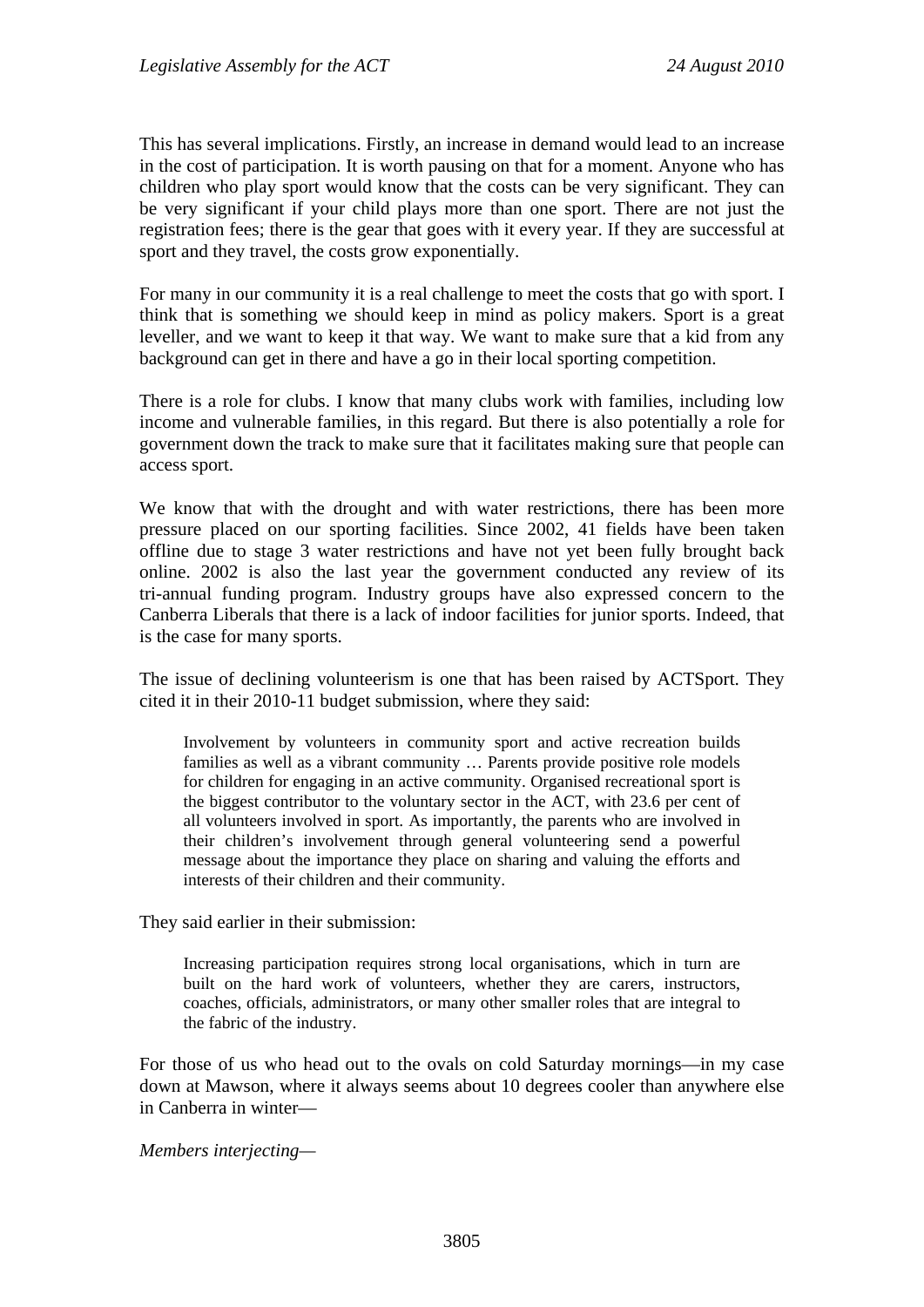**MR SESELJA**: Well, there are also other places. Calwell and Gungahlin have their special moments as well, but there is no doubt that these ovals are special places to be on a cold winter's day. In fact, I was talking with some of the administrators at Woden Valley Soccer Club the weekend before last about some of the challenges they are facing. They are seeking some assistance which we hope we can provide. These are the volunteers; these are the people I see every week out there putting things together. Some of them are in formal administrative roles. Others are just coming and putting out the witches hats, they are coaching or they are in some other way serving the community. They do an outstanding job. I think that it is something that really adds to the fabric of our community.

I want to mention a couple of the great sporting clubs. I do not have enough time to go through the many and varied sporting organisations in our community, but I did want to pay tribute to a couple of them, particularly the Gungahlin United Football Club. I know that other members in this place have had a bit to do with Gungahlin United. Gungahlin United Football Club is an incorporated community organisation that services Gungahlin and its surrounding suburbs such as Nicholls, Palmerston, Ngunnawal, Amaroo, Harrison, Forde and Franklin.

GUSC started as the Gungahlin Junior Soccer Club in 1997. It focused on junior soccer in the Gungahlin area and it was home-based at the Nicholls playing fields. Field capacity at Nicholls meant a move to Palmerston playing fields as a second base. In December 2005, the association's name was changed to Gungahlin United Football Club to reflect the change in direction of national naming and the introduction of a broader playing base, including state league seniors and masters, both male and female.

GUFC currently has a player base of over 1,100 players of all ages and teams in competitions, including state league, junior competitive and non-competitive, northside rooball and locally organised peewees. The club is the largest sporting association in Gungahlin and growing at a rapid rate. It is one of those organisations that are limited only by the number of ovals that are in the area. I think it will continue to grow provided the facilities for Gungahlin United Football Club continue to grow and thrive.

I mentioned before the Woden Valley Soccer Club, which I have had some involvement with. It is a well-respected junior soccer club in the ACT. It was founded in 1989. I think it is the biggest in the ACT. I am told that it is one of the biggest football clubs, if not the biggest, in the country. It has 1,900 players in 200-plus teams.

It is a fantastic organisation. I think it would be the biggest in the ACT. As I said earlier, it has some wonderful volunteers, who I come into contact with on a weekly basis, who do a sensational job. It is also worth mentioning that the Woden Valley Soccer Club has as its major sponsor the Hellenic Club. I think it is worth paying tribute to the Hellenic Club for their backing of soccer in the Woden Valley. Of course, they support many other community organisations, but Woden Valley Soccer Club is one of the important organisations which they back.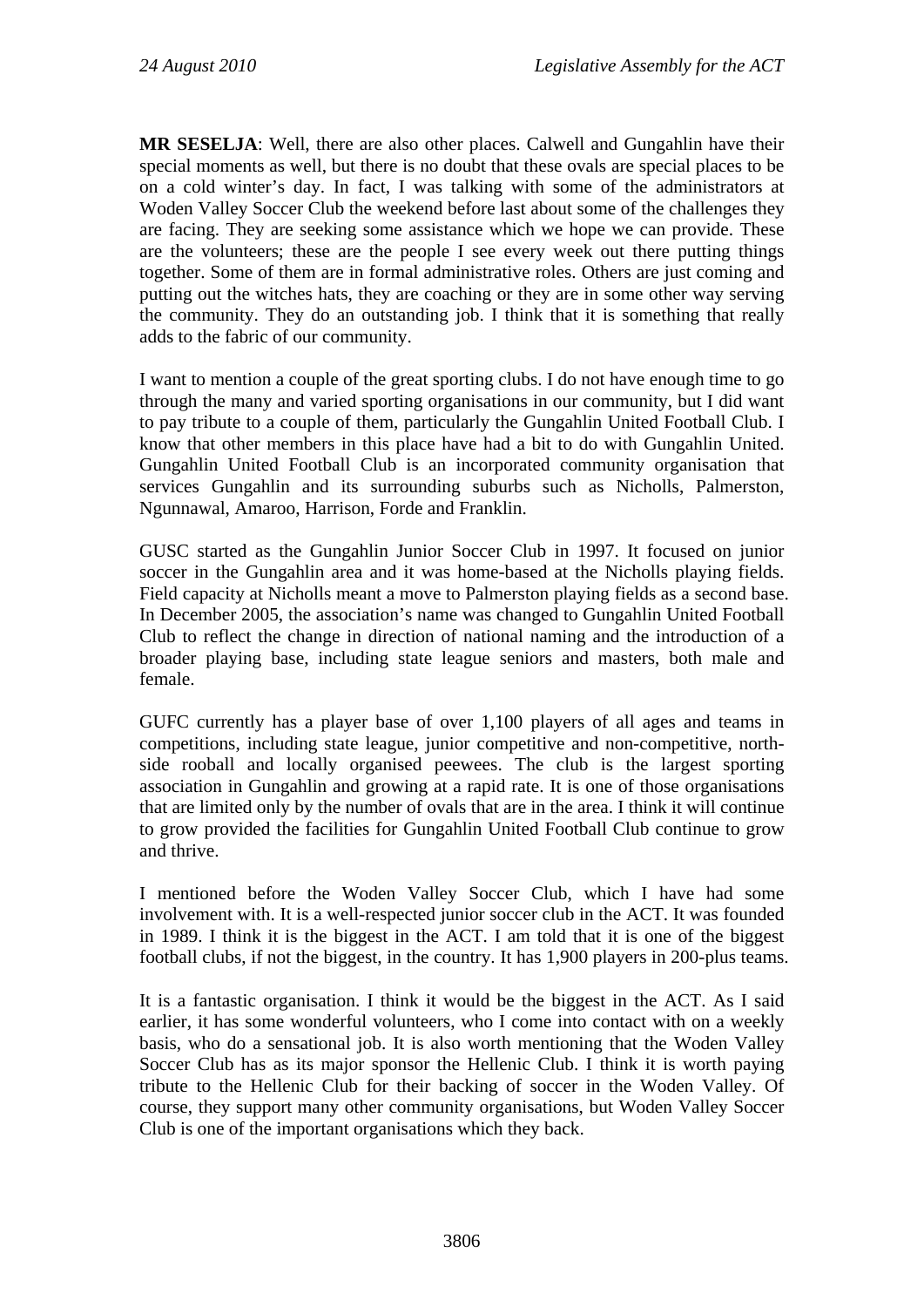The Woden Valley Soccer Club is so large because it represents the merging of a number of clubs. It is a real institution in the Woden Valley. There are literally tens of thousands of kids who have been through the Woden Valley Soccer Club over the last few years.

I also want to say something about what is happening in another way in terms of junior sport down at mpowerdome near where I live. Some of the work that is being done there by Gail and her team I think is sensational. I think they provide a really unique facility in the ACT. There is the capacity there for indoor tennis and a lot of other indoor sports. They particularly focus on an innovative way of helping children to develop really good skills.

The mpower minis program is for three and four-year-olds to develop fundamental movement skills to prepare children for participation in all sports and physical activity. Special equipment is used to introduce striking skills. This is done through a variety of fun activities. This is some of the great work that is being down with the mpower minis. It is about really empowering a lot of children.

I think that mpower generally has a holistic view. It is not just about sport; it is about a lot more than that. It is about empowering young kids and giving them some of the skills that they need. Getting some of those motor skills is critical to development. It is critical to how kids function at school; it is critical to how they function within their communities; it is critical to some of the issues that I talked about earlier—issues around health and wellbeing, issues around childhood obesity.

As I said, at a time when we are seeing growing rates of childhood obesity, at a time when, for many families, it is difficult to have the space for the kids to run around and play sport at home, these organisations and these sporting facilities become even more important than they have been in the past.

We can go through some of the other sports—the mass participation sports in Canberra. I refer to softball, netball, rugby league, rugby union, touch footy, basketball and the whole range. I did want to pay tribute also to the Tuggeranong Buffaloes. I know, Mr Assistant Speaker, that you have a long association with them. Michael and Joel Monaghan, amongst others, have come through the Tuggeranong Buffaloes program. The Buffaloes have been around for almost as long as Tuggeranong. They are now 35 years old. Of course, Tuggeranong was only really established in the early 1970s. So Tuggeranong Buffaloes Leagues Club has been a great contributor to the Tuggeranong community over many years. We have seen some really good footballers go on to bigger and better things from Tuggeranong Buffaloes. They have made a great contribution to Tuggeranong and the ACT.

I did want to pay tribute to one more team that was my nemesis when I played basketball. I refer to the Weston Creek Woden Dodgers Basketball Club. The Weston Creek Woden Dodgers are one of the oldest basketball clubs in Canberra. People do not realise what a massive participation sport basketball is in Canberra. It is still amongst the largest participation sports.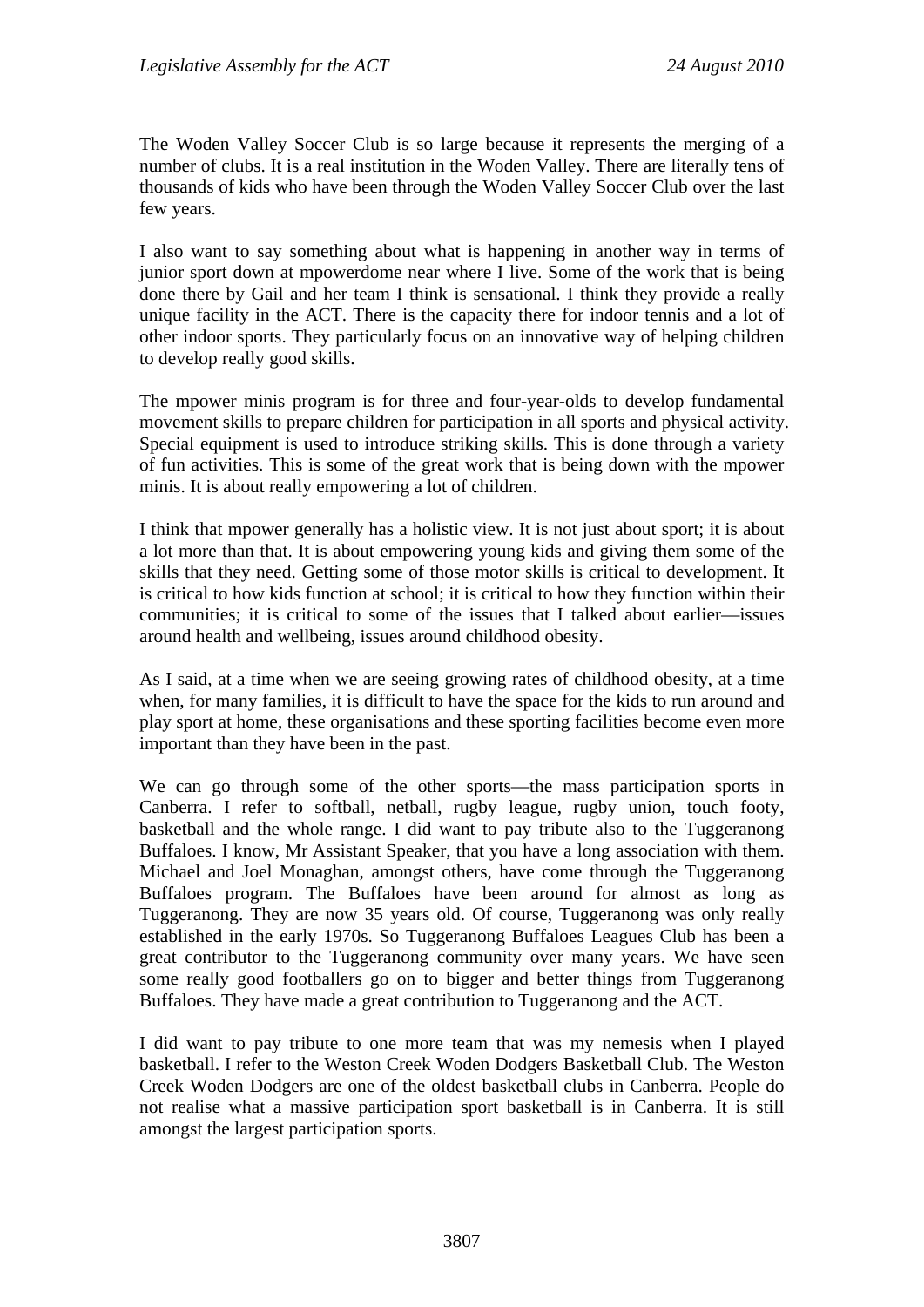It is one of those sports that you can play mixed. You can play in men's and women's teams. It is something that many people play well into their maturing years. Basketball is one of those sports that you can continue playing for a long time. The Weston Creek Woden Dodgers, when I played for Wanniassa Eveready, were one of those teams that were always very professional, always very hard to beat, because they had such a fantastic program.

In summary, there are a lot of challenges for junior sport in the ACT. We acknowledge those. We as policy makers need to be conscious of those. We need to work hard to work through those for junior sport, but we should also acknowledge that this is about the community. The community makes these things happen. It is up to government to get behind them as best it can. *(Time expired.)*

**MR BARR**: (Molonglo—Minister for Education and Training, Minister for Planning, Minister for Tourism, Sport and Recreation and Minister for Gaming and Racing) (4.34): I thank Mr Seselja for bringing on this MPI. It is, indeed, a very important topic. As Australia's only minister for sport and minister for education, I am in a unique position to appreciate the importance of getting young Canberrans into physical activity and into sport. There is a massive body of research that shows that physical activity in all forms is good for kids. It shows that physical activity has an immediate impact on the students' ability to learn. We all know that kids who are physically active are more likely to grow up into healthy, active adults.

That is why I launched the minister's physical activity challenge. That is why I established the Children's Physical Activity Foundation. The ACT government has provided \$650,000 in funding towards the physical activity foundation, and the foundation is, in turn, providing schools with financial support to access sporting equipment and to provide sporting programs.

That is why, also, as minister for education and minister for sport, I funded a special team of physical education consultants to work with schools to deliver high-quality PE programs. The physical activity challenge this year is having its biggest year ever, with 19<sup>1</sup>/<sub>2</sub> thousand students across 51 public, 11 Catholic and six independent schools taking part. Schools which successfully complete the challenge will share in total prizes worth up to \$110,000. Individual schools can win packs of sporting goods worth between \$600 and \$1,200, depending on the size of the school and the proportion of students taking part in the challenge.

To successfully complete the challenge, students need to find an extra 30 minutes a day on top of their daily PE lesson. I have been doing my best to encourage students and schools to take part in the challenge by going along and being part of it myself. I visited a number of schools—St Clare of Assisi, St Monica's, girls grammar, Red Hill primary school amongst a large number of schools—and I hope to get to about 15 during the course of the challenge. I will keep on doing that each and every year that I am minister for sport and minister for education.

I believe the challenge is important, as it incorporates sport, but it also shows young Canberrans that they can build physical activity into their daily lives. Activities such as walking or riding to school, playing games at lunch-time or after school, or even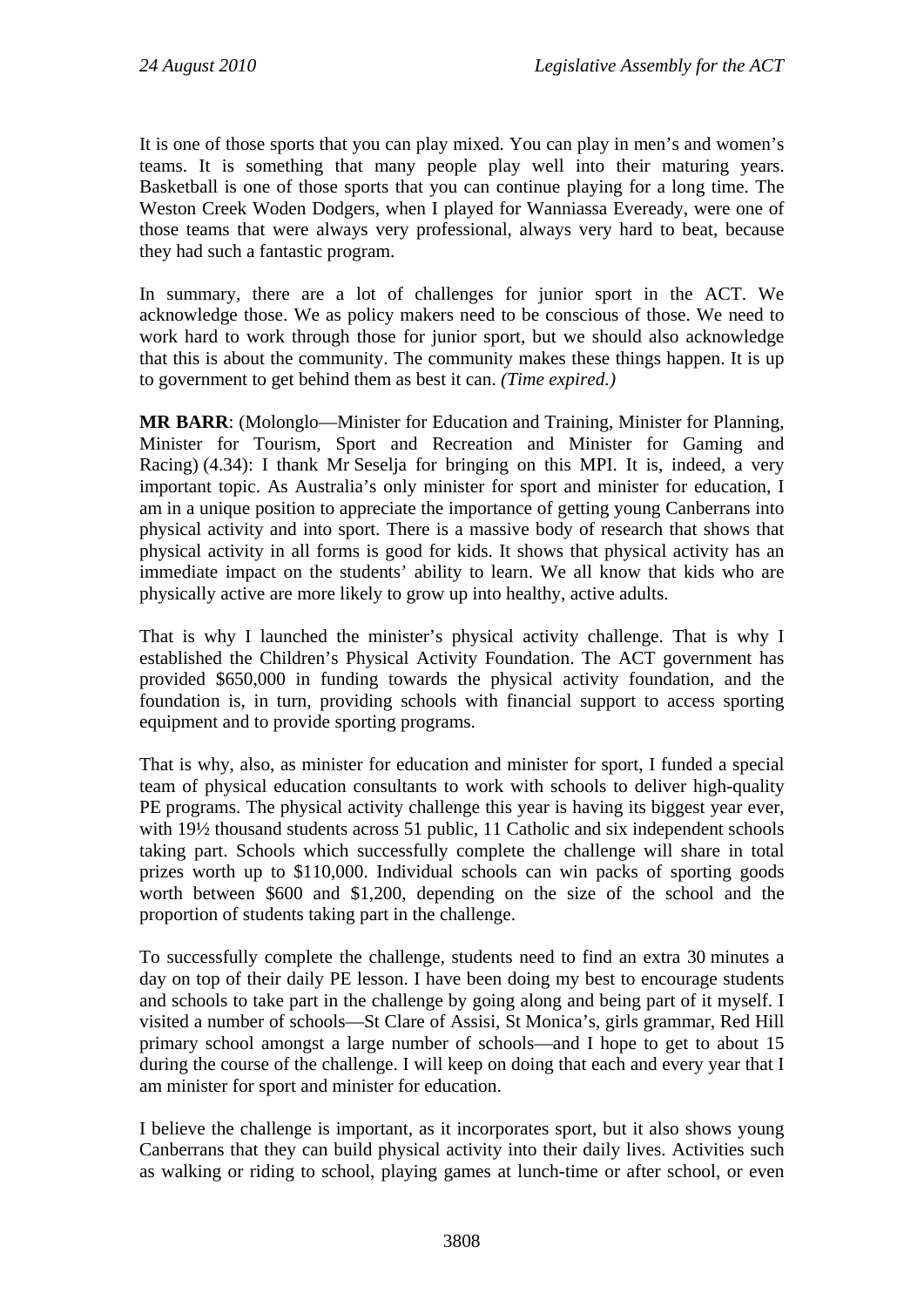walking the dog can help students meet the challenge goals. I think there are few better ways to encourage young Canberrans into sport and physical activity than through school as part of a well-rounded education.

Before I move on to other areas of government policy supporting junior sport, I would just like to take this opportunity to wish all 19½ thousand students involved in this year's minister's physical activity challenge the best of luck in completing the challenge. There are still a number of weeks to go, but as I go around schools and see the wall charts in classrooms and see the level of participation in the challenge, it is, indeed, terrific to see.

The most obvious way that the government supports junior sport across the territory, though, is by providing quality public playing facilities. As Mr Seselja mentioned in his contribution, this has become a particular challenge in recent times in the face of ongoing drought and water restrictions. However, in response to these challenges, since taking office, the government has invested around \$30 million, including \$8 million in last year's budget, to upgrade and make our facilities drought-proof.

There are numerous examples of projects that have been funded under programs responding to the drought, and I would just like to mention one particularly good partnership with Capital Football. We invested together with Capital Football in a FIFA-rated synthetic pitch at Hawker. I had the opportunity to play a game or two on that facility, and it is world class. It is but one of many examples where the government has partnered with community-based sporting organisations to respond to the challenges of drought.

Despite the drought, we have successfully developed and maintained our community sporting facilities. When it comes to encouraging junior sport, community facilities are vital. That is why, as we have been able to bring online more ovals under our existing cap of water restrictions, we have focused on areas that require that additional sporting capacity. Six new ovals have been brought online this year, and there are two new major facilities in Gungahlin and Throsby that are in the forward planning stages. These new ovals will add to the more than 256 hectares of irrigated, fully maintained sports fields that the ACT government manages.

Harrison neighbourhood oval, the northern end of Harrison district playing field, and the Ngunnawal neighbourhood oval were all made available for sport this winter. Phillip oval and the new pavilion were completed in July. The Nicholls synthetic oval is due for completion in September. That is a facility funded by the federal and ACT governments under the schools working together program, so Holy Spirit and Gold Creek primary schools in Nicholls are involved in that project. I can advise the Assembly that the southern end of the Harrison district playing field is due to be available for summer sports from October, and the Bonner neighbourhood oval will be available for sport in the summer of 2010-11. New playing fields at Throsby and Gungahlin will increase the number of sports ground locations managed by the ACT government to 105.

Construction of the \$12.5 million enclosed oval and associated infrastructure in the town centre is expected to commence mid next year. It will cater for all major football codes, from junior through to senior level and will provide grandstand seating for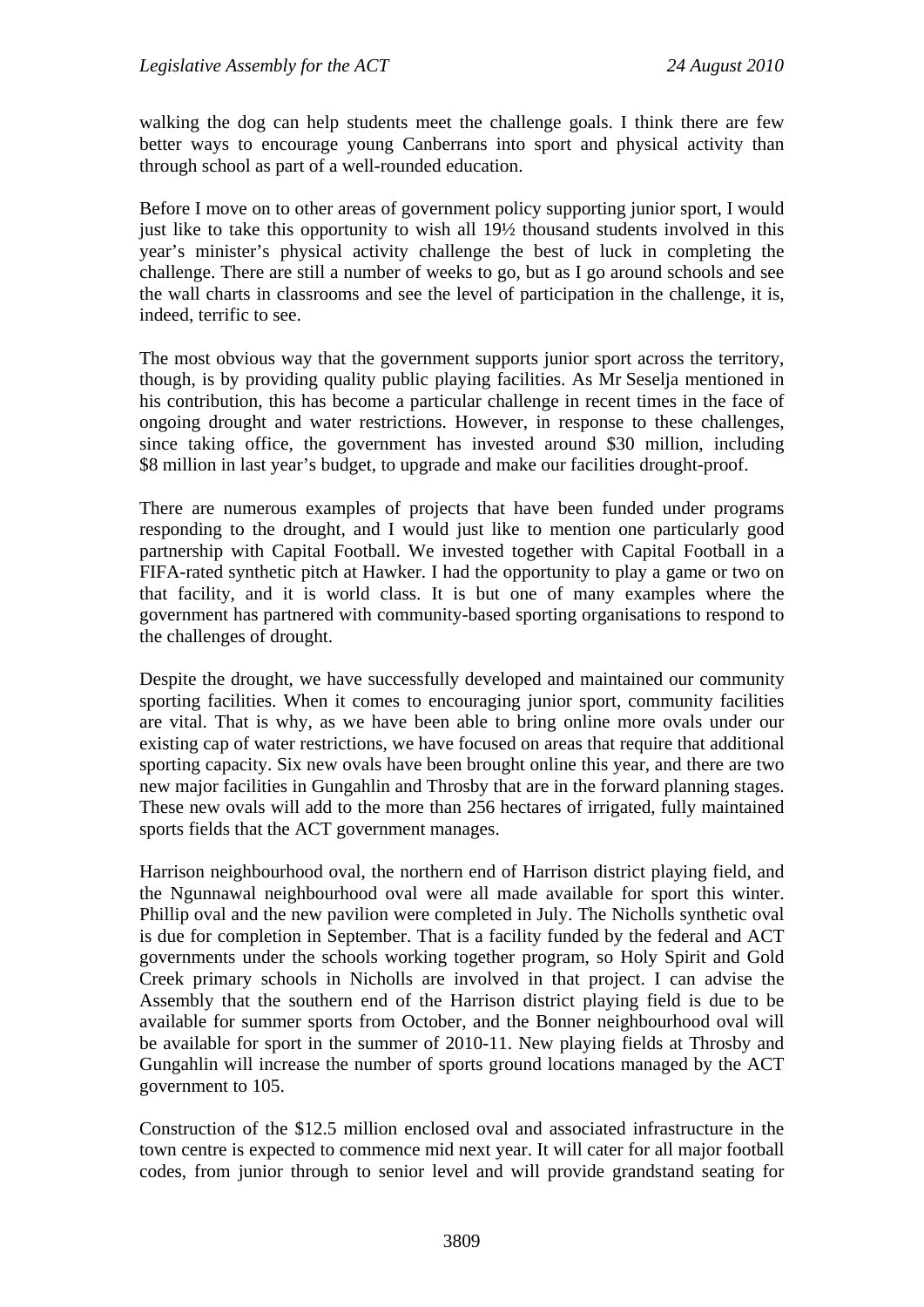580 people and open seating for 850. It will feature officials rooms, change rooms, public toilets, a first aid room, a kiosk, a function room and storage.

Members would be aware that in this year's budget the government committed half a million dollars for the further design of the Throsby multisports complex in Gungahlin. Members who drive around the inner north would be aware that work is now underway to deliver on Labor's election commitment to progress development of the Lyneham sports precinct. Anyone who has been anywhere near Dickson on a Saturday morning knows that this Southwell park precinct is junior sport central, so an investment there is a clear investment in junior sport.

This project will include the redevelopment of the existing National Sports Club with construction of underground stormwater piping between the existing National Sports Club and the Lyneham hockey centre, the creation of a formal entry road as well as much improved parking arrangements and additional sporting fields. I can confidently say it will be a great asset for Canberra's sports people of all ages when complete.

Our investment in Stromlo Forest Park is also a major investment in junior sport, with facilities available for many activities—horse riding, mountain biking, running and bushwalking. Certainly, many junior cross-country running championships are now held at Stromlo Forest Park.

Of course, as we head into the warmer months, our aquatic centres will become very popular again, especially with younger Canberrans, and the government is committed to ensuring that Canberrans have access to quality aquatic centres. Work is progressing on a new centre for Gungahlin, and I am sure when it is completed it will be very well utilised by the whole community, but especially younger people.

In October last year we reopened the refurbished Active Leisure Centre in Erindale after a \$3 million upgrade, adding two extra lanes for swimmers in the south side of the city. The upgraded leisure centre is available to the entire community, and particularly students at Erindale college. The government also invested \$4 million in upgrading the Lakeside Leisure Centre in the Tuggeranong town centre and, through the ACT Planning and Land Authority, it has reached agreement with the private owner of the former Oasis pool in Deakin to construct some new swimming facilities there. That DA has now been approved.

The backbone of junior sport is community sporting groups and their peak bodies who spot talent in young Canberrans and help them develop their talents. That is why I was very pleased to announce that local peak sporting groups will be able to apply for additional ACT government funding as part of the 2011 sports grants round. This funding will be up to \$60,000 a year, which is an increase of up to \$18,000 a year for some organisations. I committed more than a year ago to review the amounts that were available for peak organisations under the sports grants round, and we have this year announced a significant increase.

We recognise that increases in salaries, insurance and facility hiring costs are placing pressure on ACT community sporting organisations, and that is why we have boosted this funding. From 2011, large category A sporting organisations—for example, Basketball ACT and Hockey ACT—will be able to apply for up to \$60,000 per year,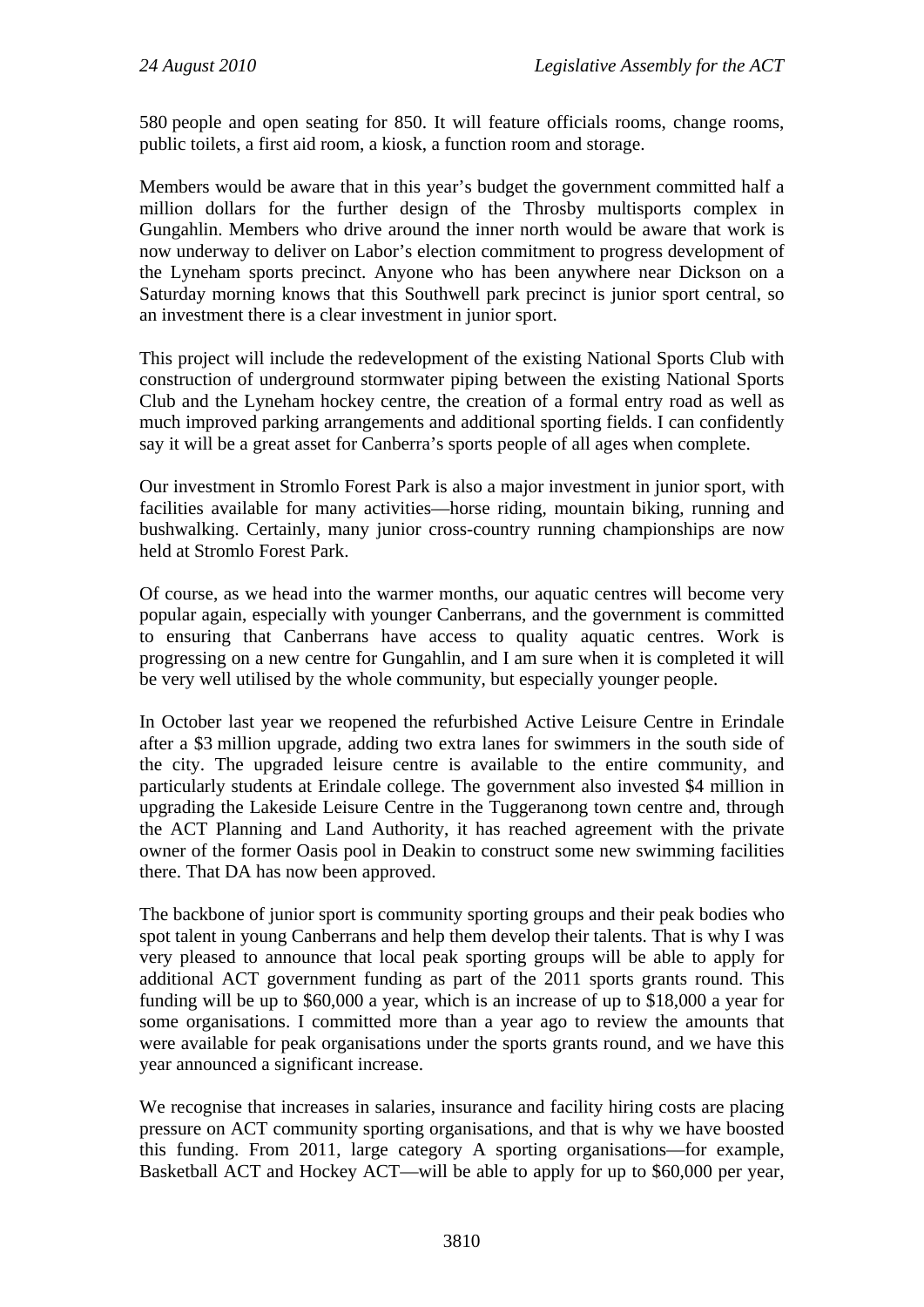an increase of \$18,000. Category B organisations can receive up to \$38,000, up \$12,000. Category C organisations can receive \$22,000 per year, an increase of \$8,000 per year, and category D organisations can receive \$14,000 per year, an increase of \$5,000 per year.

Community sporting groups not only provide opportunities for young people to get fit and to stay healthy, but they also enable Canberrans to develop new skills as sports people and sports administrators. The particular program that I am very proud of through the training portfolio is an investment of \$225,000 over four years to give 15 young Canberrans each year the opportunity to complete an Australian school-based apprenticeship, or ASBA, in the sport and recreation industry.

ASBAs are an important investment in young people and in sport, both now and into the future. ASBAs are a part-time and flexible option that fits within the students' study program whilst at school, and can count towards their year 12 certificates. High school and college students combine part-time work at their chosen sporting organisation with structured industry-approved training. ASBAs provide young Canberrans with the chance to gain skills as sporting administrators and officials and skills that will see them, in many cases, supporting junior and senior sport in the years to come.

Junior sport delivers many benefits. It draws visitors to Canberra, helping our economy, and that is why the government invested in hosting the Pacific School Games in 2008 and why we invest through the tourism events assistance program each year in supporting the Kanga Cup. Our elite clubs provide role models to get young Canberrans active in sport, and that is why we provide elite-level support for teams like the Capitals, the Darters, the Raiders and the Brumbies. Part of their performance agreements involve junior development programs.

That is why we work with these elite teams to bring high-quality fixtures to Canberra and why we invest in world-class facilities such as Manuka Oval and Canberra Stadium. That is why we have been pleased to work with the AFL on a range of deals that see the elite players from AFL clubs not only playing matches at Manuka Oval but, most importantly, being involved in community camps and visiting schools and providing young Canberrans with fantastic sporting role models. That is why we teach physical activity in school and why we back our local sporting groups with grants and quality facilities.

I can say confidently that independent research shows that this suite of policies is working. The ACT is the most active state or territory in Australia—a fact confirmed by the annual exercise, recreation and sport survey. The 2009 report on children's participation in cultural and leisure activities estimates that 1.7 million Australian children, or 63 per cent of those aged five to 14 years, participated in at least one organised sport outside school hours. In the ACT though, the story is even more positive, with 71 per cent of children participating. We are the top-ranked jurisdiction on that measure. To put this in practical terms, that equates to almost 30,000 children in Canberra participating in at least one sport outside school hours.

There are many benefits of junior sport and physical activity, and these are generally well known. That is why this government has always invested and will continue to invest in and support junior sport.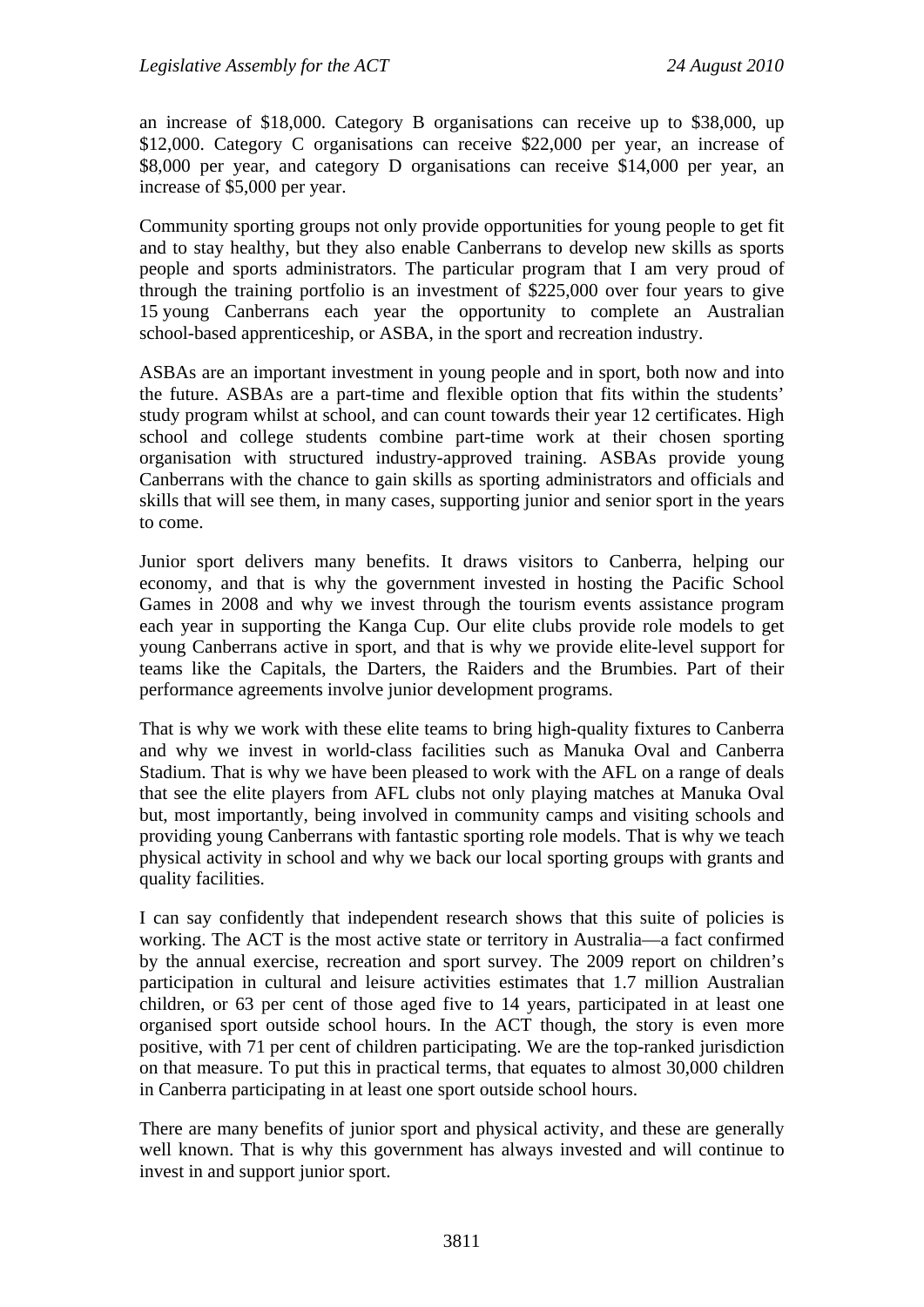**MR RATTENBURY** (Molonglo) (4.49): I thank Mr Seselja for bringing on this topic today. I think it is a very interesting one, and I have certainly enjoyed listening to the discussion so far. It has already been well touched on that physical activity is vitally important for young people, and increasing participation in physical activity has been identified as important for addressing most of the health problems identified in the national health priority areas. Sport and physical activity programs provide an effective vehicle through which personal and social development in young people can be positively affected, as well as having obvious physical benefits. This is particularly important for children and young people who are deemed to be at risk.

When it comes to participation, we know that factors such as gender, parents' employment status, country of birth and the relative socioeconomic status of the neighbourhood are found to be strongly associated with children's participation rates in sporting activities. And children who spend more time watching television and/or using computers are found to be less likely to participate in organised sporting activities.

Sport offers many benefits, including physical fitness and wellbeing, as I already touched on. But the impact on the mind is something which we need to promote in times of increasing mental health concerns for children, young people and adults alike in Australia.

In the ACT, many youth services are using sport as a means of engaging young people by providing access to equipment, playing fields, support and an opportunity for social development and the formation of positive relationships. Of particular note is the work done by Multicultural Youth Services; programs such as the Junior World Games were used as a way of engaging young people from a range of cultural groups and newly arrived migrants in the Canberra region.

The Australian Sports Commission's campaign "play for life ... join a sporting club" has been launched right around the country, with enthusiastic support and endorsement not only from the sporting community, but also from schools, health professionals, child psychologists and counsellors, and the media. Recently, Australian Sports Commission CEO Matt Miller said

… the campaign is a whole of sport initiative, involving state, territory and Commonwealth agencies working together to deliver long-term benefits to families around Australia.

He went on to say:

This campaign, which aims to highlight the benefits of club sport and increase participation, is already achieving remarkable outcomes at a community level …

Mr Miller said:

… an estimated one million children—or 37 per cent of children aged between five and 14—do not participate in any organised sport. This is in a country where one quarter of children are overweight or obese.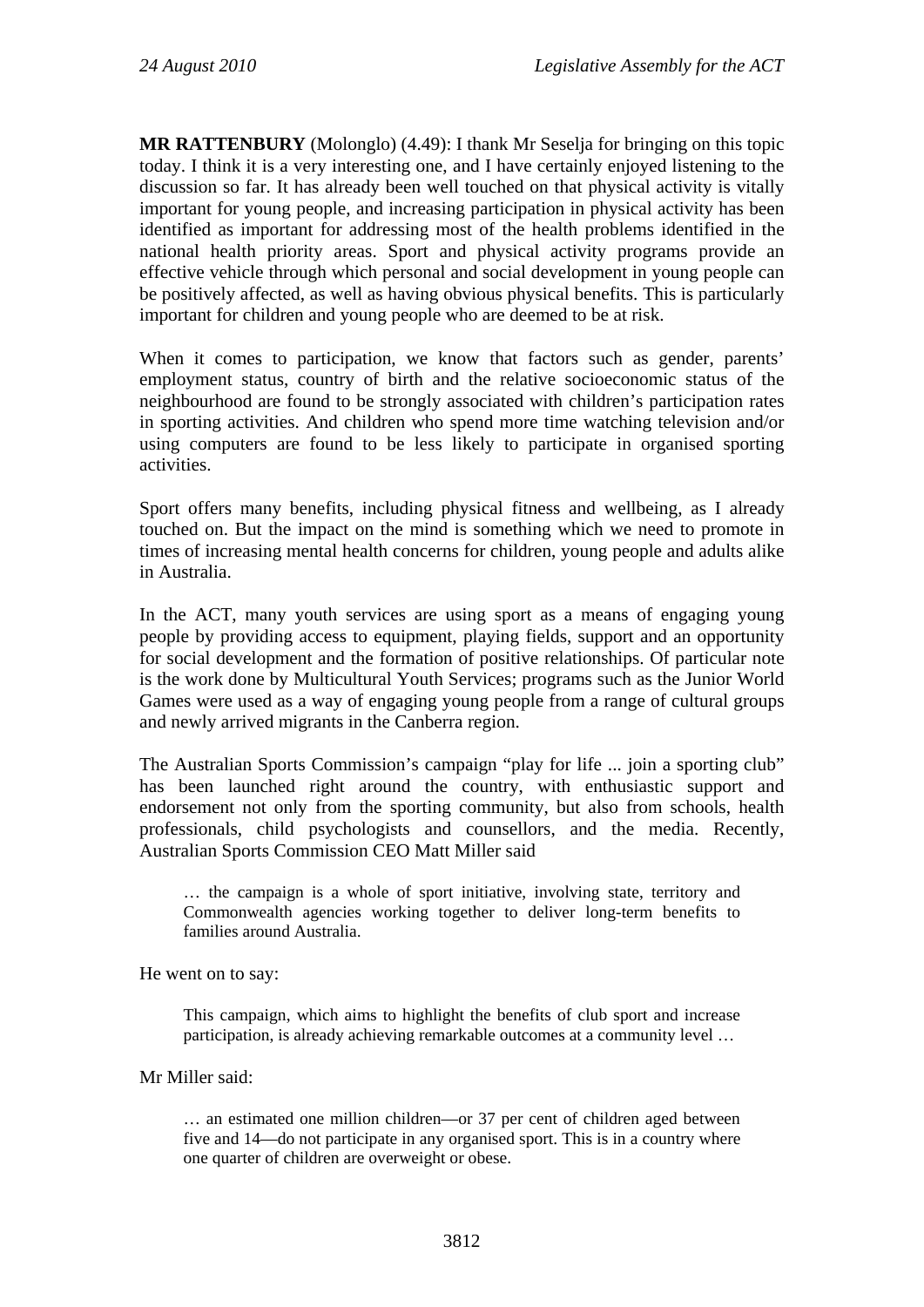With this knowledge, we need to find ways of increasing the pathways to sport in an effort to engage more children and young people.

The key for families is to find a sport that the child enjoys. We need to ensure that we encourage parents, carers and families to persevere and find the right fit for the child or young person. Within the ACT and surrounding region we have many options available. Some of them are perhaps not so familiar or not so obvious, but they include bowls, softball, cycling, swimming, archery, golf, handball, volleyball and dance through to the more traditional sports we associate with children such as cricket, tennis, football, basketball, hockey and netball.

When it comes to finding a sport that a child enjoys, the approach to the game by adults is an essential ingredient. In that context, I was particularly interested in the AFL Auskick policy. This policy refers to the philosophy, guidelines and requirements in conducting football for children in the primary school age group that is, from five to 12 years.

There are three core elements which make the AFL Auskick program successful. The first of those is that it is fun and safe. The idea here is that football needs to be fun for all, especially for this age group. Research has established that a developmental program for children that is sequential and appropriate and extremely safe, particularly when involving appropriately accredited coaches, can improve skill development, and that there needs to be an emphasis on skill development as a priority, providing challenging match programs and specifying a logical transition from introductory level through to competitions at club and/or school level.

The second element is for children and parents. The premise again is that both parties play a fundamental role in the AFL Auskick program. Auskick documents say:

Parents must ensure a smooth progression from one level of involvement to the next based on rules and procedures appropriate to the children involved.

The third core element is that the program should be managed by the community. The environments at centres, clubs and schools are managed and controlled by the community, and the importance of community ownership and management must not be underestimated. This results in participant costs for the program being kept to a minimum. This last point is a particularly interesting one, because costs would be even higher for parents if not for the volunteer contribution. Sporting organisations and clubs are administered in many circumstances in a not-for-profit environment; if every parent was paying for that volunteer, the costs would skyrocket.

The last two points lead me to the second area I would like to discuss. My focus so far has very much been on health and wellbeing, but I would like to focus on volunteers and officials. The Auskick principles note the importance of volunteers and the community in the success of junior sport, and anybody who has had any link to junior sport will attest to this. But crucial to any sport, particularly junior sport, is the provision of referees and umpires to enforce fair play. Without a referee, there is no game. I would like to take the opportunity to commend all those who take the time to take up this important role in junior games across Canberra every weekend. With my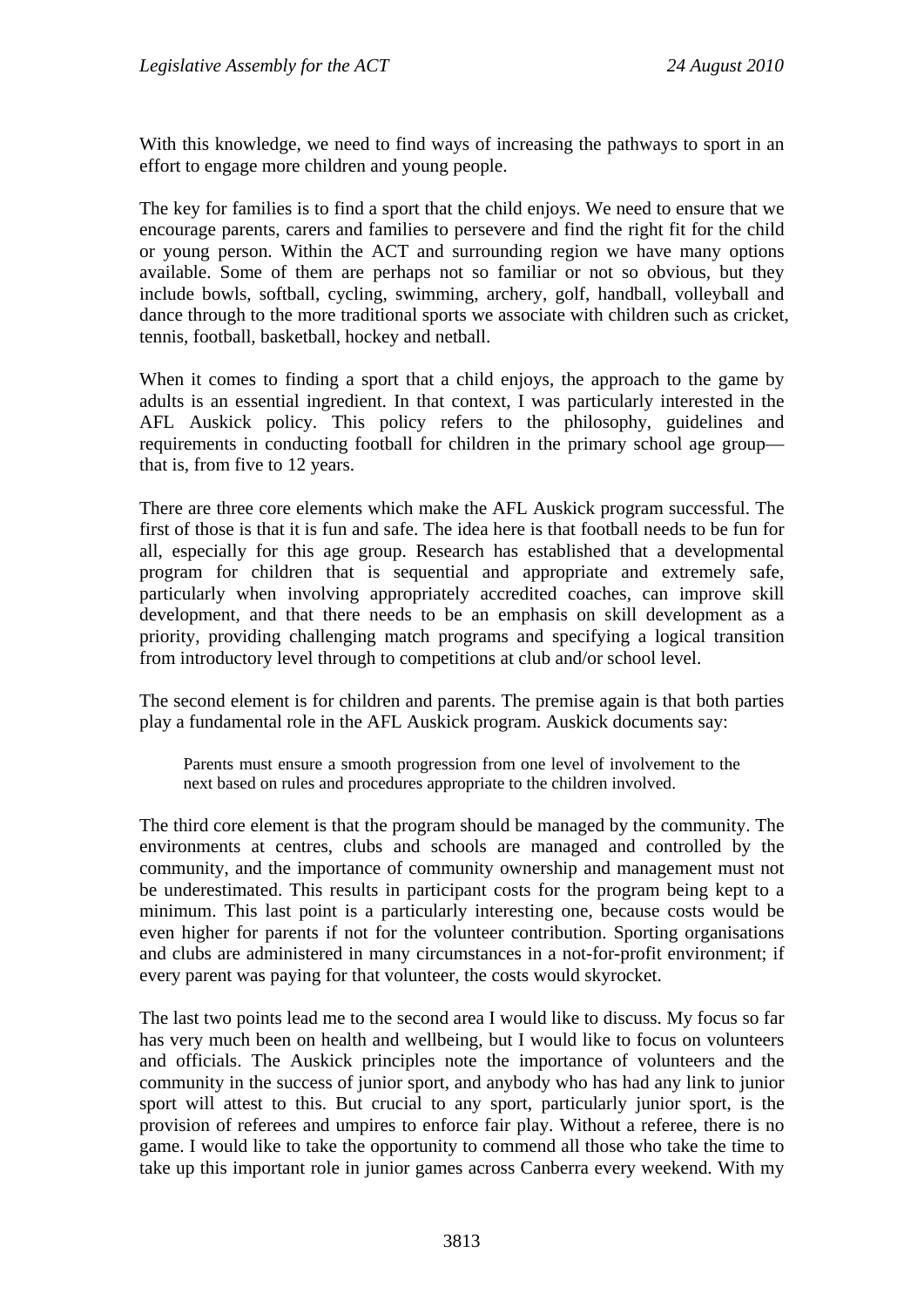role as Speaker in this place, I am developing every day a greater affinity for those who seek to ensure fair play.

Despite the importance of referees and umpires, there are frequently shortages of volunteers for games across Canberra, and the turnover amongst referees is often high. This can be for a range of reasons, but the one that concerns me is the issue of abuse from parents on the sidelines. Of course, most parents are wonderfully supportive of their children playing sport and understand that it is, after all, a game for enjoyment. But the minority of poorly behaved parents can damage the experience for everyone.

Leagues across Canberra in each sport have taken steps to reduce the unfortunate incidence of official abuse, and I commend them for doing so. I believe that the government can also take steps to support the officials and encourage people in the ACT. I would ask the government to consider the commendable program by the Queensland government titled "Positive or it's pointless", which worked in conjunction with sporting clubs of all codes to embrace the principles of integrity, respect, fun, responsibility and excellence in junior sport.

I would like to finish on this section by acknowledging the volunteers, both those that umpire and those that play any other roles that are essential to keeping clubs going, because it is a critical role. I am always particularly inspired by those people who remain in a sport long after their kids stop playing. You often see that in people who have been around for a long period of time. They say, "Yes, my kid played up until such and such year, but then I just stayed involved." I always think that is a particularly significant contribution.

In my own sport of triathlon, I am aware of particularly the coaches of the juniors who themselves do not even have kids in the sport but are dedicated to providing that really clear opportunity and the hours and hours of dedication they put into it, taking leave to take the kids away to national competitions or to run training camps up at Thredbo and the like. It is a tremendous contribution that is mirrored across many sports in the ACT.

The last area I would like to touch on in my remaining time is facilities. Again, they have been much discussed today. The minister took a great deal of his time to list the facilities that the government has been involved in delivering. That was a good list. I still am concerned, and this is a discussion we have been having for some time now, that I do not have a really clear sense that there is a particular road map or a particularly clear understanding of the sporting facilities we have in the ACT and where the gaps are, both in terms of particular facilities and in terms of geography. This is an issue that is coming up right across sports, not just junior sports, and it is one that I will continue to pursue.

I noticed that last week in the paper there was a report about a range of stakeholders getting together at Canberra Stadium to discuss the future of sport in the ACT, and I look forward to catching up with some of those stakeholders when the sitting week is finished to find out what discussions went on in that meeting and what resolutions they came to. My sense from the report in the paper is that it is an ongoing process, but I would be interested to see where the discussions have got to so far.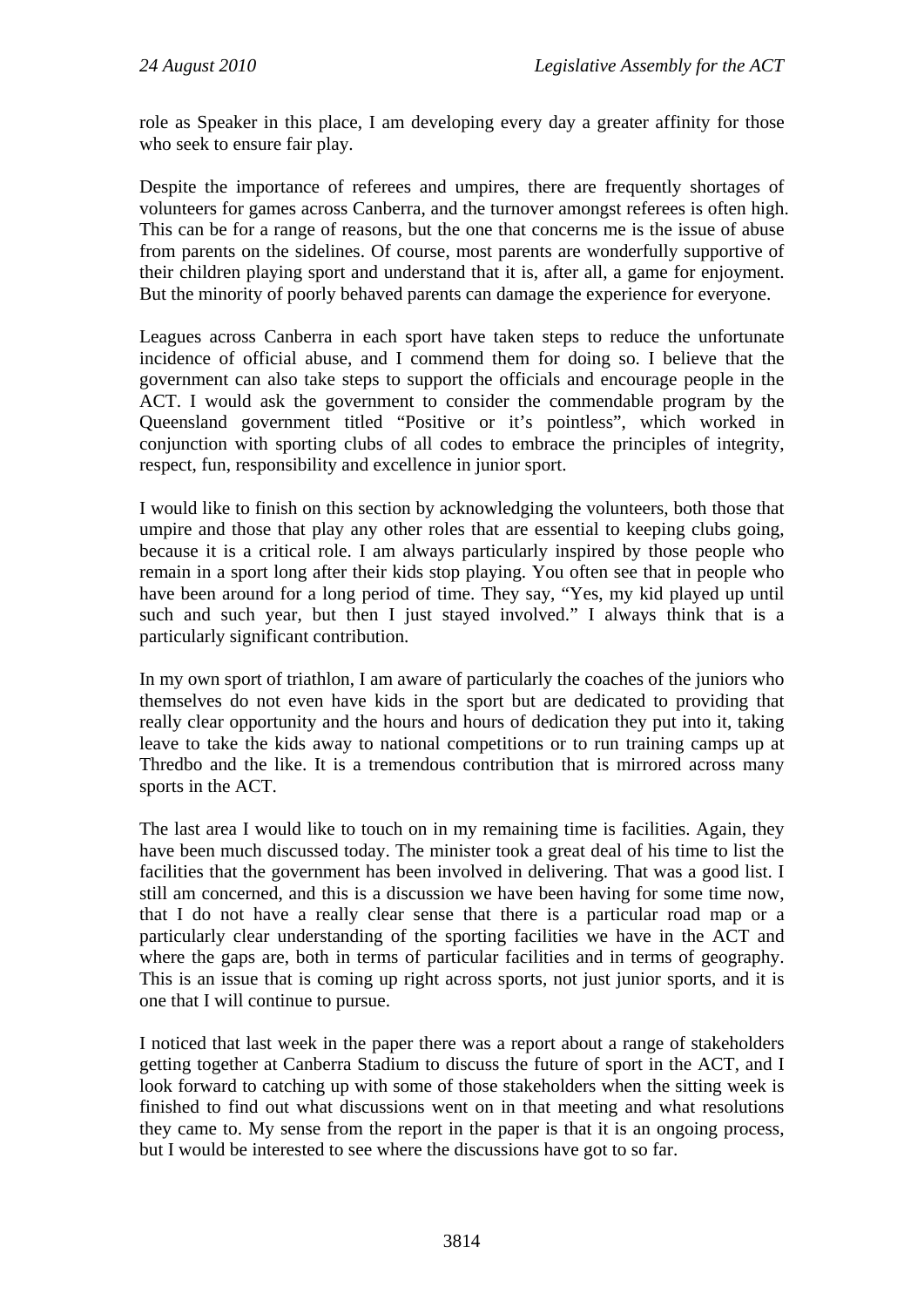In my last little bit of time, I would like to talk about the importance of informal facilities. We saw the very unfortunate reports in the media last year of the dirt jump facility out at Watson being bulldozed because of a range of concerns by the government. I think that informal recreational and sporting facilities are an important part of the fabric of our community and an important opportunity for young people to express themselves and perhaps sometimes have the things they want as well as the things that are provided. The creativity and the cooperation that goes with these facilities is something that we should not lose sight of in the context of more official and organised activities.

**MR DOSZPOT** (Brindabella) (4.59): I thank Mr Seselja for bringing this matter of public importance to the attention of the Assembly and giving the opportunity for us all to address the importance of junior sport in the ACT.

As some of you are aware, I have been involved in numerous sporting organisations in Canberra. As President of Soccer Canberra, and especially in my role as the President of the ACT Olympic Council, during my term, I became a strong advocate of the Pierre de Coubertin awards and the opportunities they presented to ACT high schools and colleges. Baron Pierre de Coubertin said:

The most important thing in the Olympic Games is not to win but to take part, just as the most important thing in life is not the triumph but the struggle. The essential thing is not to have conquered but to have fought well.

Over 100 years later, de Coubertin's words are still particularly moving and relevant. His objective was not the transitory glory of a few medals and broken records by highly trained sporting elite, but the development of strong and healthy young men and women brought up on the highest principles of sport and fair play.

I am certainly not advocating that every junior that comes through the multitude of sports available to our youth today in the ACT should become Olympic athletes or champions at their chosen sport. I am speaking only about the benefits of participation, both from a health perspective and from the social contact—learning how to get on with team mates as well as the opposition, learning how to win with dignity and, at times, learning how to lose and to learn from the experience.

As an educational theorist, Pierre de Coubertin was convinced of the importance of sport for the development of the individual. He believed that the qualities of initiative, teamwork, sportsmanship and fair play should be encouraged in all young people who participate in sports and competitive games.

From the many years that I have been involved in junior sport, I can tell you that at this very moment our future leaders are being shaped at our local ovals, courts, tracks and fields. The lessons we teach our youth today will last them for the rest of their lives. And what better classroom to teach them about life than through sports? In this light, sport is not merely about winning or losing; it is about learning how to win with humility and at the same time be gracious in defeat. Through sports, our youth learn that competition is good and promotes respect for one's opponent and team mates. Translated into productive adult life, teamwork and a willingness to work with others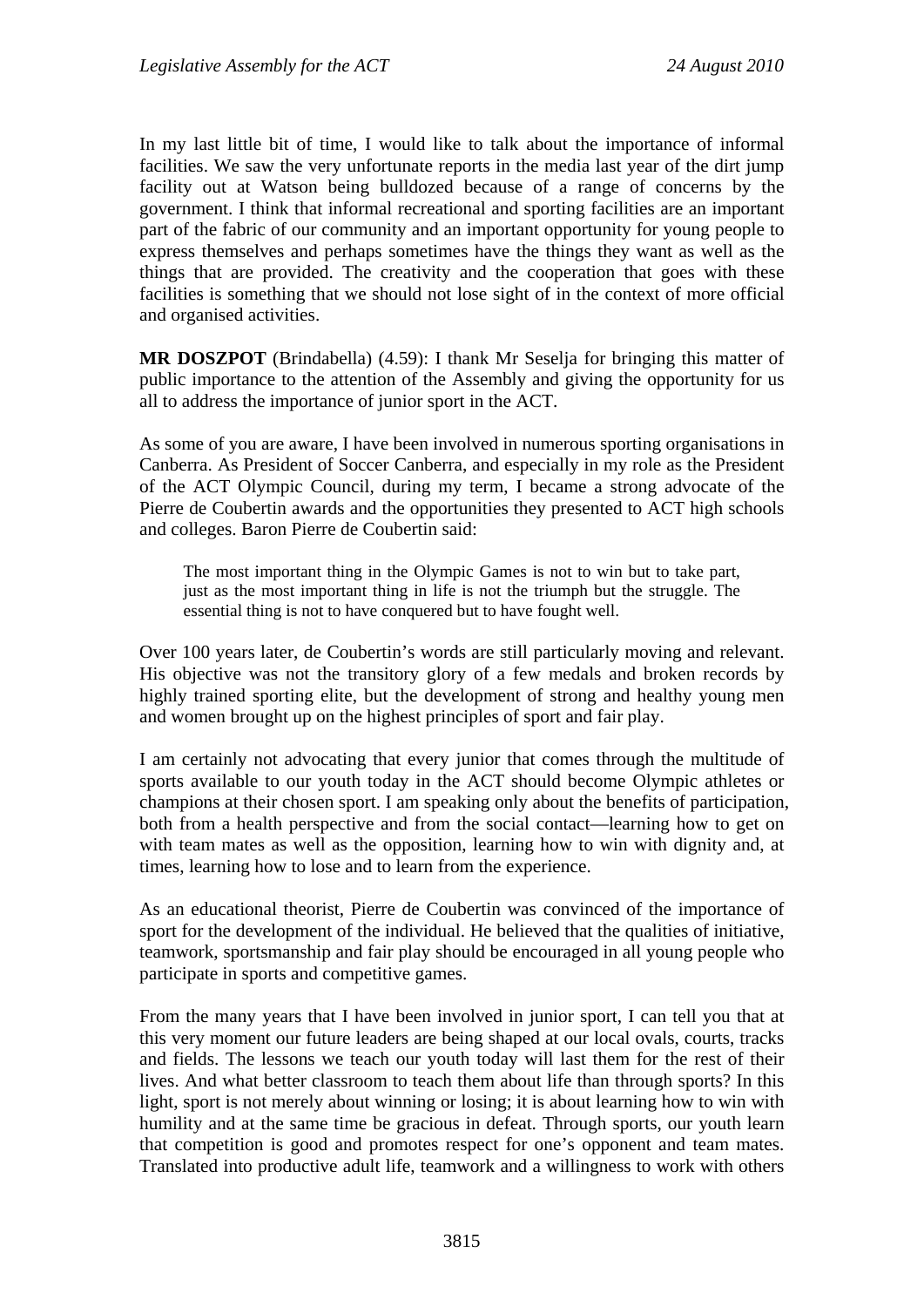towards a common goal are valued workforce traits. Equally, sport teaches our youth many things that cannot be as easily learnt anywhere else.

Many of you here in the Assembly are parents and can appreciate the fact that you can teach your children perseverance, to look in the face of adversity, to fight the good fight and to never give up. That said, anyone can say that they are going to see something through. But until they actually do it, it is just talk. Sports give children a chance to express themselves, to test themselves to their limits and to achieve their goals. Junior sports are opportunities to engage our youth in physical activity that provides the foundation for healthy lifestyles as adults.

A case in point is a study report in the *Journal of the American Medical Association* which found that children involved in youth sports were 40 per cent less likely to be cigarette smokers, with the likelihood of picking up the smoking habit further decreasing if a child played more than one sport. Simply put, sport teaches our youth the value of teamwork and people skills, discipline and responsibility, a sense of accomplishment and focus, and how to make good choices—for example, eating properly, taking care of their health and giving respect. Equally, members of the community who support junior sports serve as positive role models. We need to acknowledge the asset we have as a community in the fact that the largest segment of volunteers in Canberra—approximately 23.6 per cent—are in sport-related activities.

Yet, to quote ACTSport, the ACT government's current system for providing sport and recreation services needs to be reshaped. Mr Barr, it needs to be reshaped. And greater investment is necessary to meet the new and emerging challenges of the local environment that have already been touched upon by Mr Seselja and Mr Rattenbury. The challenges include maintaining and increasing levels of participation in organised community activities; decreased volunteerism; the cost of compliance; the cost of participation; ageing infrastructure; the availability of local facilities; and changing demographics.

Over the last several years, there has been an emphasis by the government on elite sports. This is not an either/or proposition, as both elite and community sports play an important role together. However, I feel it is time to consider how we can improve on community sports in the ACT. It was telling to note the minister's unpreparedness with regard to community sports during estimates, as clubs representing a total of 95,000 Canberrans voiced their dissatisfaction with what was available. Their message was simple: community sports facilities are running at capacity and driving up participation costs.

It is also quite instructive to note that since 2002, 41 community fields have been taken offline and have not yet been fully brought back. We also learned that 2002 was the last year the government conducted any reviews on its triennial funding programs. Today's motion highlights the importance of junior sports in the ACT. In this context, sports and education are inextricably linked. As Mr Barr has touched upon, with our respective portfolios in education and sports, Minister Barr and I are well placed to take advantage of this fact. We could also bring disability into that category—the importance of including more emphasis for children with special needs in these categories.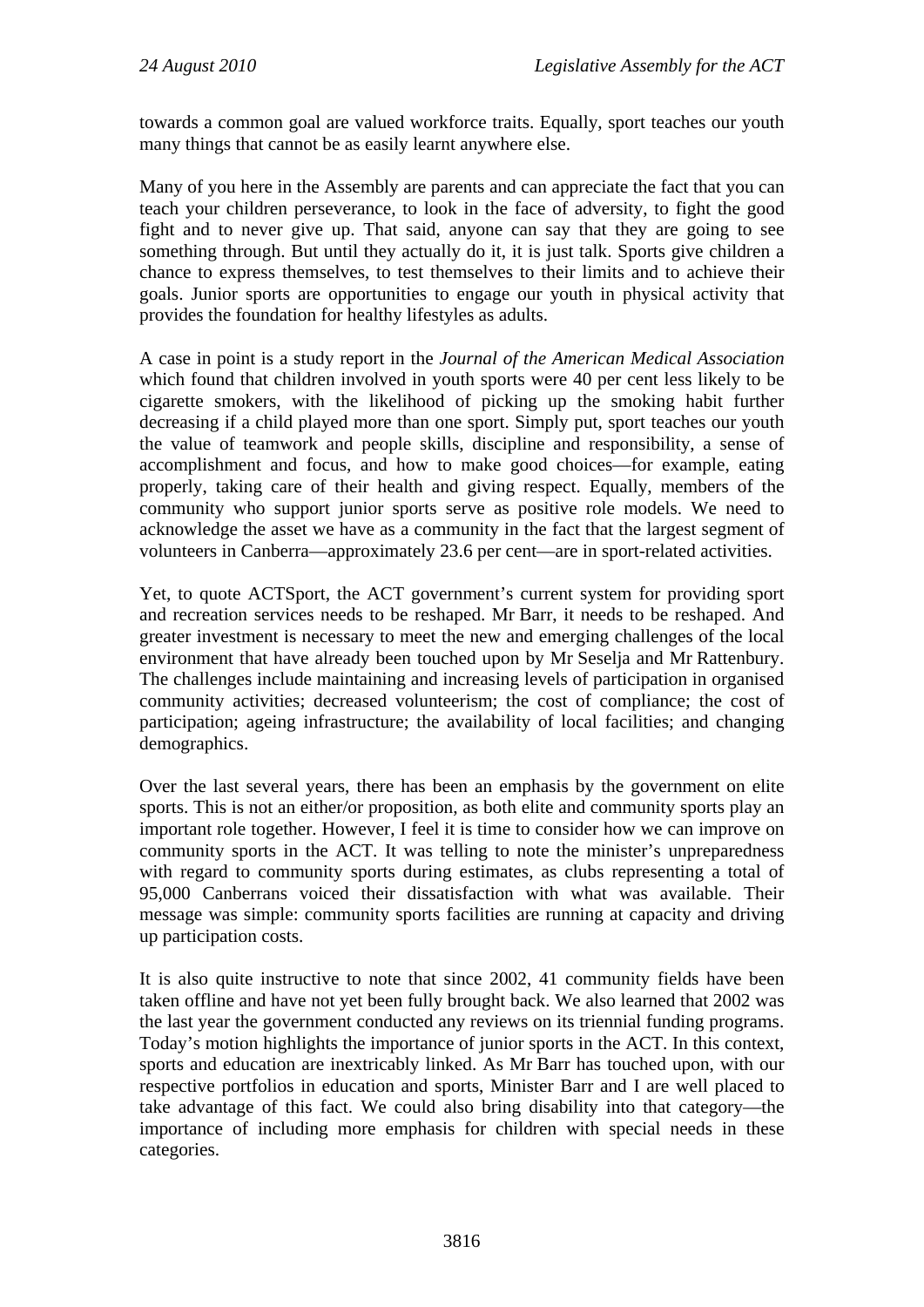Speaking for myself, I affirm the UNESCO International Charter of Physical Education and Sport, a belief that education systems must assign the requisite place and importance to physical education and sport in order to establish a balance and strengthen links between physical activities and other components of education. As Australia is a member state of UNESCO, and with our legendary status as a sporting nation, coupled with the ACT's proud reputation of being one of the most sporting participative communities in Australia, we should ensure total commitment for the aims of the UNESCO charter.

In this regard, we hope that the ACT government seriously examines its support for and commitment to its own physical education and sport unit and enhances its partnership and support of not just the elite sporting teams of our territory but also the many junior grassroots sporting organisations that are desperately trying to cope with continued increasing demand for playing facilities, despite the ever-shrinking number of playing fields that are available for our youth here in Canberra.

I commend Mr Seselja for introducing this timely matter of public importance, the importance of junior sports in the ACT.

**MS PORTER** (Ginninderra) (5.07): I am pleased to speak about this important matter today and to thank Mr Seselja for bringing the matter forward. As we have heard, engagement in sport and recreation contributes to the wellbeing, health and skill development of young people, as well as giving the opportunity to develop team values and social skills. Obviously, it has a significant capacity to contribute to their overall development. As I said, participating in team sport gives young people the chance to work in a cooperative fashion, whilst working towards a common goal.

For most, sport is an enjoyable activity. Participation in sport also develops healthy habits in young people, which obviously leads to health benefits, as Mr Seselja was saying earlier. The health benefits associated with junior sport and physical activity include building strong hearts and bones, strengthening muscles and developing good posture, building the basic movement skills, improving concentration, enhancing social skills and maintaining a healthy weight.

New figures from Western Australia, expected to be echoed across Australia, show that obesity has overtaken smoking as the leading cause of premature death and illness in Australia. The contribution of excessive weight to ill health has more than doubled in six years. By 2006, it accounted for 8.7 per cent of all disease. Therefore, we cannot emphasise enough that sport has the potential to contribute positively to the health of young people in the area of physical fitness and weight control and also in the promotion of healthy eating habits.

Maintaining a healthy weight from a young age, driven by love of organised sport, provides a springboard for lifelong engagement, as there is strong evidence to suggest that physical activity patterns are established during childhood and tend to continue into adulthood. The early years are also important for the development of fundamental motor skills and cognitive growth.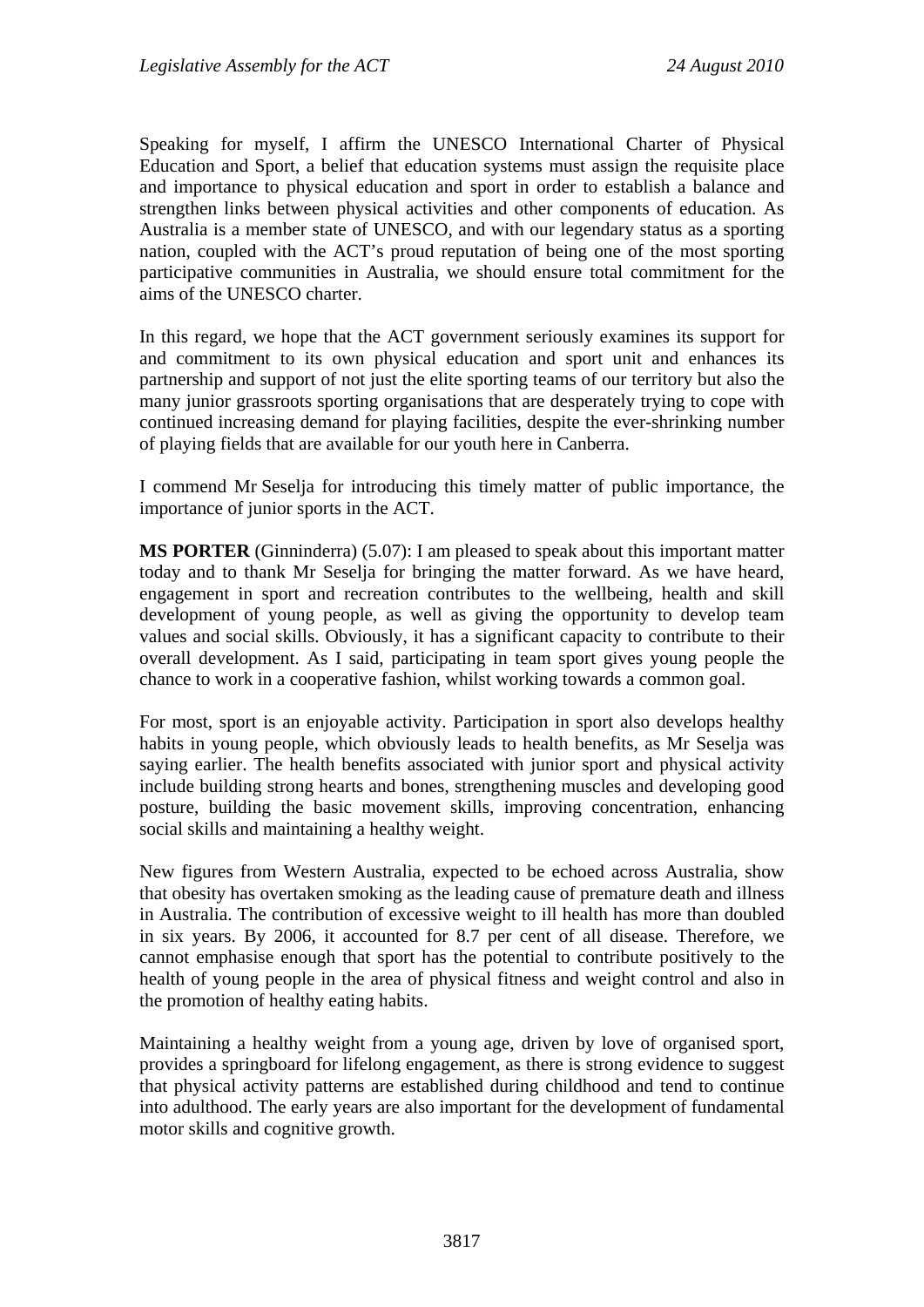Engaging in active play assists children to develop the balance, strength and coordination needed for everyday tasks. Regular movement and play challenges children, stretching their ability and imagination. The confidence developed through play assists children to feel good about themselves and enables them to look forward to future opportunities and activities. Sport can also help recently arrived members of our community become part of their new community and settle into their new home and make new friends. Whether a young person is moving to Canberra from interstate or coming to Australia from the land of their birth, the finding of common ground to socialise with peers is critical. It also helps them gain recognition and acceptance with their peers.

An example of this is a new project, aimed at building confidence among young males at risk, which was launched by senator for the ACT Kate Lundy at basketball earlier this year. The Harmony Players project engages 25 young males aged 16 to 25 from culturally and linguistically diverse backgrounds, particularly from new and emerging communities, in positive social activities—further evidence of the important role sport can play in a young person's life.

Active play allows a young person to learn about what they are capable of achieving. They also learn to engage with others, to lead, to work as a team and to learn selfadvocacy. Through active play, children develop respect for others—and it provides them with an understanding of socially appropriate norms and expectations. Engaging in play and team sports provides a wide range of opportunity for social interaction that assists in the development of social skills and relationships, to assist children and young people engaging with others now and into the future. These skills prepare our young people to participate actively in the community as they grow into adults.

Mr Rattenbury talked about the involvement of parents. The majority of parents support their children's involvement in sport in positive ways, many seeing it as a way of addressing their children's sedentary lifestyle and, hopefully, embedding lifelong values that will benefit their children in life and work. Sport addresses a number of other parental concerns, such as supervised out-of-school activities, organised leisure and development of healthy values and positive use of time. Sport makes a positive contribution towards addressing several social problems, such as antisocial behaviour, low self-esteem and youth suicide. It can assist children at risk, through activities which, if sustained over a long term, can positively divert young people away from undesirable behaviour and towards more beneficial activities.

A key factor in the facilitation of junior sport and recreation in the ACT is the provision of adequate facilities, as other members have been saying. The ACT boasts over 270 hectares of maintained sportsgrounds and a number of aquatic facilities. In addition, a number of privately owned indoor and outdoor grounds support participation rates in the ACT. However, we do know that local sporting clubs at a community level experience some challenges in relation to these facilities. This is the reason I proposed an initiative in this place last November that promoted an exchange of resources between local schools and sporting clubs. I conducted a broad process of consultation earlier this year, and Minister Barr has since written to the department of education to see whether this initiative may provide a workable additional avenue through which we can enhance the level of sport participation in the ACT.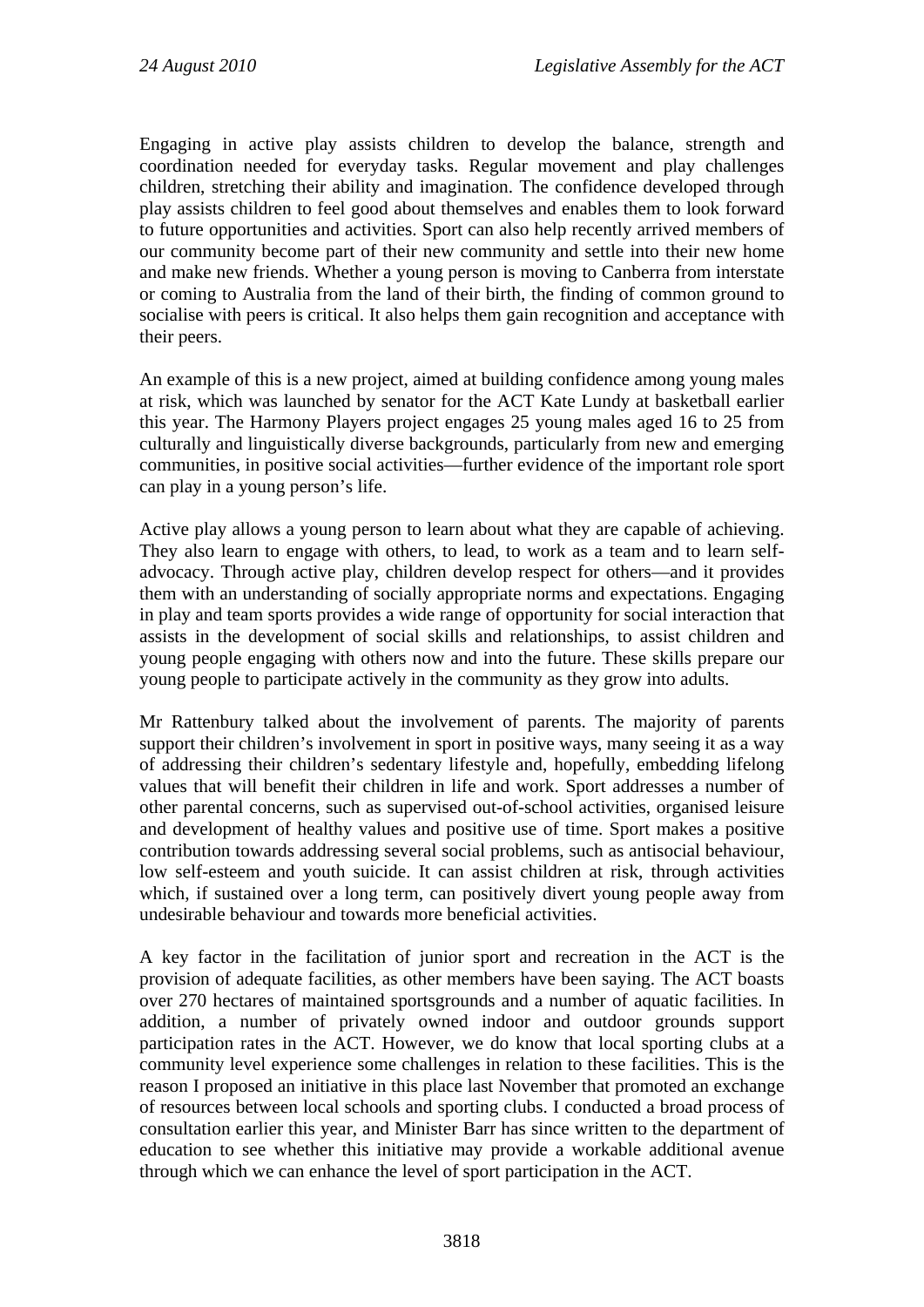I congratulate the many community sporting clubs that we have in the ACT and also add my thanks to those already expressed before—to the volunteers who work with these clubs and contribute so much. Not all, of course, are parents; many of these are grandparents, other relatives and other members of the community.

In recent years, the ACT government has committed more than \$16 million to drought-proofing our facilities in order to ensure all Canberrans have access to quality facilities. In 2008, the "where will we play" vision committed that by 2013, no ACT government sportsground would be solely reliant on potable water. This aim is to increase the sustainability of facilities in the face of future droughts or other impacts of climate change.

Sport and recreation facilities are considered an important part of the planning process for new schools. Sports halls, ovals and playgrounds are key elements to encourage physical activities. The minister mentioned the wonderful synthetic surface in Hawker, and the Nicholls neighbourhood oval, also being upgraded to a synthetic surface—and also the Ngunnawal neighbourhood oval being upgraded to a drought-tolerant surface. This facility is accessed by Ngunnawal primary school and junior cricket and AFL.

The central task of sports in schools is to prepare students for lifelong participation in sport and physical activity. The rationale is universal access, and it is organised to meet educational outcomes. School sport is the only sport program with access to every child in Australia. It is a major force in junior sport. School sport offers students opportunities to try new or different sports. It meets school needs in terms of class and school spirit and students' needs through the development of self-esteem and peer respect. The ACT has a number of advantages that, combined with effective levels of government support, have enabled us to punch above our weight in sport.

These include the comparatively small size of the ACT, which means that teams and squads can get together easily for training and coaching; short distances between centres; access to a range of national and international standard playing and training facilities—many coaches in the ACT have international experience and have been trained by coaches at that standard—an education system supportive of sport in schools, particularly in representative areas; and the presence in Canberra of many national league teams, in a variety of sports, that have enjoyed success and ensured that sport has a high profile in this city.

As I said before, junior sport is an integral part of the development pathway in sport. It is a vital part of the process for children to learn gross motor skills and the basic elements of fundamental movement. These vital skills help children and young people to further progress to elite levels of sport. The combination of coaching as a junior athlete, the provision of facilities to support participation, organisations to deliver participation and the support of families—these are key elements for the recipe of athletic progression.

Most ACT sports have representative programs or programs to identify those who have above-average skills and to provide those selected with high-level training and coaching. Some limit these programs to older participants, but some begin in earlier years. For some sports, their talent development program is conducted solely through the ACT Academy of Sport.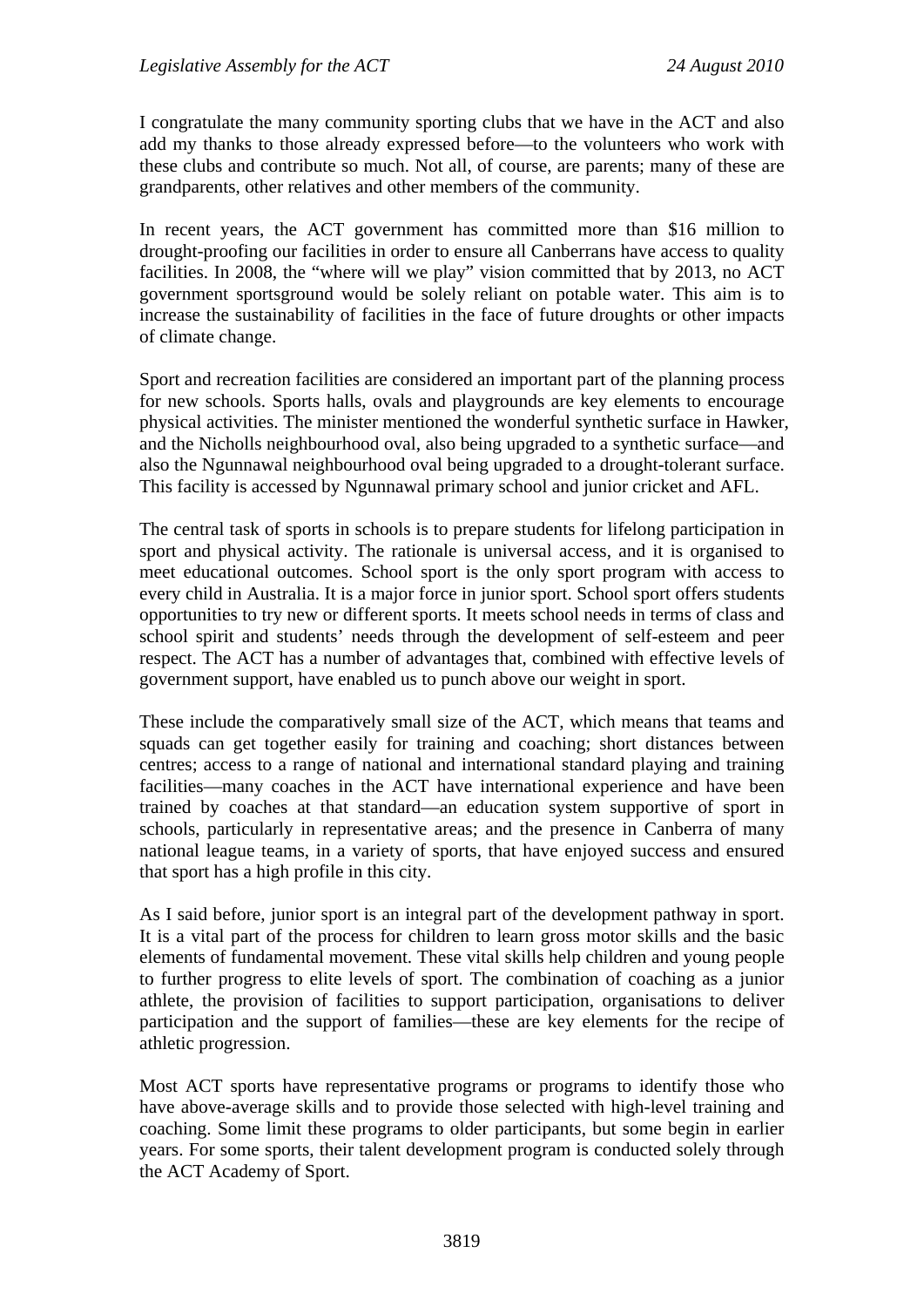Some have two programs, and others run development squads only. A pathway from the ACT—from that point—then leads to programs run by national sporting organisations and international federations. There are countless examples of ACT junior athletes who have progressed to the international stage. These include: cyclist Michael Rogers; basketballer Alex Bunting; Socceroo Karl Valery; hockey player Nicole Arnold; the captain of the Australian men's volleyball team—and dual Olympian—Ben Hardy; and BMX rider Carolyn Buchanan. It is athletes such as these that have become role models and inspire the participation of many other participants frequenting the grounds, courts and pools of the ACT. Along the way, they not only develop into athletes, but secure health and social benefits, as many members have said before, improving their health and wellbeing into the future. I commend the matter of public importance.

**MR SMYTH** (Brindabella) (5.17): In the 73 seconds left to me, I simply want to thank the Leader of the Opposition for bringing this motion on. It is very important. Having been at many of those ovals for Aussie rules, rugby union, netball or cricket over a number of years, let me say that to get our kids out there is a fantastic thing. And there is a once in a lifetime opportunity in front of us at the moment, with the Greater Western Sydney bid. I would urge members, if they have not joined the Greater Western Sydney bid, to do so. We need lots of sponsors. The minister is here, and it is great, because I can say to him that not only is this good for sport, but it is a really big tourism opportunity as well. We know that a quarter of the Brumbies crowds come from interstate, so having the GWS playing some of their games here will bring the tourism dollar into the ACT, and we can then perhaps put some of that dollar that we make back into sport.

Ms Porter finished on a really good note in terms of saying that we have got to give the young ones something to aspire to. In terms of GWS, the level that they play in the VFL is the highest level at which you can play Aussie rules in the world, and it is important—sorry, the AFL, there you go. My deep-rooted memories of under-nines at Woden and Manuka and on the Hughes oval on a Saturday morning back in the 1960s come back to haunt me. But it is important we get the bid right, and perhaps the minister might take the time at some stage to update the Assembly on the progress of the bid and what the benefits of it to the people of the ACT will be.

That aside, there are other links between sport and fitness and the ability of our young ones, in terms of social cohesion, in terms of better outcomes at school, in terms of keeping kids out of the criminal justice system. Given that the Assistant Speaker is now about to cut me off, I commend the motion to the house.

**MR ASSISTANT SPEAKER** (Mr Hargreaves): The time for the discussion has expired.

# **Adjournment**

Motion (by **Mr Barr**) proposed:

That the Assembly do now adjourn.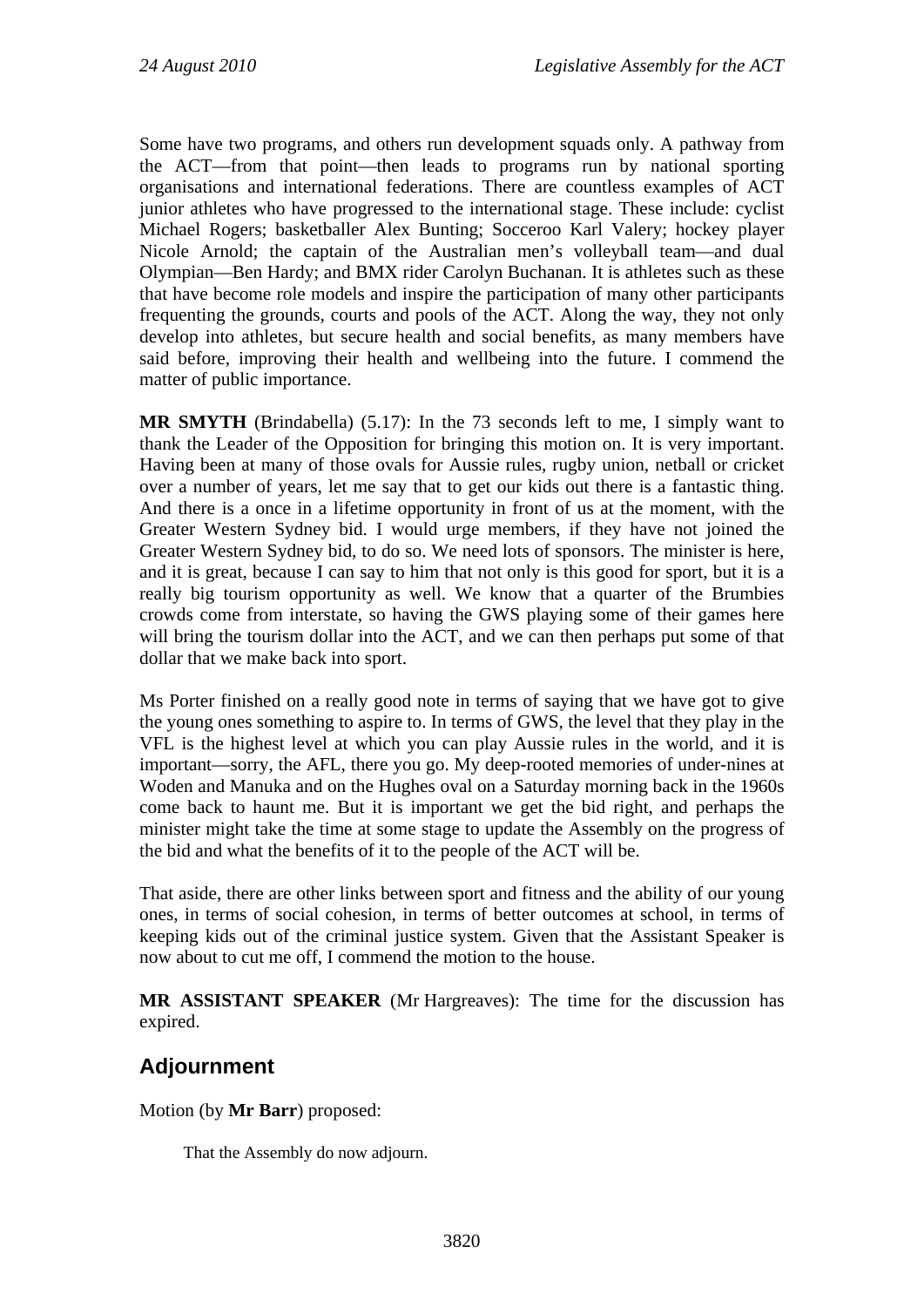## **Canberra Versailles Association**

**MRS DUNNE** (Ginninderra) (5.19): On Sunday I had the opportunity to wind down, after a freezing day on the polling booths and a few celebratory but not premature triumphalism drinks that resulted after polling day, and enjoy a wonderful musical afternoon at the Wig and Pen, a fundraising event for the Canberra Versailles committee. I was pleased to see my colleague Ms Porter at the event as well. I have had the opportunity over the years to share a number of dinners and fundraising events with the Canberra Versailles committee. I would like to commend the Canberra Versailles committee, under the presidency of David Dickson, for the strength and purposefulness of their endeavours over the years when creating ties with Versailles was not particularly fashionable. It was pretty much a victim of left politics in this town when the formal associations between Canberra and Versailles were severed.

Over those years, the Canberra Versailles committee has continued and has raised considerable funds for cultural and educational exchanges, mainly between the ANU and the university in Versailles. Over the years, the Canberra Versailles committee has established an endowment called the John Kirby memorial scholarship, which is now essentially self-funding through the work of the committee. That provides, in memory of the first chairman of the Canberra Versailles Association, a scholarship to allow ANU students to go on exchange to Versailles and to study abroad. In addition to that, the funds that were raised on the weekend go to the Canberra Versailles committee's travelling fellowships, which are aimed mainly at musicians from the School of Music who have the opportunity to travel and study their music in France.

We were treated to a splendid afternoon of singing and strings and exquisite flute music from various ages. I pay testament to the Canberra Versailles committee and its fantastic hosts at the Wig and Pen, Lachie and Janie McOmish, for a splendid afternoon. I encourage members to put aside the 1970s, 1980s-style antipathy towards this great community organisation and support an organisation which, over the years, has raised tens of thousands of dollars and furthered the education of Canberrans and students at the ANU solely through private endeavours. Its work is to be encouraged.

#### **Canberra Versailles Association Hall village Canberra Raiders**

**MS PORTER** (Ginninderra) (5.23): As Mrs Dunne said, it was great to be at the Canberra Versailles Association fundraising event on Sunday. It was a very pleasant afternoon. I am very pleased that my discussions with the Chief Minister about recognising that association and the relationship it has with Versailles—it is an important and longstanding relationship—have borne some fruit in that he will be sending a letter, via that association, to the mayor of Versailles. I hope that we can continue to build on the relationship that this organisation has established over so many years. The work it is doing in sending these young people across to study is fantastic, and we heard about the fruits of that on Sunday.

On Sunday, I had the great pleasure to officially launch, on behalf of the Chief Minister, the refurbishment of the historic pavilion at the village of Hall, the refurbished headmaster's cottage and the all-weather tennis courts. I have been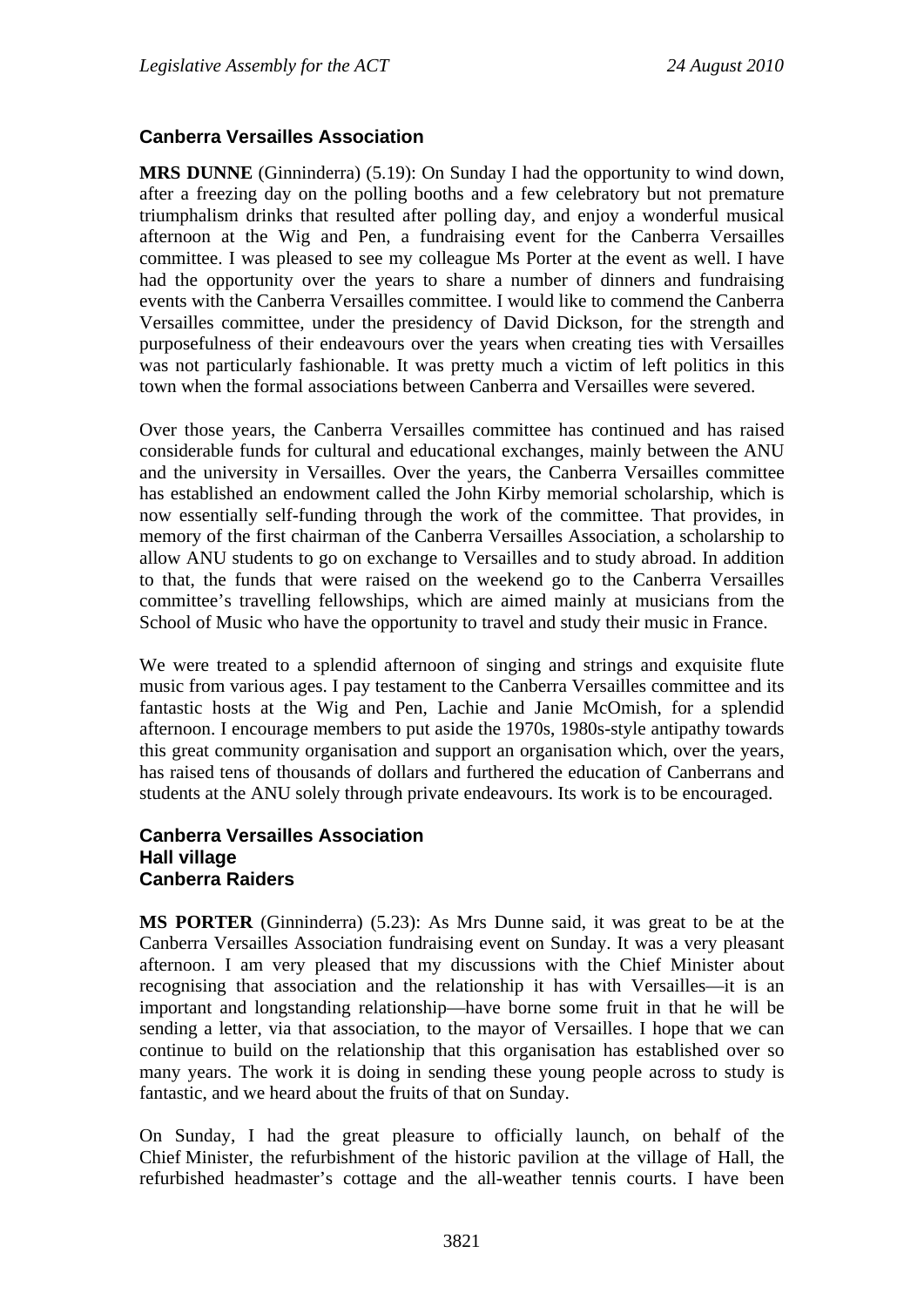working with the Village of Hall and District Progress Association on plans for the restoration of the important historic community facilities for some time. I was pleased to see the result of this work. I thank Alastair Crombie, the president of the association, and his fellow members for the work they have undertaken to research the history of these and other facilities in Hall and the way they have worked with the Labor government to achieve this outcome.

The afternoon was made all the more enjoyable as the official launch was immediately followed by a concert by the award-winning Hall village band. The band well deserves the accolades it receives. Mr Coe was at the launch and enjoyed the concert too. I think he would agree that it was a really fine performance by that band.

Another event that was taking place, of course, on Sunday afternoon that maybe reduced the number of people that might have come out to Hall to enjoy the fantastic brass band was the all-important rugby league game that was going on at Bruce, which was of course the Raiders versus St George, in front of a crowd, I believe, of 20,000 strong. Of course, the Raiders trounced St George. I congratulate them on their fine record of success not only on that day but also in recent games and wish them all the best for future games.

## **Vietnam Veterans Day Federal election**

**MR HANSON** (Molonglo) (5.25): Last week I had the opportunity to attend a ceremony at the Vietnam veterans memorial on Anzac Parade for Vietnam Veterans Day. It was a truly splendid occasion, as it is every year. We had the great honour of it being the last year when we welcomed home the remaining two missing-in-action members from that war, two members of the No 2 Squadron, Royal Australian Air Force, who had been lost in Vietnam and had been recovered. That was a very special moment for the families and it was a very special moment for their colleagues from the squadron. I would like to congratulate Pete Ryan from the Vietnam Veterans Association and all of the others who were involved in organising a terrific event once again.

I would also like to mention some activities that occurred on Saturday for the federal election. I was working on a booth in Curtin. I would like to pass on my congratulations to the booth workers from the Greens party, the Labor Party and, of course, our own supporters from the Liberal Party, for the very good conduct of everybody there and the collegiate manner in which everyone behaved. It really was a great thing to see democracy in action. Although we have our political differences, obviously, and it was a very unpleasant day in terms of the weather—

**Mr Barr**: They had a good barbecue though, didn't they? I found my egg and bacon roll there was very good.

**MR HANSON:** The food was very good from the P&C at the Curtin primary school. They put on a good bacon and egg roll. I would just like to mention John and Patrick from the Labor Party, who were there early, and John's wife, who turned up later, and Carl, who was scrutineering with me—all in a very good fashion. We had Michael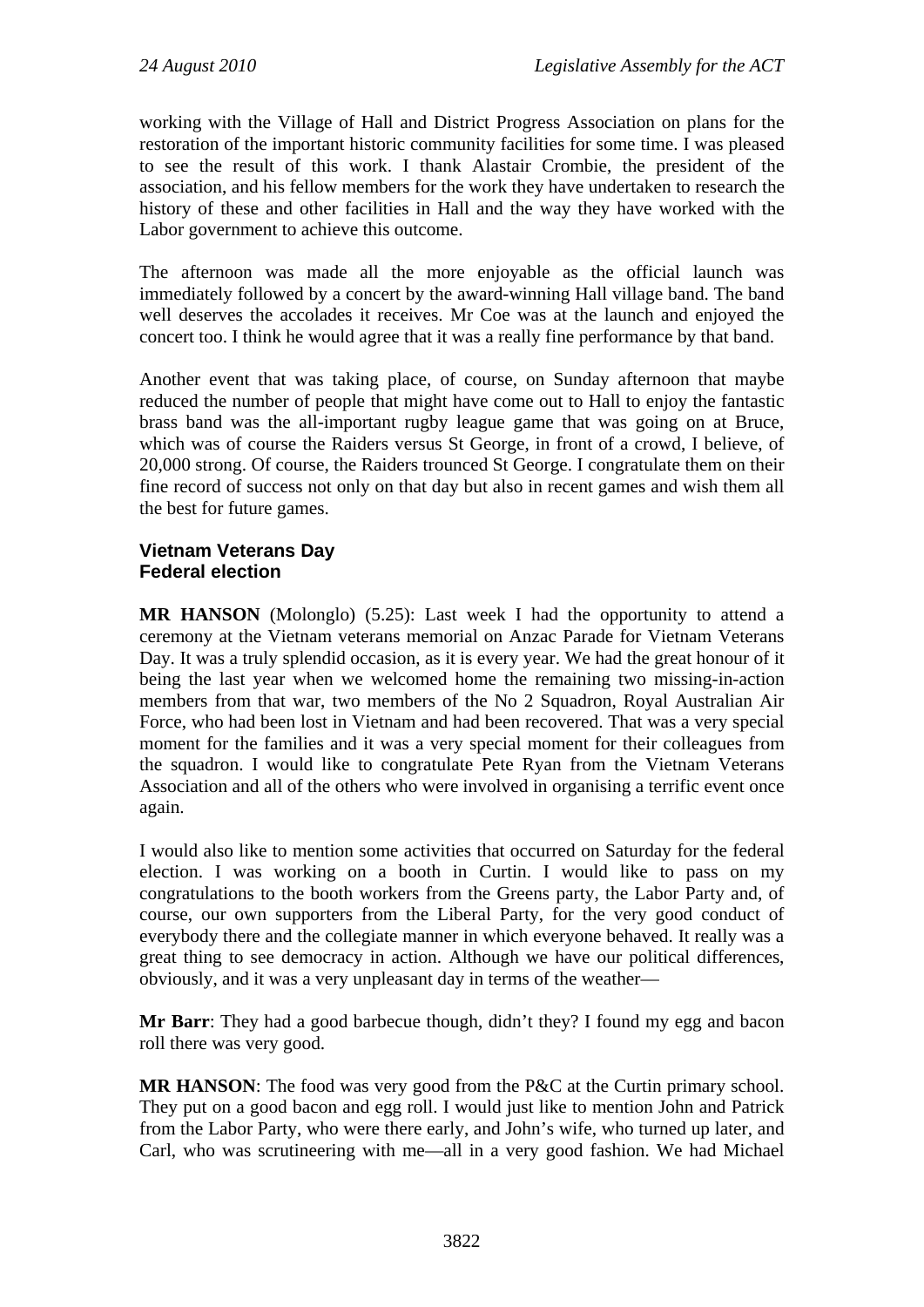from the Greens putting up his tent very early in the morning and Robert unfortunately he is a Bulldogs supporter, so I guess he might have been happy with some of the Greens' results but probably not the football results that day. The daughters of the independent, John Glynn, were also there. I think they had a good day, but my guess is that they probably will not be rushing back to do it again.

I would like to commend all of the workers from the various parties for their great contribution on the day. It really was uplifting to see what a great democracy we have when fierce adversaries in a political sense can all work hard in the interests of what we consider will make Australia a better place.

## **Australian Football League in Canberra Greater Western Sydney football campaign**

**MR COE** (Ginninderra) (5.28): I rise to commend AFL Canberra and also give a plug for the ACT for GWS campaign. AFL Canberra is, of course, an extremely professional sporting body in the territory that has 23 clubs in the region with competitions in both male and female categories ranging from junior Auskick right through to senior division 1.

In particular, I would like to commend the football operations team, led by Rowan Johnstone; the senior football operations manager, Russell Taylor; and Tamarah Knox, the junior and female football operations manager. They do a superb job. I think the interest in Aussie rules in the territory and indeed across Australia is due in large part to the very professional organisation of the regional AFL committees and AFL professional staff.

I would like to give a plug to the board of directors of AFL Canberra—in particular Gerard Rees, the chair; Gary Buchanan; Paul Walshe; Peter Woods; Linda Muir; Matthew Cossey; Geoff Gosling; John Fleming; and Ross Lawler—the AFL Canberra junior advisory committee: the chair, Linda Muir; Ross Norgate; Tony Stubbs; Lara Hayes; Mark Ackland; Tamarah Knox; and Cameron James—the AFL Canberra female football advisory committee: Linda Muir; Melissa Backhouse; Bronwyn Fagan; Christine Wallace; Chris Rourke; Melinda Kershaw; Erin Molan; and John Love—and also the AFL Canberra representative football advisory committee which is chaired by Paul Walshe, with Keith Miller, Tamarah Knox, James Ceely and Geoff Gosling on the board.

The AFL's campaign for a team in Greater Western Sydney is one that I think presents some very exciting opportunities for us in the ACT. Whilst there are doubts about whether the ACT could support a football team on its own, I think the opportunity to have a franchise based in Sydney with a strong presence in the ACT is something that is very exciting indeed. I was fortunate enough to go to a breakfast earlier in the month where Kevin Sheedy was the guest speaker. The role that he is playing with GWS is very exciting and is one, I think, that all Canberrans should get behind.

Whilst many of Canberra's AFL fans will already have their own allegiances, I think getting behind the GWS for ACT campaign will help build the base here and will be good for football everywhere. Team GWS is giving Canberra the opportunity to play